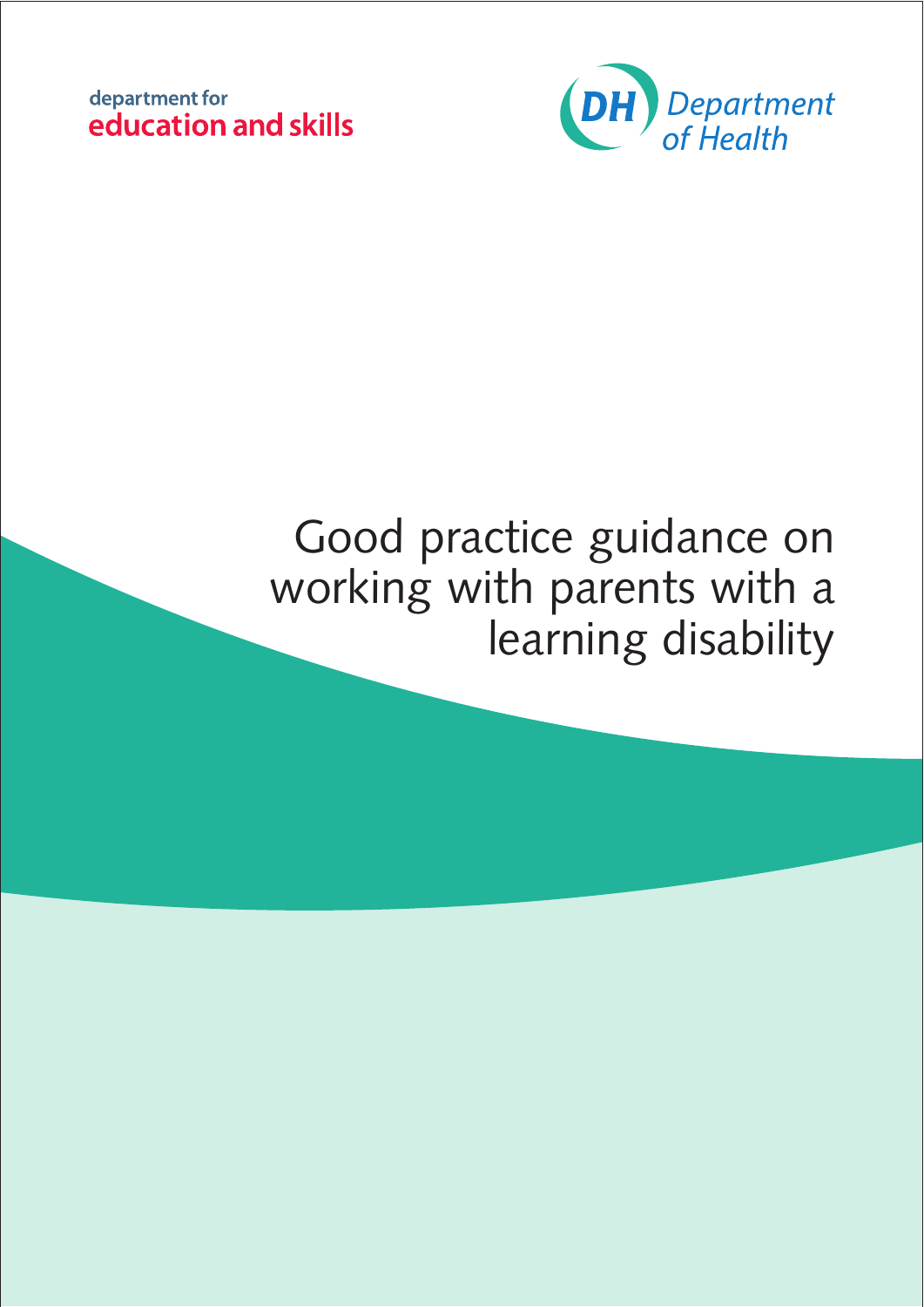| Policy                     |                                                                                                                              | Estates                                                                                                                                                                                       |      |
|----------------------------|------------------------------------------------------------------------------------------------------------------------------|-----------------------------------------------------------------------------------------------------------------------------------------------------------------------------------------------|------|
| HR / Workforce             |                                                                                                                              | Performance                                                                                                                                                                                   |      |
| Management                 |                                                                                                                              | IM $&$ T                                                                                                                                                                                      |      |
| Planning                   |                                                                                                                              | Finance                                                                                                                                                                                       |      |
| Clinical                   |                                                                                                                              | <b>Partnership Working</b>                                                                                                                                                                    |      |
|                            | Document Purpose Best Practice Guidance                                                                                      |                                                                                                                                                                                               |      |
| <b>ROCR Ref:</b>           |                                                                                                                              | <b>Gateway Ref:</b>                                                                                                                                                                           | 7428 |
| Title                      | Disability                                                                                                                   | Good Practice Guidance on Working with Parents with a Learning                                                                                                                                |      |
| <b>Author</b>              | DH and DfES                                                                                                                  |                                                                                                                                                                                               |      |
| <b>Publication Date</b>    | 01 Jun 2007                                                                                                                  |                                                                                                                                                                                               |      |
| <b>Target Audience</b>     |                                                                                                                              | NHS Trust CEs, Local Authority CEs, Directors of Adult SSs,<br>Allied Health Professionals, Directors of Children's SSs                                                                       |      |
| <b>Circulation List</b>    | <b>Education/Children's Services</b>                                                                                         | PCT CEs, Voluntary Organisations/NDPBs, Directors of                                                                                                                                          |      |
| <b>Description</b>         | disability and their children.                                                                                               | Good practice guidance, including a summary of relevant<br>legislation and policy, on how adult and children's services should<br>work together to improve support to parents with a learning |      |
| <b>Cross Ref</b>           | n/a                                                                                                                          |                                                                                                                                                                                               |      |
| <b>Superseded Docs</b>     | n/a                                                                                                                          |                                                                                                                                                                                               |      |
| <b>Action Required</b>     | n/a                                                                                                                          |                                                                                                                                                                                               |      |
| <b>Timing</b>              | <b>None</b>                                                                                                                  |                                                                                                                                                                                               |      |
| <b>Contact Details</b>     | Sally Hall-Demir<br>Wellington House<br>133-155 Waterloo Road<br>London SE1 8UG<br>0207 972 4035<br>www.valuingpeople.org.uk | Office of National Director: Learning Disabilities                                                                                                                                            |      |
| <b>For Recipient's Use</b> |                                                                                                                              |                                                                                                                                                                                               |      |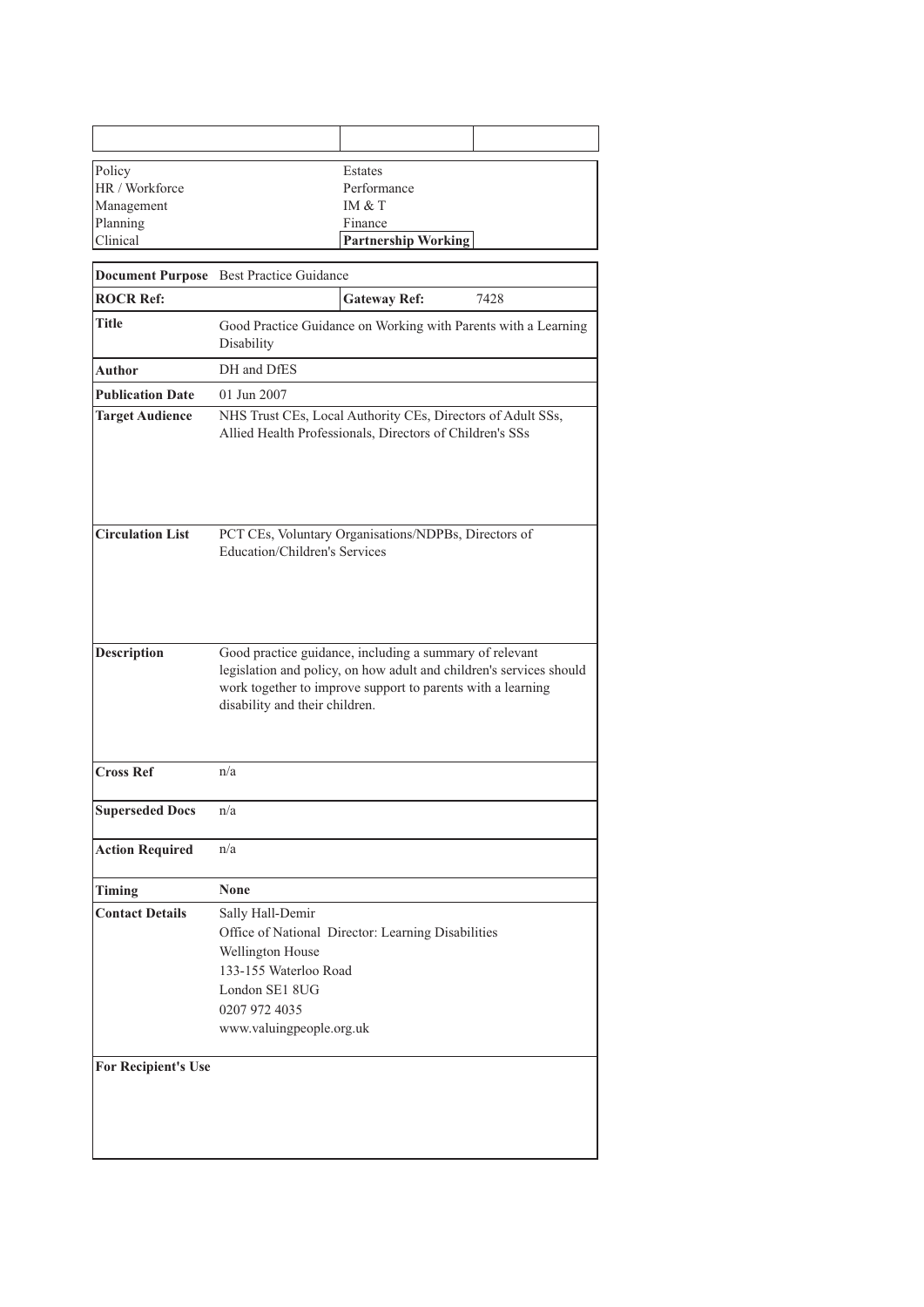# **Foreword**

We are delighted to be asked to provide a foreword to *'Good Practice Guidance on Working with Parents with a Learning Disability*'. This guidance sets out how children and adults' services can and should work together to improve support to parents with a learning disability.

Since the Valuing People White Paper in 2001 (DH), promoting the rights of people with learning disabilities has been a priority for this government. In the last six years there have been a number of policy initiatives and guidance documents aimed at improving the life opportunities for people with learning disabilities. This guidance follows in that spirit.

Being a parent is a huge responsibility, and this guidance is about supporting people with learning disabilities to care for their children so that they are safe and secure. The underpinning theme is that people with learning disabilities have the right to be supported in their parenting role, just as their children have the right to live in a safe and supportive environment.

We would urge those of you working within the health and social care fields to step up to the challenge to ensure that people with learning disabilities have the necessary support to *parent in a positive way*. Furthermore, we hope that this guidance sends out a clear message that people with learning disabilities can be good parents and can contribute meaningfully to the society in which they raise their children.

**Ivan Lewis**  Parliamentary Under-Secretary of State for Care Services **and** 

Panyt Dhand

**Parmjit Dhanda** Parliamentary Under Secretary of State for Children, Young People and Families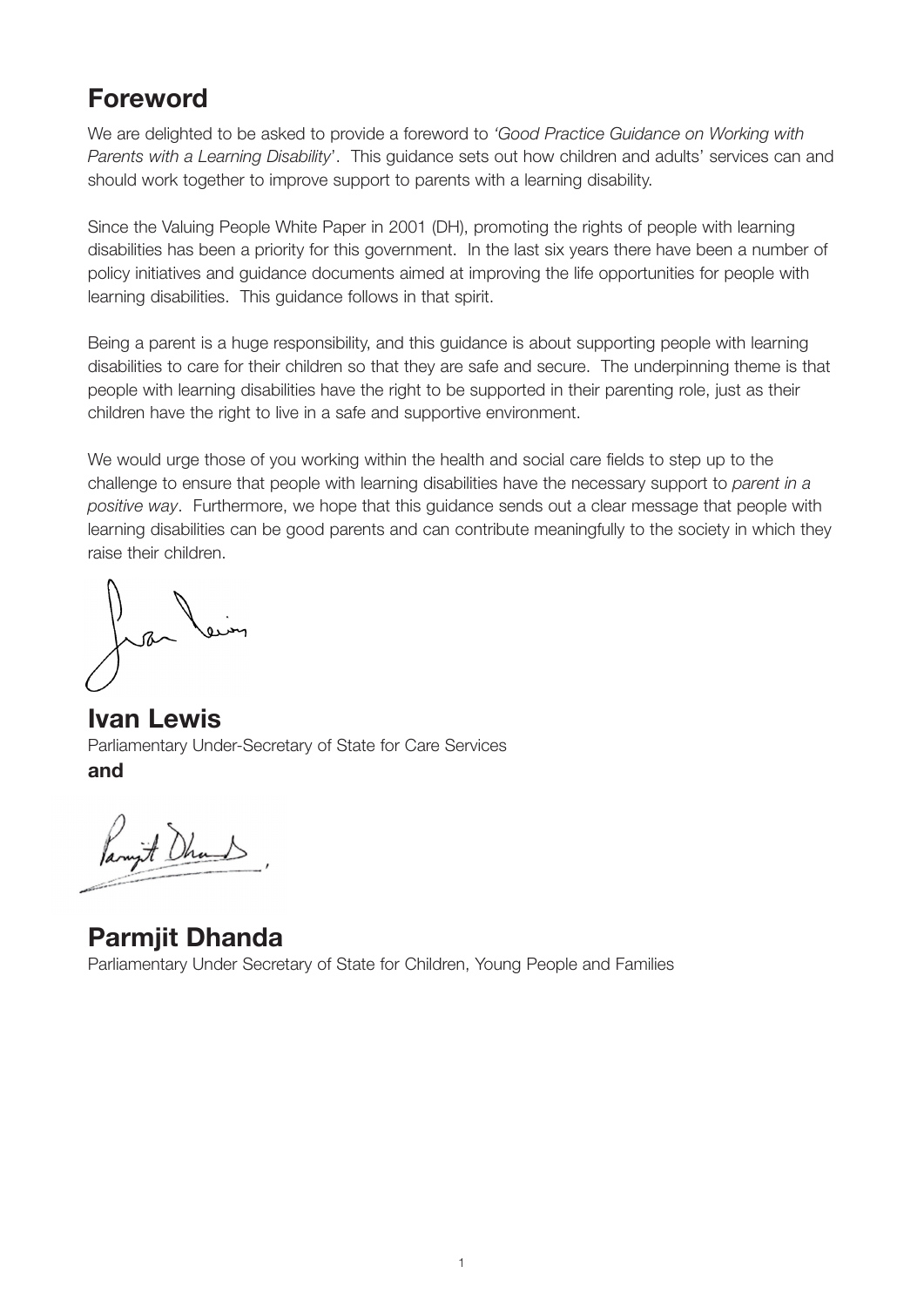# **Good practice guidance on working with parents with learning disabilities**

# **Contents**

|                         | Page                                                         |  |
|-------------------------|--------------------------------------------------------------|--|
|                         |                                                              |  |
| <b>Introduction and</b> |                                                              |  |
| <b>Section 1</b>        | Key features of good practice                                |  |
| <b>Section 2</b>        | Good practice where safeguarding procedures are necessary 23 |  |
| <b>Section 3</b>        |                                                              |  |
| <b>Appendix A</b>       | What do we know about the needs and circumstances            |  |
| <b>Appendix B</b>       |                                                              |  |
| <b>Appendix C</b>       |                                                              |  |
| <b>Appendix D</b>       |                                                              |  |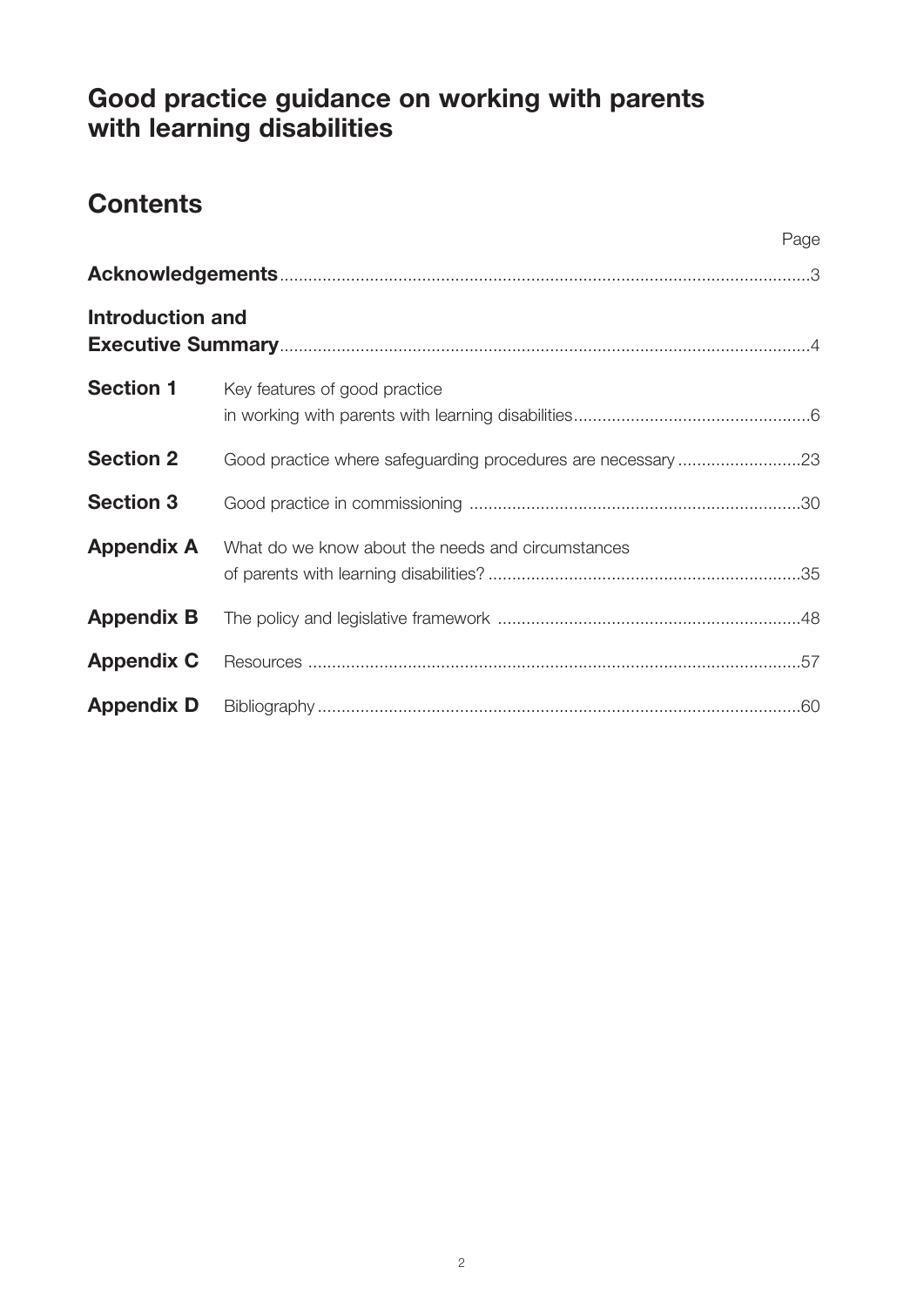# **Acknowledgements**

This good practice guidance followed a meeting between parents with learning disabilities and officials from the Department of Health, Department for Education and Skills and other government departments in 2006. The meeting had been arranged by Rob Greig, National Director, Learning Disabilities following a National Gathering of Parents with Learning Disabilities in January 2005. Thanks are due to parents who came to the meeting and also to the large number of parents who came to the National Gathering.

During the course of writing the practice guidance, I talked to parents in Camden, Bristol and Leeds. My thanks to those parents and also to Parents & Co, (Elfrida Rathbone Camden), Circles Network (Family Matters project, Bristol) and CHANGE for organising and supporting the meetings.

Joy Howard and Bradford Support Care provided me with valuable information about support foster care. Eric Emerson (Lancaster University) provided some useful secondary analysis of the national survey of people with learning disabilities.

The Special Parenting Service in Truro, Cornwall organised a meeting with children of parents with learning disabilities and I am very grateful to the children and to Debbie Valentine and Sarah Mundy who set up the meeting.

The following people advised the work and/or commented on earlier drafts:

Hedy Cleaver, Emeritus Professor, Royal Holloway College, University of London Celia East, Safeguarding Manager, Suffolk County Council Barbara Evans, ADSS Children and Families Committee Jenny Gray, Children's Safeguarding Policy Unit, DfES Rob Greig, National Director, Learning Disabilities Joan Inglis, Project Manager, Support for Disabled Parents, Norfolk County Council Helen Jermy, Learning Disability Locality Manager, West Berkshire Sue McGaw, Debbie Valentine and Sarah Mundy, Special Parenting Service, Truro Penny Morgan, Consultant Clinical Psychologist Helen Tomkys, Social Care Directorate, Department of Health Alison Woolley, NSPCC Linda Ward, Director, Norah Fry Research Centre, University of Bristol.

Jenny Morris April 2006.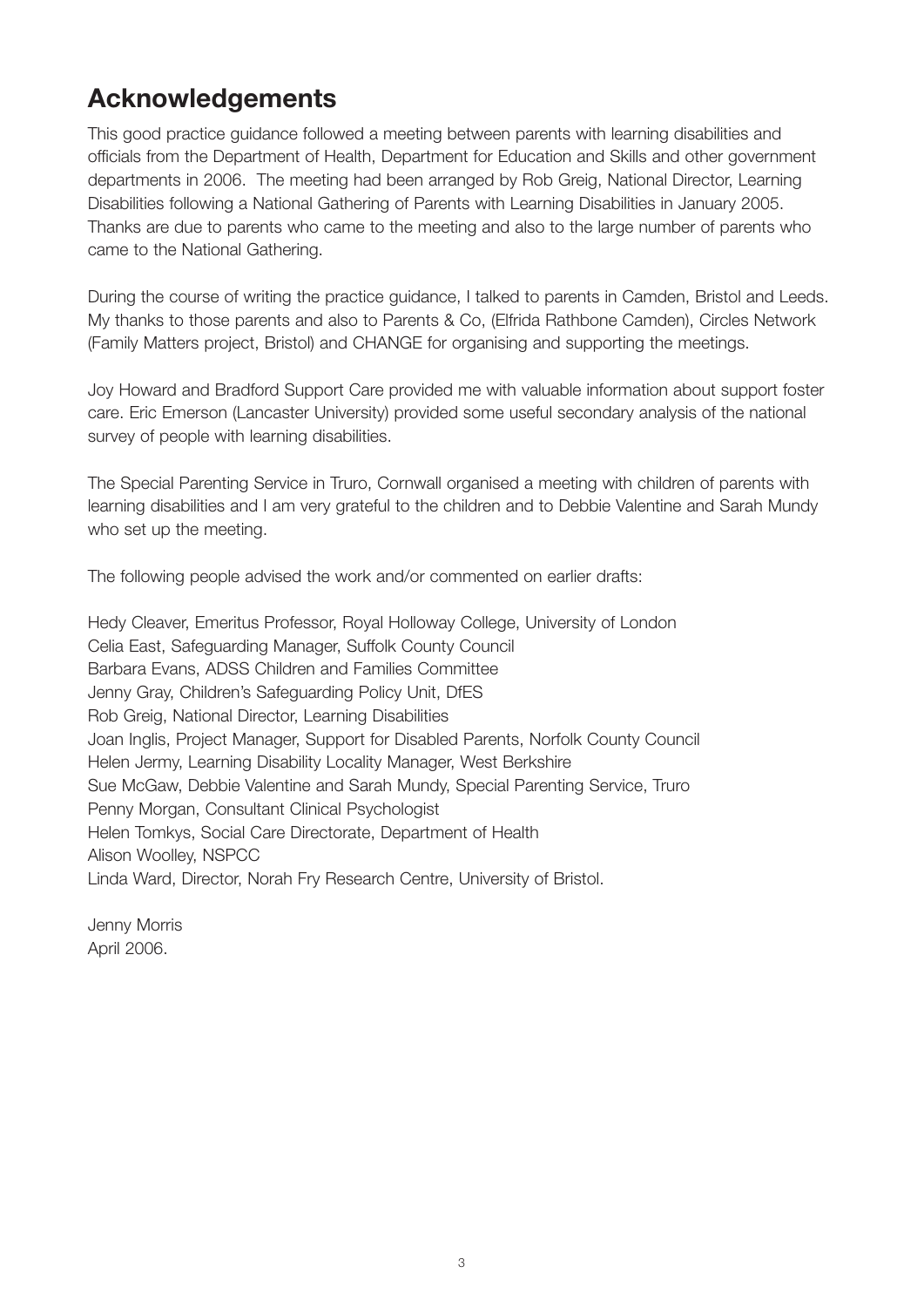# **Introduction and Executive Summary**

# **What is the purpose of this good practice guidance?**

The purpose of this practice guidance is to:

- Help services to improve their support for parents with a learning disability and their children;
- Increase the chances of the children of parents with a learning disability continuing to live with them in a positive and supportive environment that meets the children's needs.

The guidance is for both adult and children's services. In particular, it is for commissioners of education and social care services, for all service providers and is for the information of Primary Care Trusts. A key aspect of good practice is multi-agency working and thus this guidance is concerned with social care, health and education services and with the role of both statutory and independent sector services.

Appendix A summarises the research evidence, while Appendix B sets out the policy and legislative framework relating to parents with learning disabilities and their children.

The guidance should be read in conjunction with the legislation and guidance referred to in Appendix B, in particular:

- Fair Access to Care Services: Guidance on eligibility criteria for adult social care. Department of Health, 2002.
- Framework for the Assessment of Children in Need and their Families, Department of Health et al, 2000.
- Statutory guidance on Inter-agency co-operation to improve the well-being of children: Children's Trusts. HM Government, 2005.
- Working Together to Safeguard Children: A guide to multi-agency working to safeguard and promote the welfare of children, HM Government, 2006.
- Statutory guidance on making arrangements to safeguard and promote the welfare of children under section 11 of the Children Act 2004, HM Government 2007.

# **Why is this good practice guidance needed?**

As the research summarised in Appendix A illustrates, practitioners often experience some difficulties supporting families are affected by parental learning disability:

- Children whose parents have learning disabilities and who are in contact with children's social care services have high levels of needs;
- There is little evidence of effective joint working between adult and children's services. Children's services practitioners, and adult learning disability workers, rarely have a good working knowledge of the policy and legislative framework within which each other are working. Appendix B therefore sets out the respective policy and legislative framework with the aim of increasing understanding of both the responsibilities of children's and adult social care, and of parents' entitlements.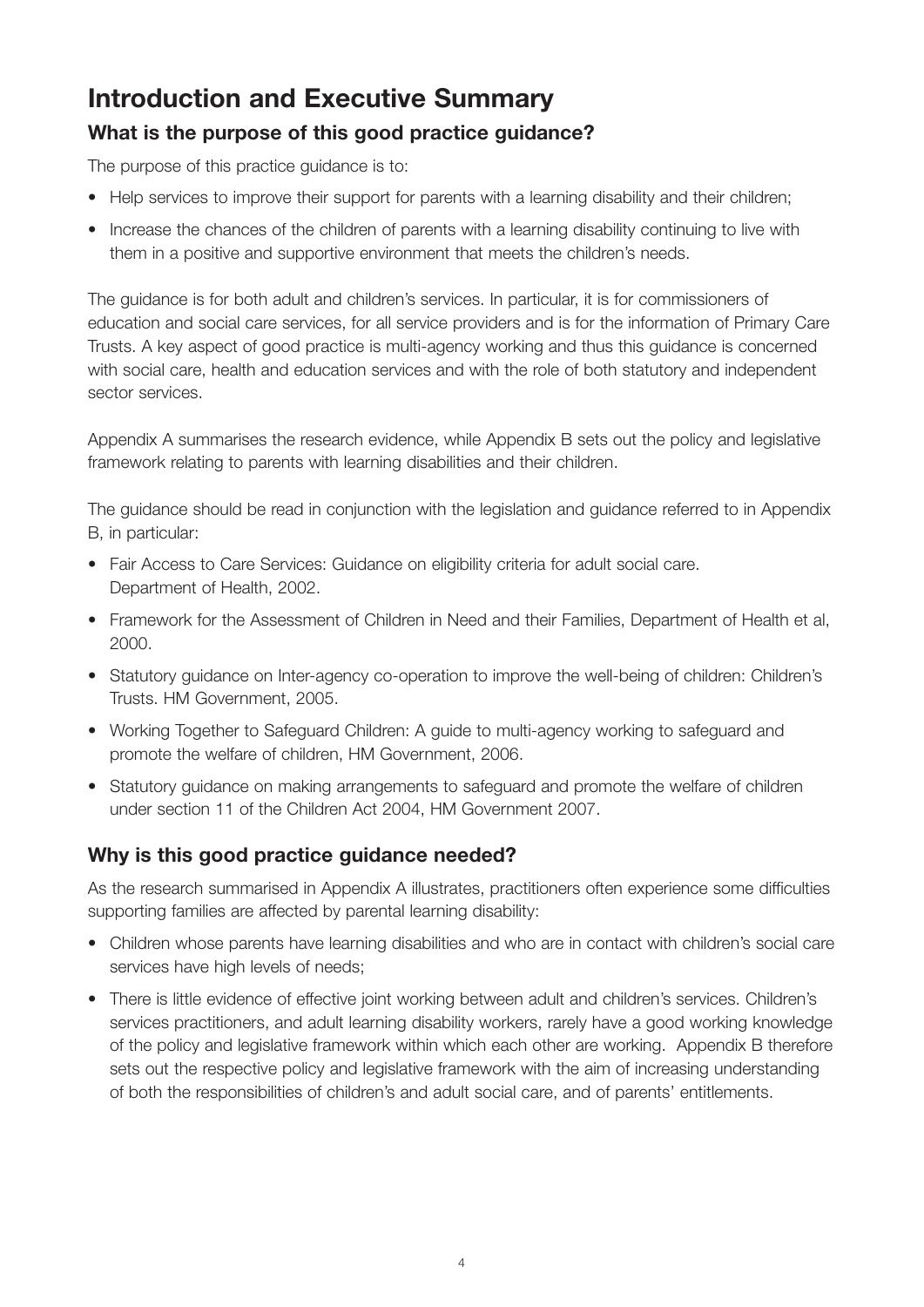Whilst the same values about safeguarding and promoting the welfare of children should be applied to the children of learning disabled parents as to the children of non-learning disabled parents, such families have specific needs which require particular knowledge and skills if the professionals working with them are to provide an equitable service to these children and their parents. A specialised response is often required when working with families where the parent(s) has a learning disability but many children and family social workers do not feel adequately equipped to work effectively with them. At the same time, many adult learning disability services struggle to effectively support parents with learning disabilities.

Section 1 of the guidance sets out the key features of good practice, for both children's and adult services, in working to support families affected by parental learning disability.

Section 2 covers good practice where safeguarding procedures are necessary, while Section 3 sets out some key guidelines for good practice in commissioning services.

The recommendations in this good practice guidance are underpinned by current legislation and statutory guidance for both children's and adult services, and by disability discrimination legislation. This guidance will assist local authorities to fulfil their disability equality duty to promote equality of opportunity for disabled people. It will do this by helping to ensure that people with learning disabilities have equal opportunities to be parents and bring up their children, and that parents with learning disabilities have equal access to family support services.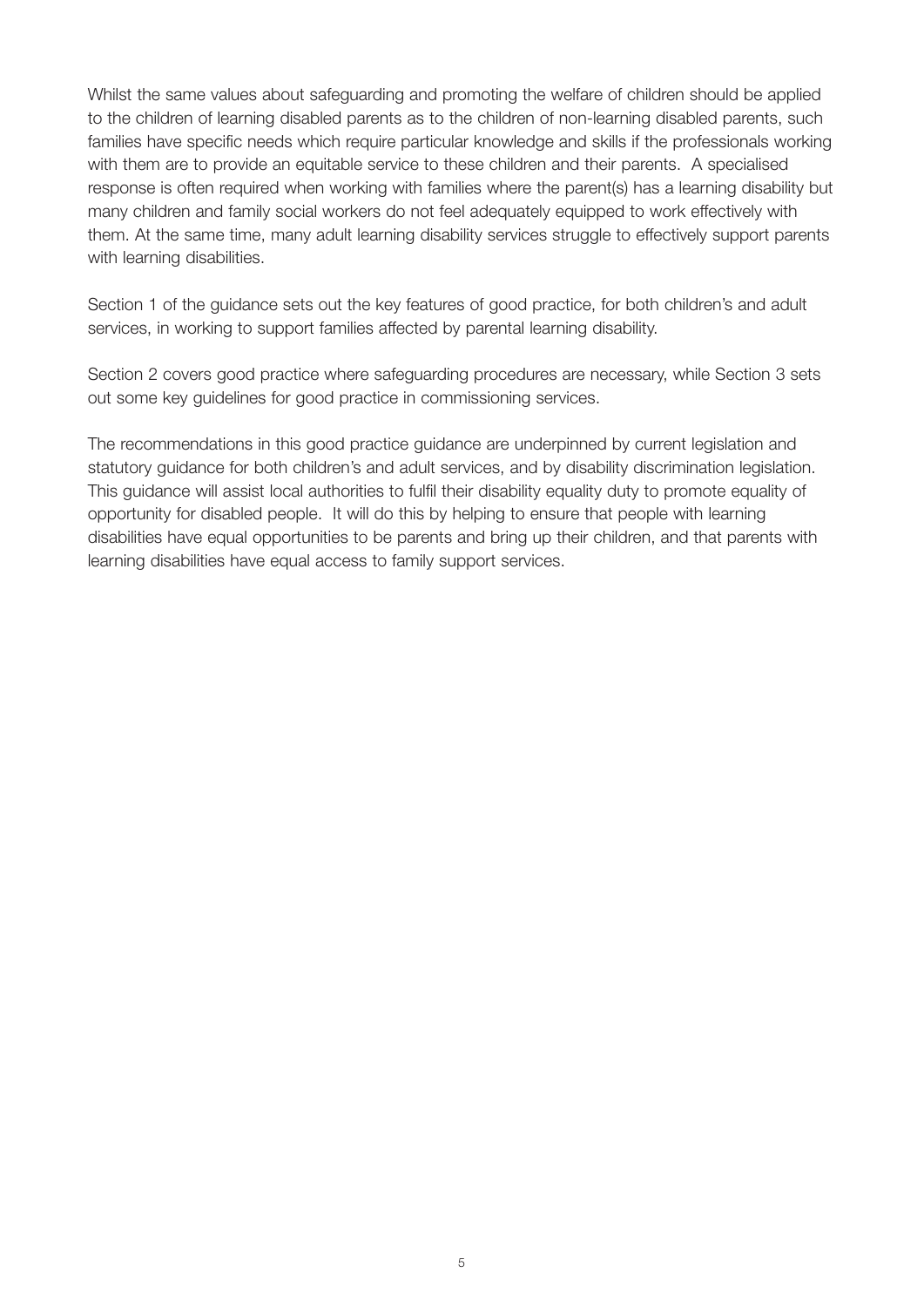# **Section 1 Key features of good practice**

This Section should be read in the context of the following guidance:

Fair Access to Care Services: Guidance on eligibility criteria for adult social care. Department of Health, 2002.

Framework for the Assessment of Children in Need and their Families, Department of Health et al, 2000.

Statutory guidance on making arrangements to safeguard and promote the welfare of children under section 11 of the Children Act 2004. HM Government, 2007.

The following good practice guidance is also relevant:

The Common Assessment Framework for Children and Young People: Practitioners' Guide, HM Government, 2006.

What To Do If You're Worried A Child Is Being Abused. HM Government, 2006.

The general aims of good practice in supporting parents with learning disabilities and their families are to:

- Improve children's well being, in other words to enable them to:
	- Be healthy
	- Stay safe
	- Enjoy and achieve
	- Make a positive contribution
	- Achieve economic well-being.
- Enable children to live with their parents (as long as this is consistent with their welfare) by providing the support they and their families require.

Good practice is underpinned by the policy, legislation and guidance set out in Appendix B (which sets out the specific responsibilities of both children's and adult services). Legislation and associated guidance sets out that:

- Children have a right to be protected from harm
- In family court proceedings children's interests are paramount
- Children's needs are usually best met by supporting their parents to look after them
- Local authorities and all other agencies working or in contact with children have a responsibility to safeguard and promote children's welfare
- Parents with learning disabilities have the right to an assessment of their needs for support in their daily lives; such assessment should include any assistance required with parenting roles and tasks; parents should have their assessed needs met where eligible and considering available resources in line with Fair Access to Care Services
- Parents with learning disabilities are entitled to equal access to services, including parenting support and information services
- Public bodies have a duty to actively promote equality of opportunity for people with learning disabilities.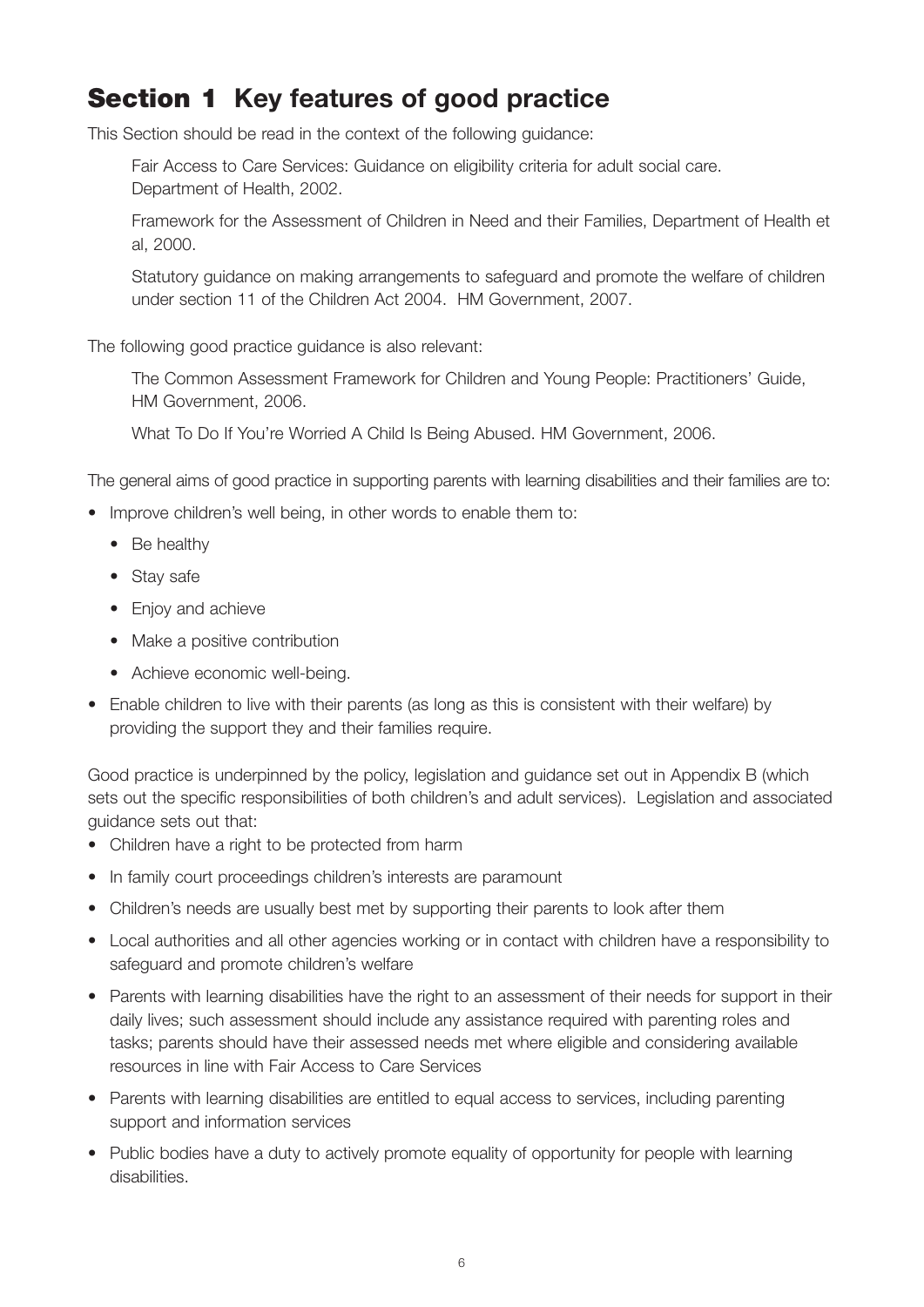Good practice is also underpinned by an approach to parenting and learning disability which addresses needs relating to both impairment and the disabling barriers of unequal access and negative attitudes. Such an approach recognises that:

- If the problem is seen as entirely related to impairment and personal limitations, it is difficult to understand how to bring about positive changes for parents and their children.
- If the focus is, instead, on things that can be changed (such as inadequate housing) and support needs that can be met (such as equipment to help a parent measure baby feeds), there are many more possibilities for bringing about positive improvements.

"When problems are seen as rooted in people's personal deficits and limitations they may seem intractable and out of reach. Shifting the focus onto features of people's lives that can and should be changed challenges the negative stereotypes that inform such thinking and opens up possibilities for social action in support of families" Booth and Booth, 1997, p.38.

There are five key features of good practice in working with parents with learning disabilities:

- 1. Accessible information and communication
- 2. Clear and co-ordinated referral and assessment procedures and processes, eligibility criteria and care pathways
- 3. Support designed to meet the needs of parents and children based on assessments of their needs and strengths
- 4. Long-term support where necessary
- 5. Access to independent advocacy.

This Section covers details of each of these features.

### **1.1 Accessible information and communication**

Accessible information and communication is crucial to enabling parents with learning disabilities to engage with services and to therefore maximise the chances of children's needs being met.

**1.1.1** All services for parents and children should make information and communication accessible to parents with learning disabilities.

Information about universal services made available to parents and prospective parents should be in formats suitable for people with learning disabilities. This means:

- Easy Read versions of leaflets
- Information on tape and CD/DVD
- Fully accessible websites
- Creating opportunities to tell people with learning disabilities face-to-face about services for parents and parents-to-be.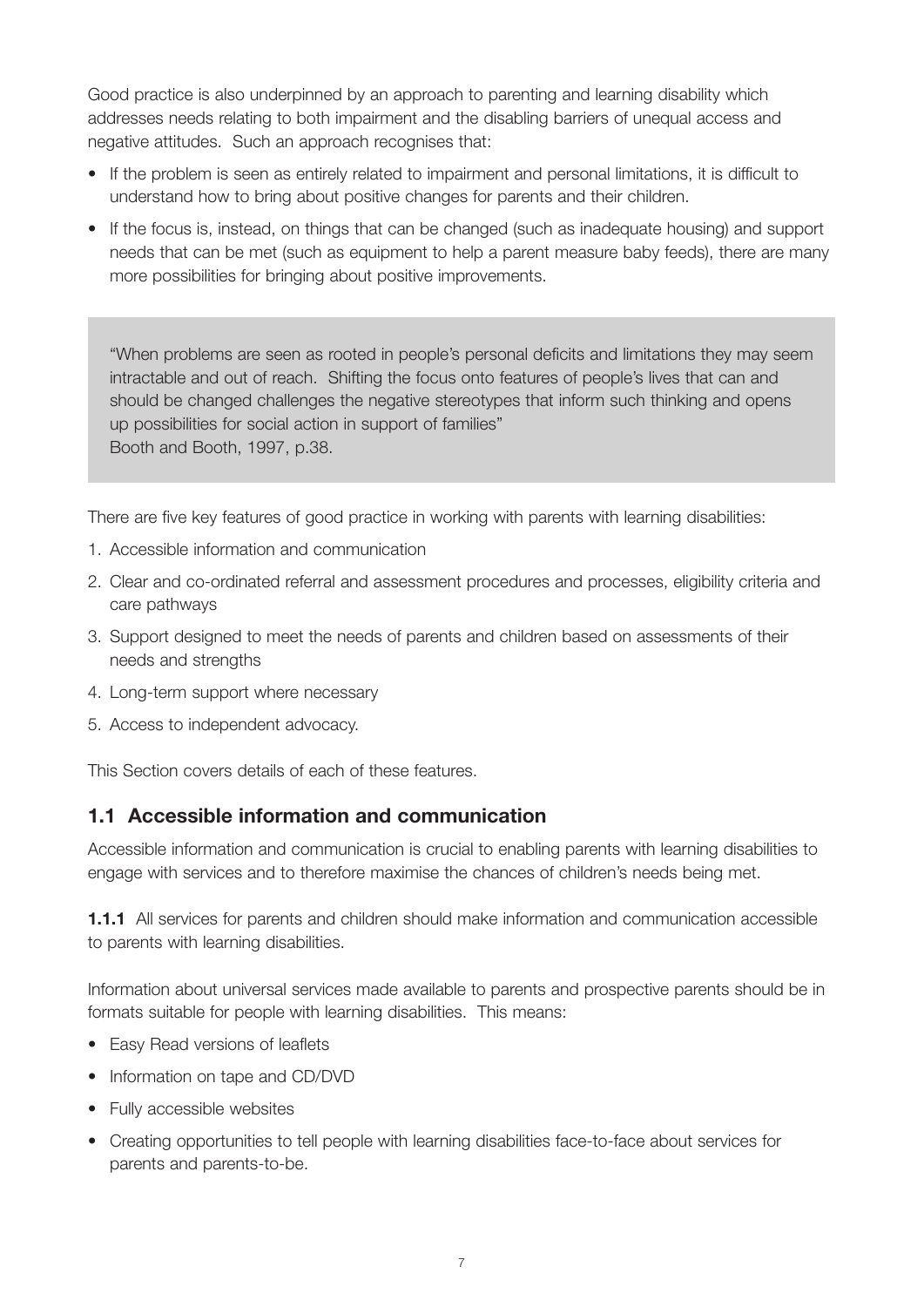Parents with learning disabilities need to hear the message that it is not unusual to require support with parenting, and that information and communication will be provided in ways accessible to people with learning disabilities.

Parents need accessible information and communication about relevant services at all the different stages of their children's lives: from midwives and health visitors all the way through to Connexions and youth services.

Communication with schools is particularly important: parents have a responsibility to ensure their children attend and are expected to be involved in their children's education. Parents with learning disabilities cannot fulfil such responsibilities unless information and communication is made accessible by teachers and schools. Unnecessary difficulties are created in parents' relationships with their children's schools if the school does not think carefully about how to communicate effectively with parents and how to involve them in their children's education.

*"The school put their letters on tape. And they gave me stickers to put in each of my children's homework book which I used to say when homework had been done, so I didn't need to sign it."1*

**1.1.2** Adult learning disability services should take steps to ensure that people with learning disabilities who become parents know about the support available.

Adult learning disability services are well-placed to provide new parents and parents-to-be who have learning disabilities with accessible information about both universal and specialist services. Such information should be made available in all the places that people with learning disabilities are likely to be, including GP surgeries, day centres, colleges, employment projects, supported housing, etc.

**1.1.3** Learning disability services should provide accessible information to parents with learning disabilities about their entitlements to an assessment of their need for support with parenting and about the ways in which this support could be provided.

Few parents with learning disabilities are aware of the support they may be entitled to from adult social care services. Attention should be given to providing information about their rights, as this may help to overcome the fear that an involvement with services as a parent with learning disabilities puts them at risk of losing their children into care.

**1.1.4** Children's social care should take steps to ensure that adults with learning disabilities who become parents know about the support available, and about their responsibilities as parents.

A key barrier faced by children's social care in carrying out their responsibilities is that parents with learning disabilities are often frightened of asking for support when they need it. Accessible, useful information provided by children's social care can go a long way to overcoming this fear. Independent sector organisations are a particularly important way of getting information to people with learning disabilities as there is less stigma and fear associated with them.

*"I thought that if social services got involved that would mean my children would be put on the child protection register".*

<sup>1</sup> Quotations given are from parents with learning disabilities consulted during the course of writing this good practice guidance.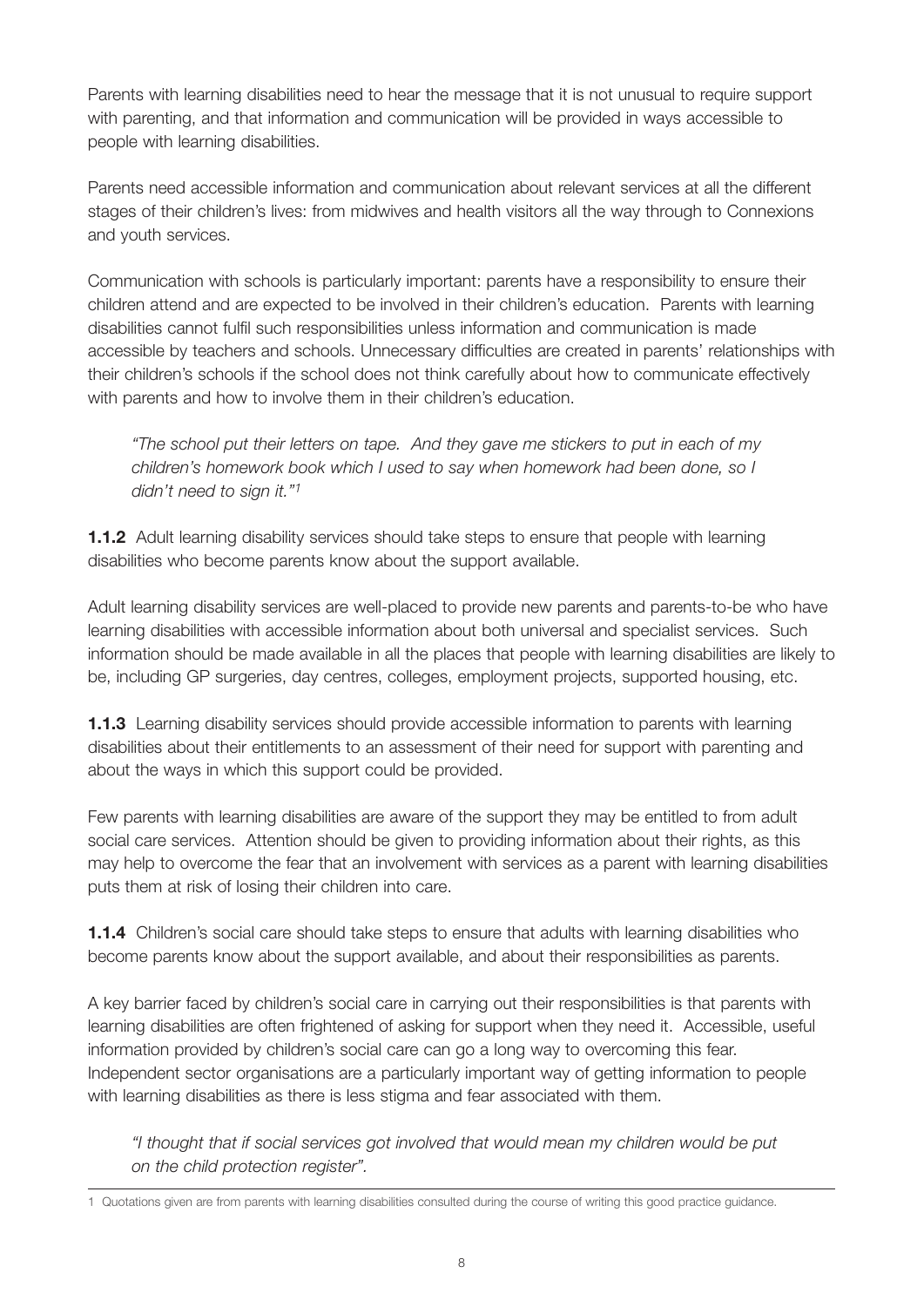**1.1.5** When children's and/or adult services carry out assessments, write plans, and provide services to parents with learning disabilities information should be provided in accessible formats. Communication should happen in ways which are accessible to individuals with learning disabilities.

### **Key messages from parents**

Social workers who are good at communication:

- Are respectful
- Turn up on time
- Speak directly to parents with learning disabilities
- Don't use jargon
- Think before they talk to you
- Listen and 'hear' you
- Explain what is happening
- Do what they say they will do
- Be honest if they cannot help you
- Are patient
- Make enough time to communicate with you.

Reproduced with permission from training materials developed by CHANGE and parents with learning disabilities (for more details see Resources section).

Assessments should only be done with informed consent (unless required by the Courts). Parents should therefore be given information – in the format suitable to them – about why an assessment is being carried out, what it will involve, and what might happen as a result.

People may misunderstand or misinterpret what a professional is telling them (this is true generally, not just for people with learning disabilities). This may be because they don't understand particular words, or because they have only understood or been told part of the information. People can also pick up messages from body language which may not be what the professional wants to convey. It is very important to check what someone understands, and to avoid blaming a person for not understanding or getting the wrong message.

Sometimes information is given and communication happens in meetings involving a number of professionals (such as child protection conferences: see also Section 4). It is important to make information and communication accessible in this context as well. Meetings can be very disempowering for parents. Jargon should be avoided and parents should have someone to support them prepare for the meeting and take part in it, if this is what they want.

*"We need people in meetings to have patience and take extra time. It also helps to have someone with you to help explain things. And also for there not to be too many people in the room".*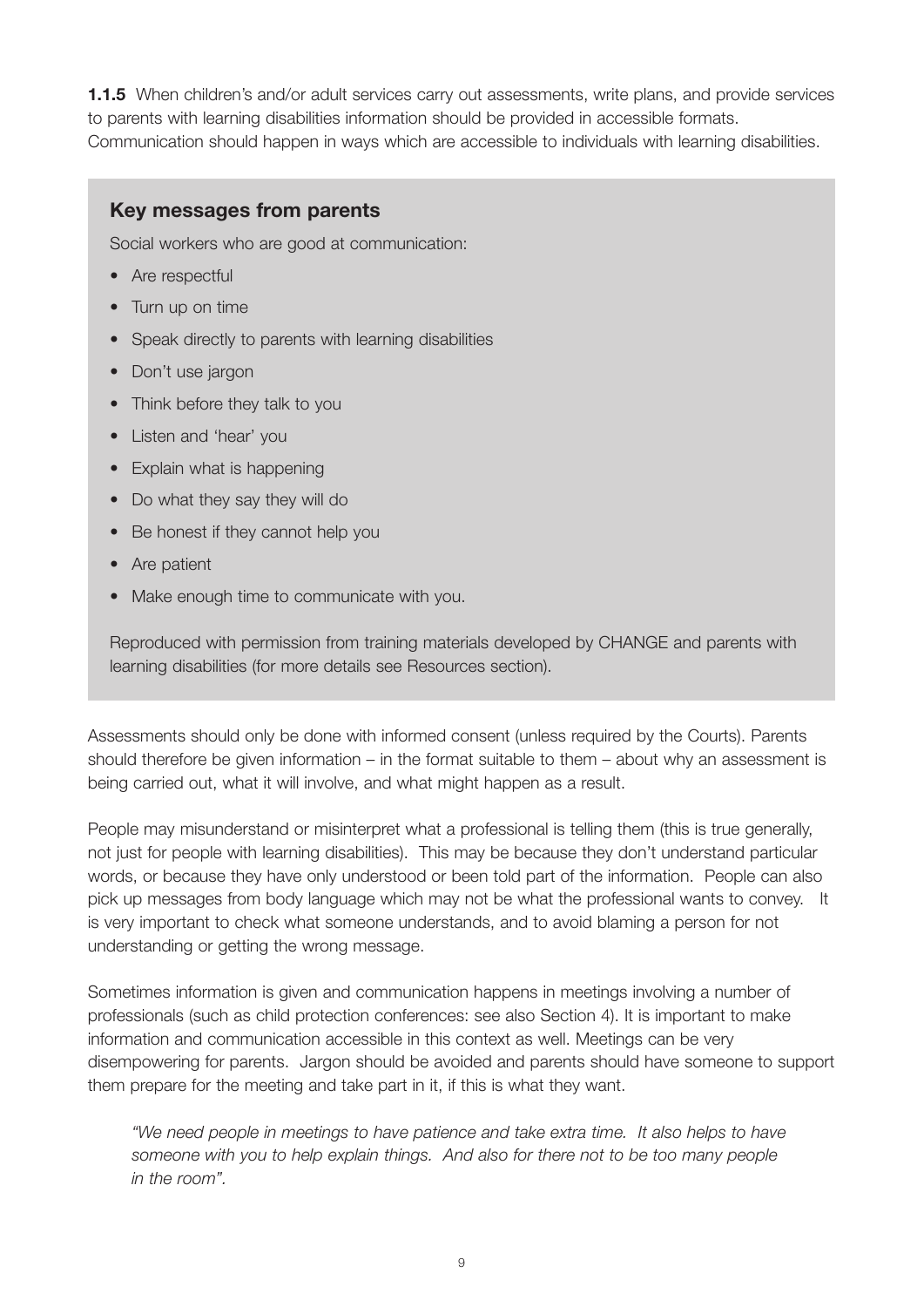**1.1.6** Information and communication should also be accessible to children.

Children also have entitlements to information about services that may help them and their families. They are entitled to be fully involved in any assessment of their needs, according to their age and understanding. They may have their own access needs relating to age and impairment/disability and good practice should ensure that these are addressed.

**1.1.7** Those involved in communicating with, and providing information to, parents and children should take advantage of the resources available to make information and communication accessible to people with learning disabilities.

Details are provided in the Resources section of this guidance.

### **1.2 Clear and co-ordinated referral and assessment procedures and processes, eligibility criteria and care pathways.**

Referral and assessment procedures, eligibility criteria and care pathways should prevent avoidable difficulties arising by:

- Recognising low levels of need which, if unaddressed, are likely to lead to difficulties for parents and undermine children's welfare
- Recognising support needs at the early stages of the parenting experience
- Anticipating support needs which may arise at different stages in a family's life cycle.

"The challenge for health and social services lies in ensuring that children whose parents are finding it difficult to care for them to (i) get enough help and support to assure their safety and well being, and (ii) receive help early enough to minimise the risk of children becoming looked after".

Commission for Social Care Inspection, 2006, p.4.

**1.2.1** Adult and children's services, and health and social care, should jointly agree local protocols for referrals, assessments and care pathways in order to respond appropriately and promptly to the needs of both parents and children.

These protocols should take into account the processes set out in Working Together to Safeguard Children (2006) (see charts on pages 143 -147). The Social Care Institute for Excellence has published guidance and a resource for the development of joint protocols to meet the needs of disabled parents in general (www.scie.org.uk).

The process of writing local protocols provides a valuable opportunity for the different services involved to get a better understanding of each other's roles and responsibilities. Some services have developed protocols to cover all parents with additional support needs, others just cover parents with learning disabilities. Some protocols only include adult and children's social care, others also include health and sometimes education and housing.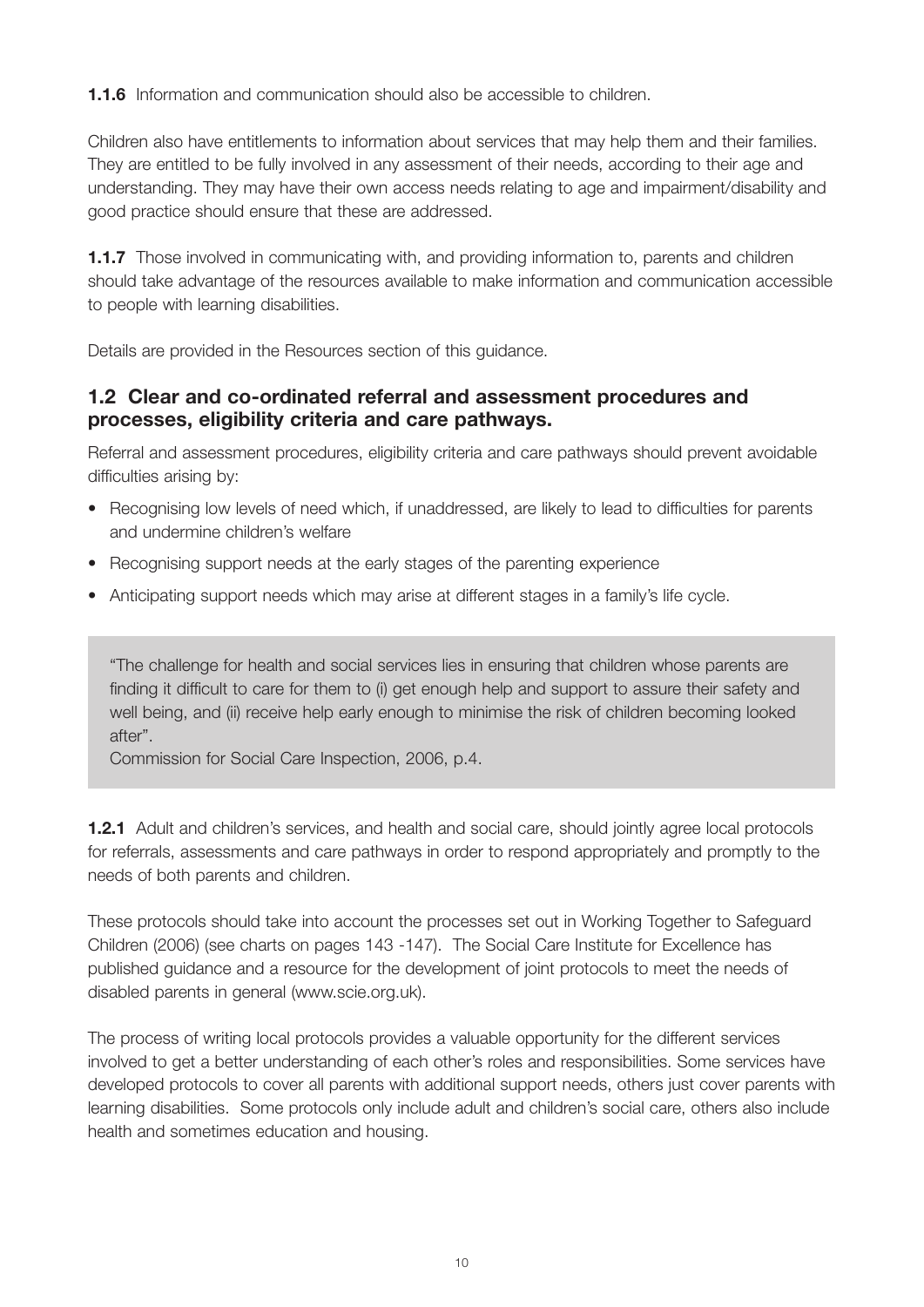The following issues should be included, whatever form a local protocol takes and will need to be agreed by the services concerned:

- Referrals
- Sharing information between services
- Provision of accessible information to parents and children
- Assessment responsibilities, including criteria and arrangements for joint assessments
- Provision of assistance/information to parents and children to enable them to participate fully in the assessment:
- Eligibility for different services
- Financial responsibilities, including provision for joint funding
- Charging
- Service provision, including joint working
- Service reviews
- Implementation of the protocol, including training.

Protocols may also cover commissioning, or separate joint commissioning protocols may be required. Good practice in commissioning is covered in Section 3.

When considering which agencies and services need to agree joint protocols it is important to address the following issues:

- Young parents and parents-to-be with learning disabilities may be in transition between children's and adult services
- Parents with learning disabilities may experience a range of needs and difficulties, including a physical or sensory impairment and/or long-term health condition, mental health problems, domestic violence, substance abuse problems
- Some parents with learning disabilities experience significant housing problems, including; homelessness, harassment from neighbours, difficulties in maintaining a tenancy.

It will therefore be important that local protocols include all relevant agencies and professional roles involved in addressing these issues.

The Resources section of this guidance includes the contact details of some agencies that have agreed joint protocols and are willing to share these.

**1.2.2** Attention should be paid to promoting good communication between relevant agencies.

The process of writing and implementing joint protocols should promote good communication between the different agencies concerned. Some other initiatives (which may or may not be part of joint protocols) which have also been found to promote better communication between different services and professionals include;

• Liaison posts: e.g. a post within adult learning disability services with specific responsibility to liaise with children's services, or vice versa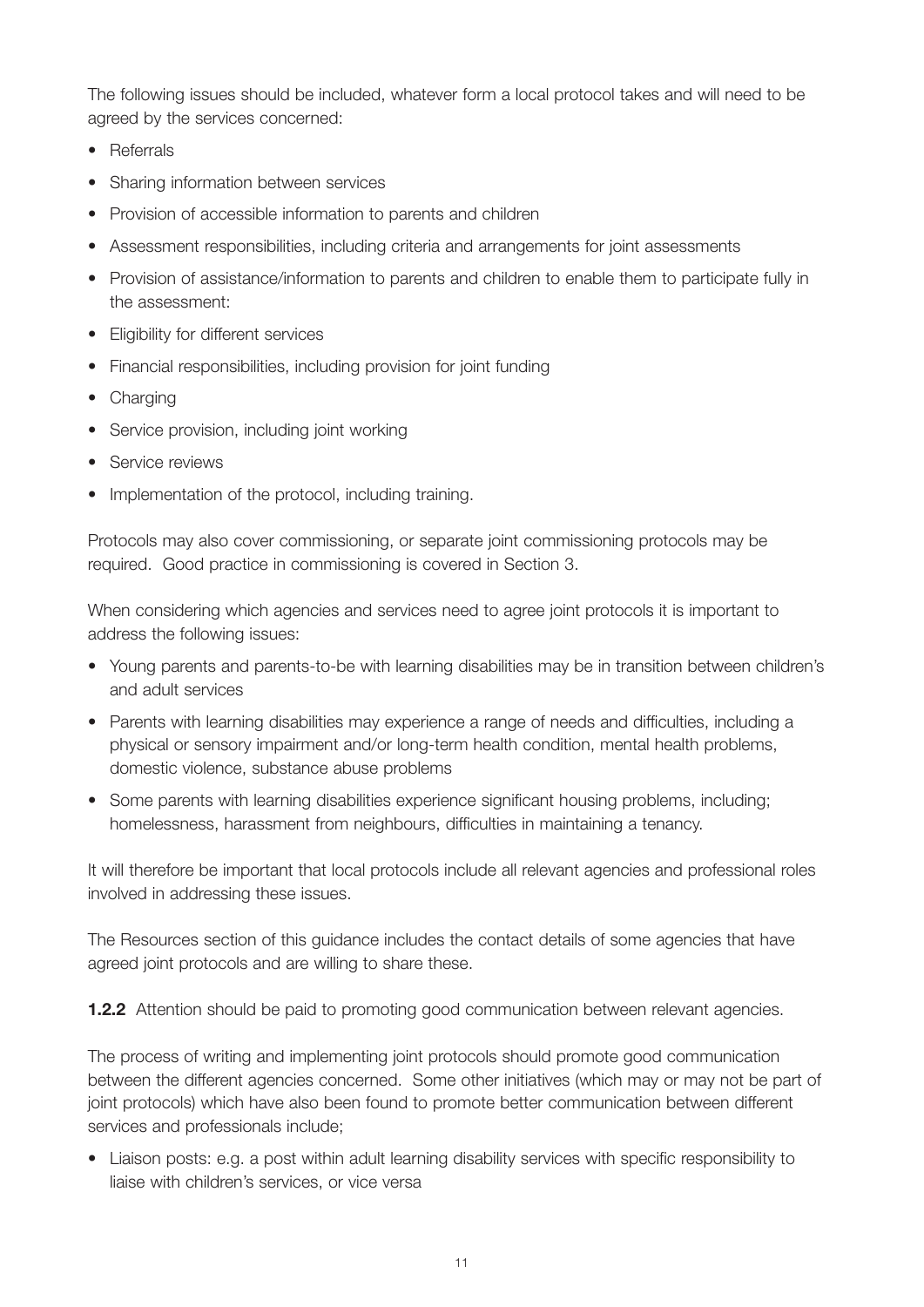- Joint training
- Practice development meetings or networks involving the range of services and practitioners supporting parents with learning disabilities
- Professional consultation services: e.g. designation of a particular children and families social worker to provide professional consultation to adult social care; designation of a community learning disability nurse to provide professional consultation to children's safeguarding teams. One protocol specifies that such consultation will be available within very short time frames in order to react to emergency referrals.

Following a steady increase in the numbers of parents with learning disabilities a Multi-Agency Consultation Group was set up covering South Norfolk. This meets monthly to offer support/advice to professionals/agencies that work with families where one or both parents may have learning difficulties. Professionals are offered a 'slot' at the meeting to present a case and the multi-agency team offer advice and, if necessary, appropriate referrals are made.

From Thetford Sure Start – for more information contact: Bridgitte Shad, Health Care Coordinator, bridgitte.shad@norwich-pct.nhs.uk.

**1.2.3** Identification of needs should start when a pregnancy is confirmed.

Procedures, criteria and pathways therefore need to be agreed between maternity services and children's and adult social care. Such agreements could relate to parents with learning disabilities in particular or to all groups of parents and their children who may be identified as vulnerable. An important starting point will be to recognise:

- Pregnant women with learning disabilities are entitled to universal services
- Universal services are required to make "reasonable adjustments" to make their services accessible and suitable for people with learning disabilities
- Early assessments of support needed to look after a new baby will help to prevent avoidable difficulties arising.

**1.2.4** Adult and children's social care services should jointly agree referral procedures to prevent parents and children falling between the two services.

It is good practice that, as a general rule, referrals relating to the needs of parents with learning disabilities should be directed to Learning Disability services, unless there are concerns about children's welfare, in which case a referral should also be made to children's social care. If a referral is made directly to children's services, and it then becomes apparent that a parent has a learning disability, a referral should then also be made to adult Learning Disability services.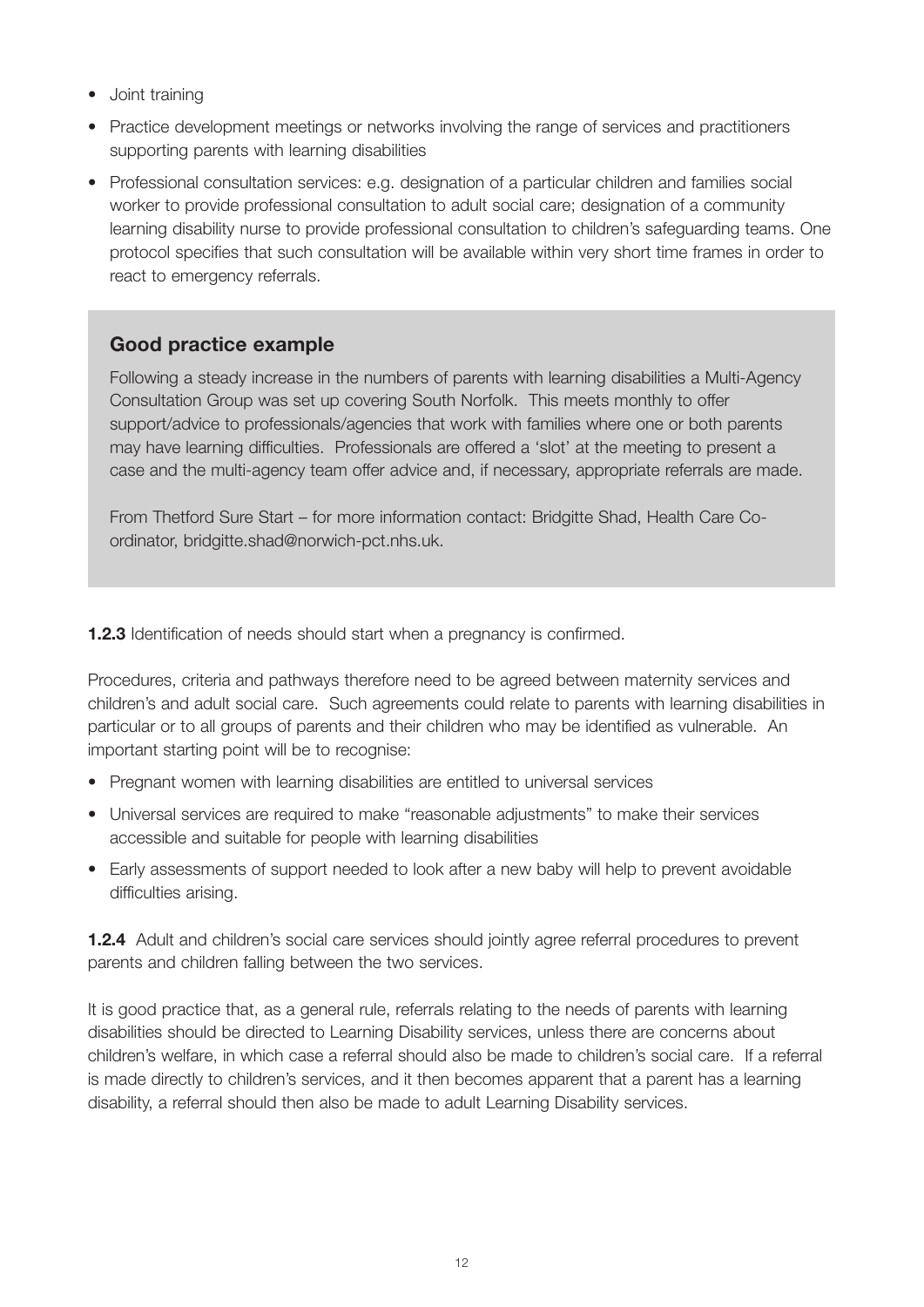One local Practice Guidance document includes the following agreed referral procedures between adult and children's services:

"Where there are no concerns for the child's welfare, but the parent is unable to provide the appropriate level of care due to disability, parenting support will be offered from the Adult Social Care Team, through a Community Care Plan.

Where Adult Social Care teams are aware of concerns for a child's welfare, a referral should be made to the Children and Young People service for an assessment.

Where children's teams become aware that a parent may have a learning disability, a referral to the Learning Disability Team should be made".

Essex County Council, 2006. Practice Guidance: Referral and Joint Working Arrangements for working with parents and carers who have a learning disability, p.3. Further details from: Kate Evans, Service Manager, Family Centre and Family Group Conferences, kate.evans@essexcc.gov.uk.

**1.2.4** Eligibility criteria for children's and for adult social care services should enable consideration of each family's needs and circumstances. Eligibility criteria should also enable service responses at an early stage, to prevent avoidable difficulties arising.

Eligibility should not be determined by general exclusions or based on one type of criteria, such as IQ.

Developing joint protocols will give services the opportunity to consider the impact of their eligibility criteria on each other's services. For example, if a parent is deemed not eligible by adult services for support with parenting roles and responsibilities, this may mean that their children's welfare suffers and they become children in need and/or suffer significant harm. The development of joint protocols provides an opportunity to prevent this happening, by ensuring that support is provided at an early stage (as set out in Fair Access to Care Services, paragraph 65). This may mean recognising that a combination of learning disability and parenting responsibilities creates a higher level of need than if needs only relating to learning disability are considered.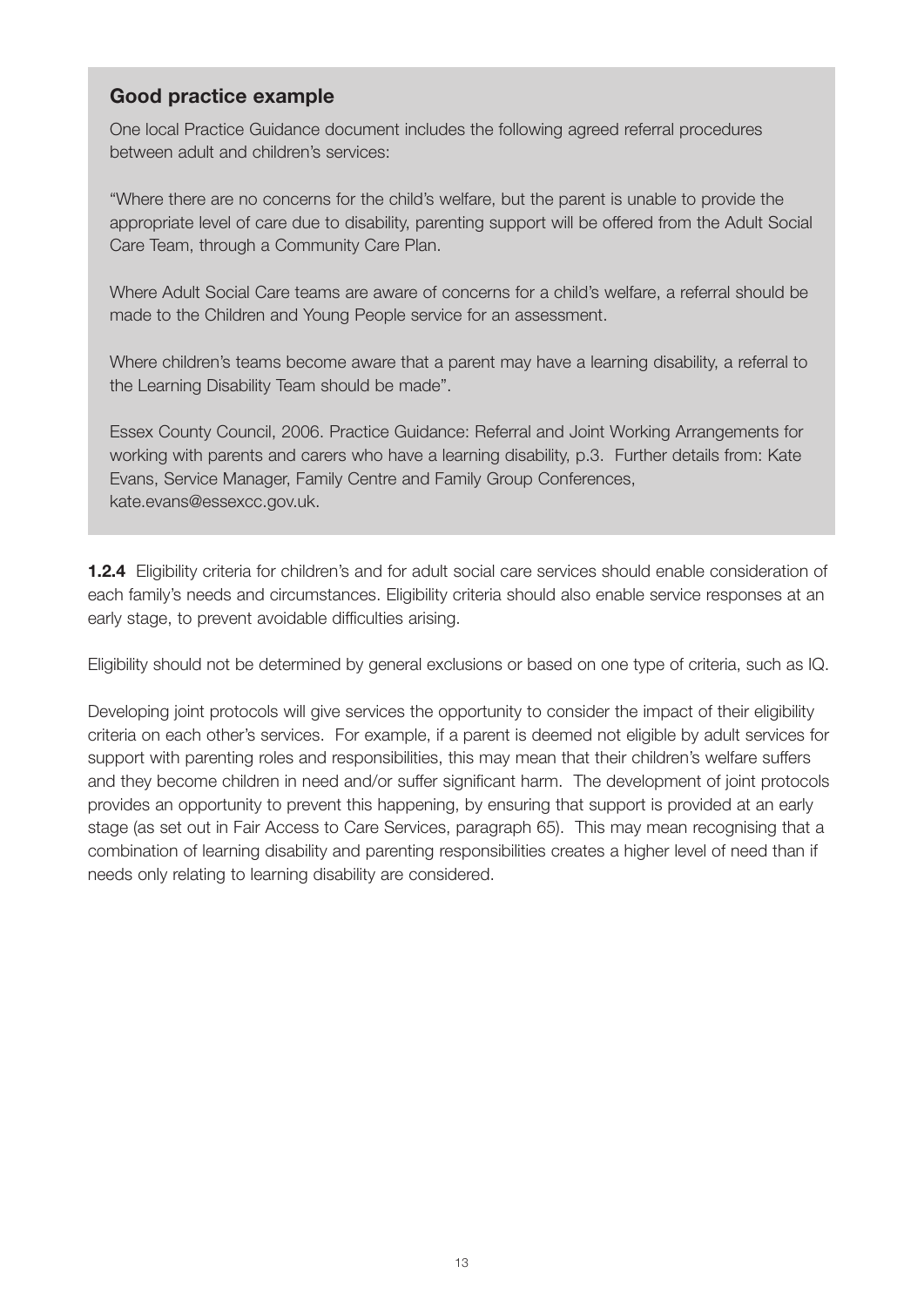One joint protocol agreed between children's and adult services recognises:

"Services should be targeted at families who have additional need which means a different interpretation of the criteria relating to the threshold for service provision than that currently operated by specialist teams.

The combination of impairment and parenting responsibilities within the overall context of the individual family's circumstances may generate a higher degree of need for support than a personal assessment of the disabled/ill adult alone.

Disabled parents or children of disabled parents should automatically be entitled to an assessment".

Norfolk County Council, 2006. Enabling parents with a disability or long-term illness: Joint Policy and Protocol, p.7. Further details from: Joan Inglis, Project Manager, Support for Disabled Parents, joan.inglis@norfolk.gov.uk

**1.2.5** Local protocols should clearly specify responsibilities for assessment and care planning.

Good practice is promoted where there is clear agreement between adult and children's social care as to the circumstances in which single or joint assessments are required and who should take the lead. For example:

Adult learning disability services have responsibilities for assessment and care planning when there are no child welfare concerns and where the parent needs assistance with the routine tasks of looking after children;

Adult learning disability and children's services jointly co-ordinate assessment and care planning where parents need support in the medium to long-term to enable them to meet their children's developmental needs.

Children's services lead assessment and planning (with specialist input from adult learning disability services) where intervention is required to prevent children suffering impairment to their health or development or significant harm and/or there is a disabled child in the family.

Whatever level of concern there is about children's welfare, practitioners need to be aware of parents with learning disabilities' entitlements to support under community care legislation, and to ensure that they receive the assessment and service response they are entitled to.

**1.2.6** Services in contact with parents with learning disabilities should promote good practice in assessment by using appropriate assessment materials and resources and/or access specialist expertise.

Needs relating to learning disability should be considered whatever the level of assessment, whether it is an assessment of additional needs being carried out by a universal service using the Common Assessment Framework, or a child in need assessment using the Framework for the Assessment of Children in Need and their Families, or a section 47 enquiry to establish whether a child may be suffering harm. This means that a range of professionals who are in contact with children may need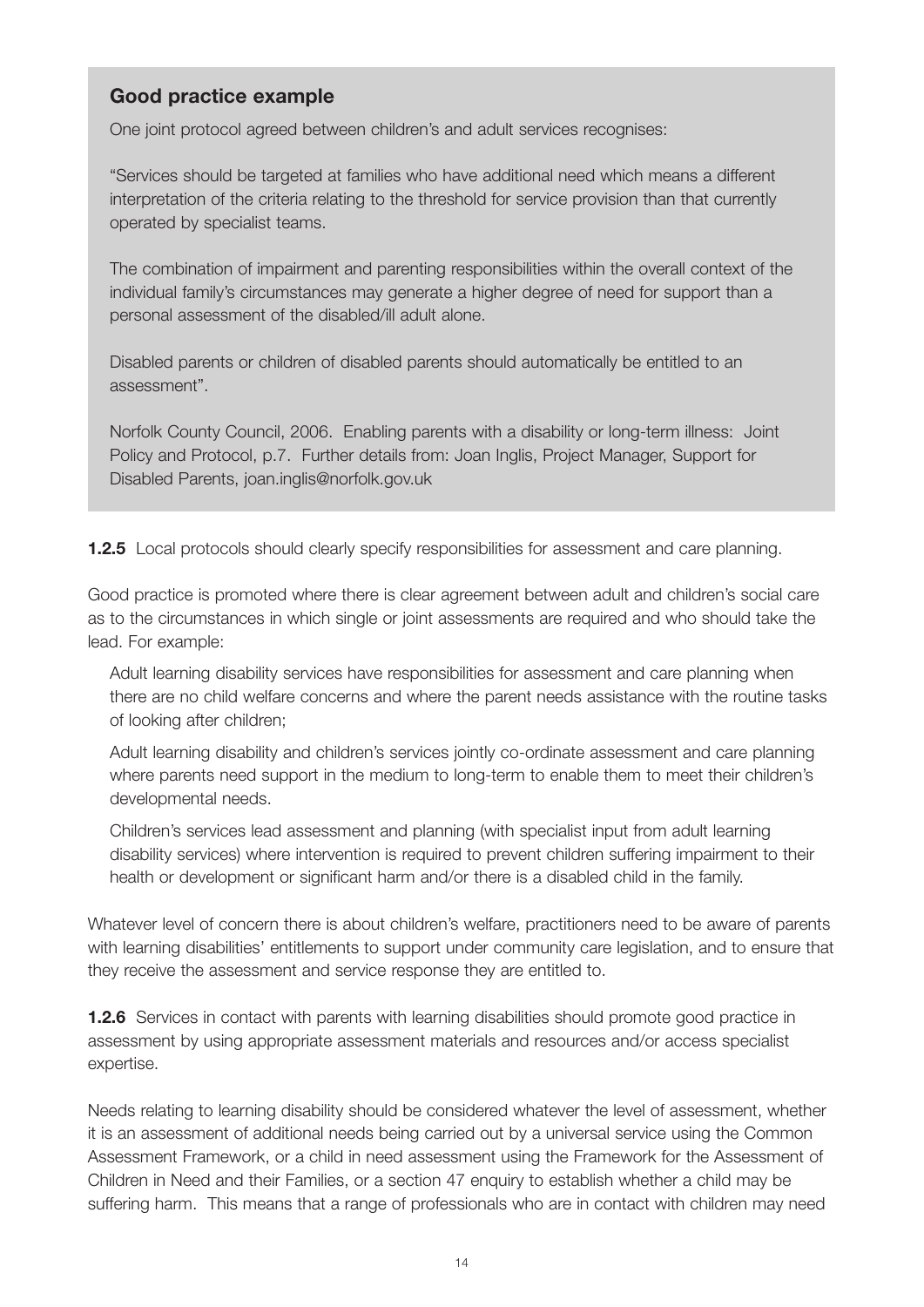to consider, using the Common Assessment Framework, the possibility of parental learning disability and its impact on children. Children's social care will also need to consider the impact and needs associated with learning disability when assessing children in need, and in safeguarding children.

Where a parent has a learning disability it will be important not to make assumptions about their parental capacity. Having a learning disability does not mean that a person cannot learn new skills. Learning disabled parents may need support to develop the understanding, resources, skills, experience and confidence to meet the needs of their children. Such support is particularly needed where they experience additional stressors such as having a disabled child, domestic violence, poor physical and mental health, substance misuse, social isolation, poor housing, poverty or a history of growing up in care.

The information gathered for any type of assessment should be no more than is necessary, and multiple assessments should be avoided. People with learning disabilities have often been subject to multiple assessments and may find these intrusive, particularly if they have not had a good experience of service responses to assessment.

Many parents with learning disabilities are understandably very worried that their children may be taken away from them. This fear can create real barriers in establishing the relationship necessary to carry out a good assessment. Consideration should be given as to who is the best person to carry out an assessment and/or what specialist expertise may need to be sought.

#### *"It can be worrying to admit to having problems with your child's behaviour, especially if they say he's fine at school and yet you're having problems with him at home."*

Diagnostic psychometric assessments can provide information about whether a parent has a learning disability and about their skills and abilities. However, "Although such information is useful, it must be stressed that there is no direct correlation between the results of these tests and parental adequacy"(McGaw and Newman, 2005, p.27). A list of such assessment tools is given in the Resources section.

Assessments should cover family and environmental factors, as well as parental capacity. Research tells us that family and community support networks are particularly important for parents with learning disabilities and their children. We also know that parents with learning disabilities are particularly likely to experience difficult housing situations and poverty. Both the Common Assessment Framework and the Framework for the Assessment of Children in Need and their Families require that family and environmental factors are covered.

Adult learning disability services should ensure that Person Centred Planning is made available to parents with learning disabilities as part of both the assessment of their needs and the planned response to these needs. Person Centred Planning is a process of life planning which enables the identification of a person's strengths, needs, relationships and the barriers they face. It is a particularly appropriate method to use where people with learning disabilities are parents (see Resources).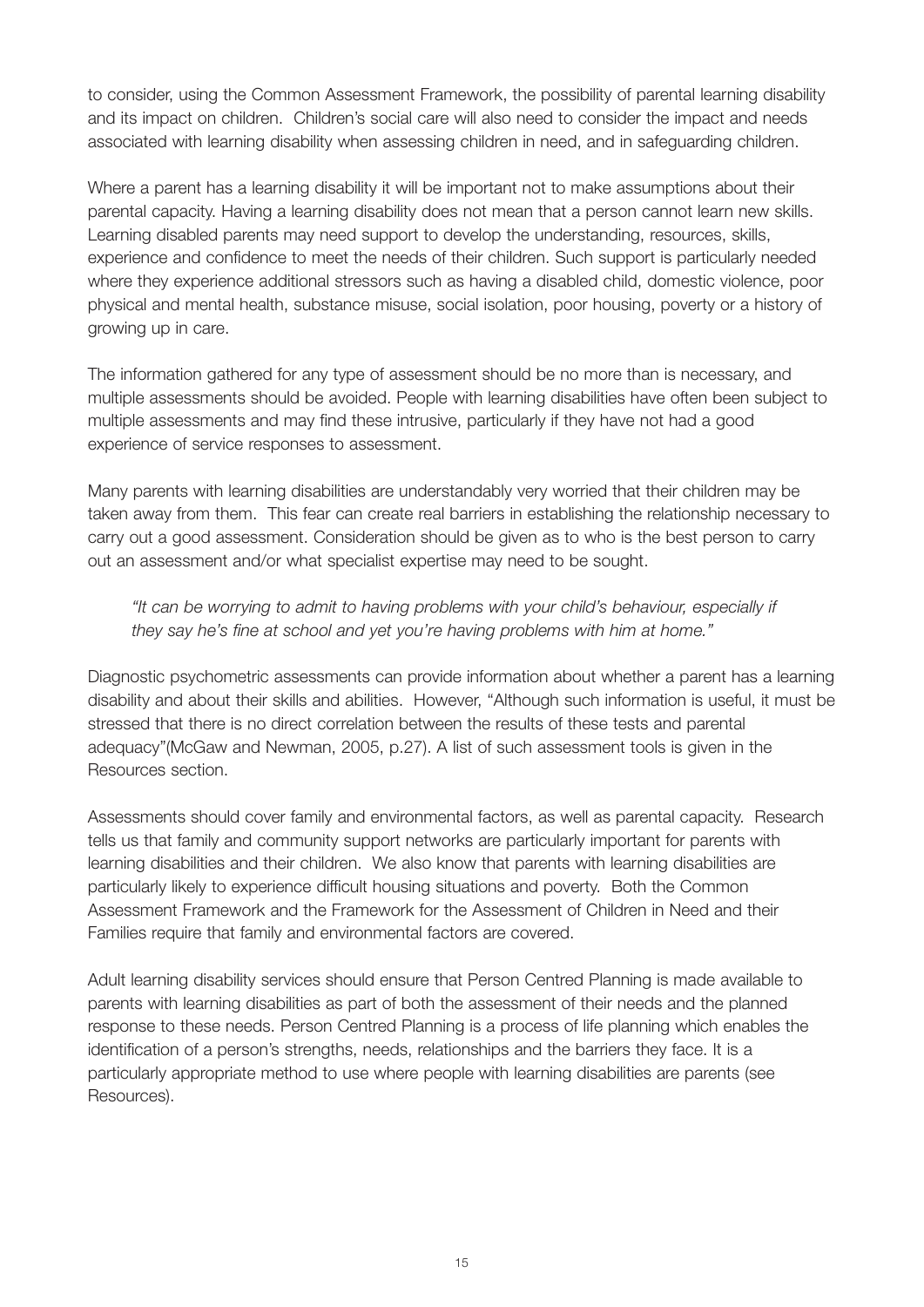### **Good practice in assessment of parents with learning disabilities**

The Framework for the Assessment of Children in Need and their Families, and Person Centred Planning guidance lay down the foundations for good practice in assessing the needs of parents with learning disabilities. Whatever the type and level of assessment being carried out, the following are also key elements of good practice:

Assessors should be knowledgeable about both their statutory responsibilities, and about parents' legal rights, including their entitlements under community care legislation.

Where learning disability is suspected, an initial screening tool should be used in order to determine whether a specialist assessment is required (see Resources section).

Assessors should be sensitive to the stigma attached to a learning disability label. Every effort should be made to frame the issue as one of identifying particular support needs.

Psychometric assessments should not be relied on as the sole or primary measure of parenting capacity.

Out-of-home assessments should be avoided if at all possible, unless the home environment is disempowering to the parent.

Parents should be told, in plain language, what the assessment is, what it is for, what it will involve, and what will happen afterwards. They may need to be told more than once, for example, a parent may need to be reminded what happened at the last meeting.

Close attention should be paid to parents' access needs (this is a legal requirement). These may include:

Putting written material into an accessible format

Avoiding the use of jargon

Taking more time to explain things

Telling parents things more than once

Beware, however, of the risk of sounding patronising.

Assessments should include the role of significant adults in the parent's life, to establish positive and/or negative contributions to the parenting role and effects on children's welfare.

Assessors should be aware that previous experiences may create significant fear about the role of children's social care services. Parents may be hostile and anxious, and considerable effort may be required to prevent this fear becoming a real barrier to a comprehensive assessment.

Assessors should generally be wary of misinterpreting the effects of cognitive impairment. Advice and specialist input should always be sought when parental learning disability is suspected.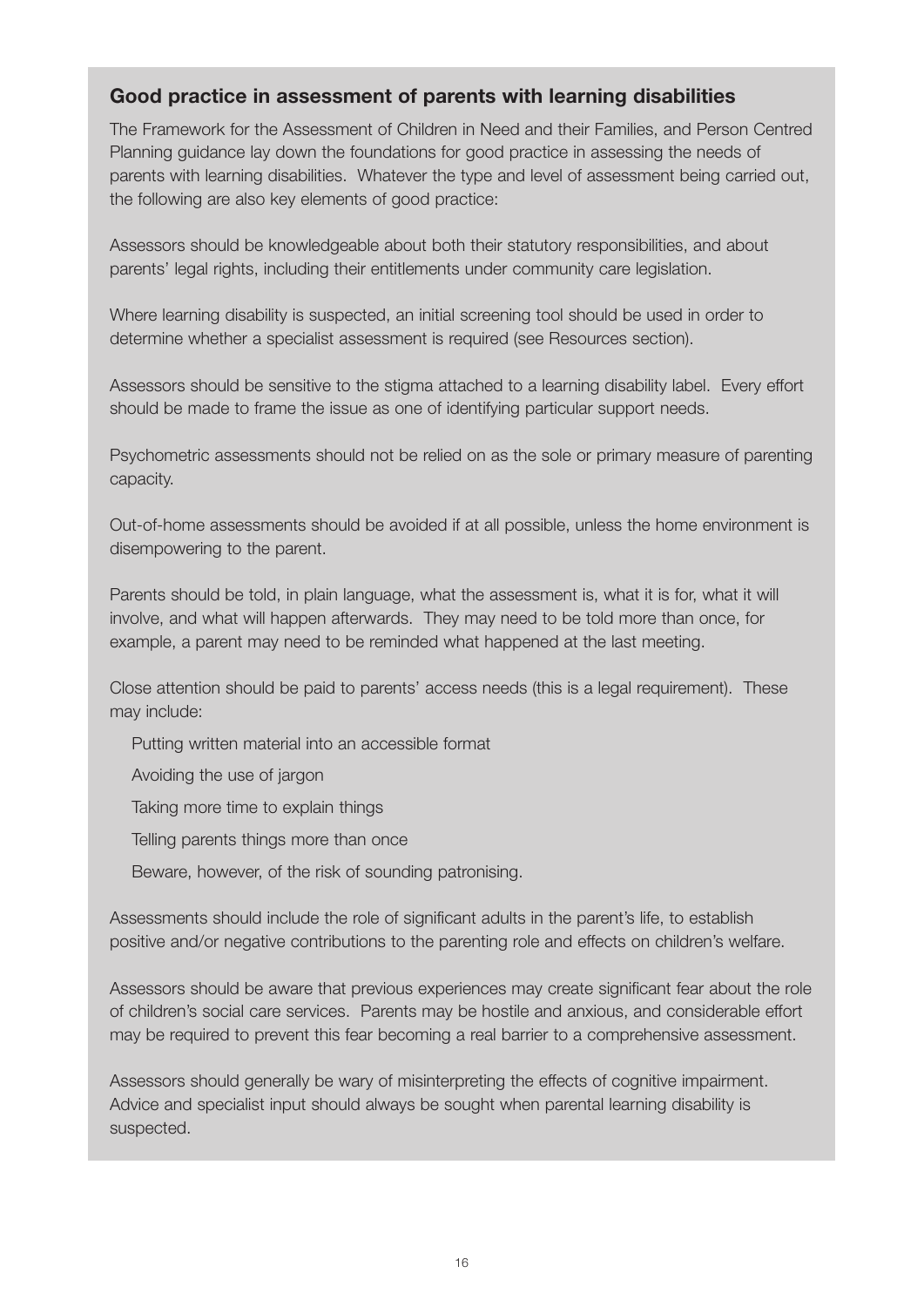### **1.3 Support is designed to meet the needs of parents and children and is based on assessments of their needs and strengths**

**1.3.1** Support to develop and enhance parenting skills should be suited to the parent's learning needs and circumstances.

Support should be based on, and adapted to, the learning needs of parents. For example, if parents with learning disabilities are to benefit from parenting education programmes – whether run in a mainstream or specialist setting – such programmes will need to be adapted to meet the particular learning needs of the parents concerned (and this, indeed, is a requirement under the Disability Discrimination Act 1995).

### **Good practice example**

"The Community Team for Parents with Learning Disabilities in Stockport wanted to support parents with learning difficulties, where children's social care had concerns about their ability to prepare adequate meals for their children. The team worked together with adult education to set up a course on cookery and child nutrition suited to the information needs and learning styles of parents with learning difficulties. Initially adult education said that the course could only be certificated if it was assessed through written means but the team negotiated and worked with them to devise more appropriate forms of assessment. The parents were then able to return to social services with certificates to show that they had learned the required skills". (Tarleton et al, 2006)

In the case of parent support services, an assessment of a parent's learning needs and circumstances should inform the support provided to develop parenting skills. Research indicates that – for parents with learning disabilities - the key elements of successful parenting skills support are:

"Clear communication, and ensuring parents have understood what they are told;

Use of role play, modelling, and videoing parent and professional undertaking a task together, for discussion, comparison and reflection

Step by step pictures showing how to undertake a task

Repeating topics regularly and offering opportunities for frequent practice

Providing/developing personalised "props": for example, finding a container which will hold the right amount of milk for the child so that the parent does not have to measure out the milk". (Tarleton et al, p.54)

**1.3.2** A family-centred approach should be taken to parenting support, responding to the needs of all family members (including fathers), rather than just the mother or just the child.

**1.3.3** A range of services are required. All families are different and at different stages of their life cycle families require different types of support.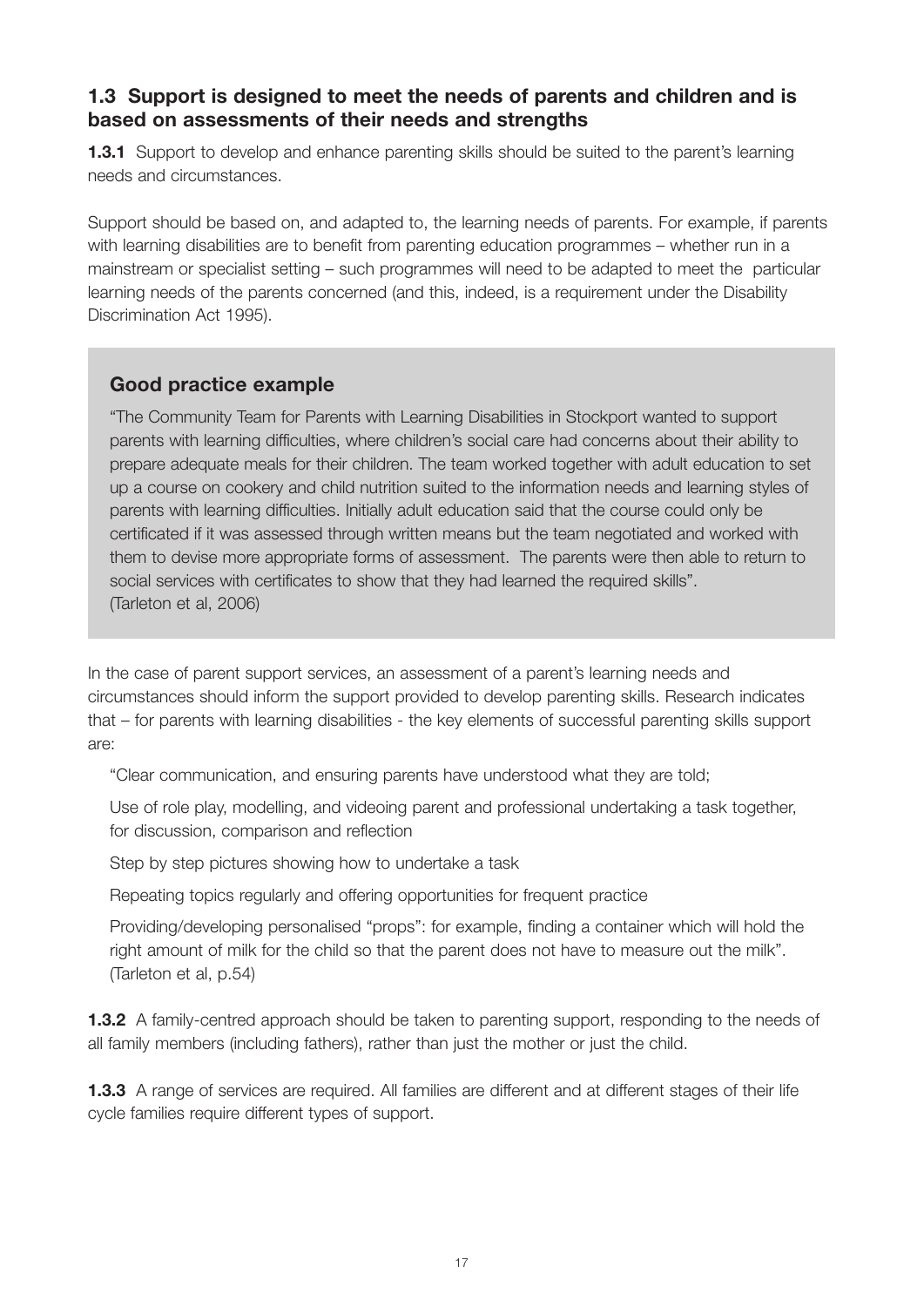Families affected by parental learning disability may benefit from some or all of the following types of services:

- Support to use universal ante- and post-natal services
- Parents' groups
- Courses in parenting skills and child development
- Croups and courses aimed specifically at fathers
- One-to-one support in parenting skills and child development
- Practical support in the home
- Assistance to use direct payments to purchase their own support
- Support with children's social and academic development
- Behaviour support services
- Counselling
- Advocacy services
- Family planning services
- Information and advice to children
- Support foster care/shared care
- Short breaks services.

Those with responsibility for putting together care plans, in response to assessments, need to be able to draw on a range of support services to suit each family's needs and circumstances. The implications of this for commissioning are covered in Section 3.

### **Good practice example**

"All of the parents spoke warmly of the workers that supported them. They particularly appreciated workers who supported them to do things for themselves. Parents spoke about getting help with daily routines, cooking, budgeting and cleaning their homes. In these instances, workers often came to parents' houses early in the morning and again in the early evening when they particularly needed support. The majority of parents said that 'nothing could be better' about the support they received. In most cases the amount of support given had been reduced as parents became more confident in their skills" (Tarleton et al, 2006, p.37)

*"The social worker helped me to get things done like painting and decorating – it made a big difference to how the house felt to live in".*

**1.3.4** Support services should be available to help parents to promote their child's welfare at different ages and in a variety of situations.

It is against children's interests if support is provided to enable their parents to look after them while they are young but the necessary support is not then provided as children grow older and needs change.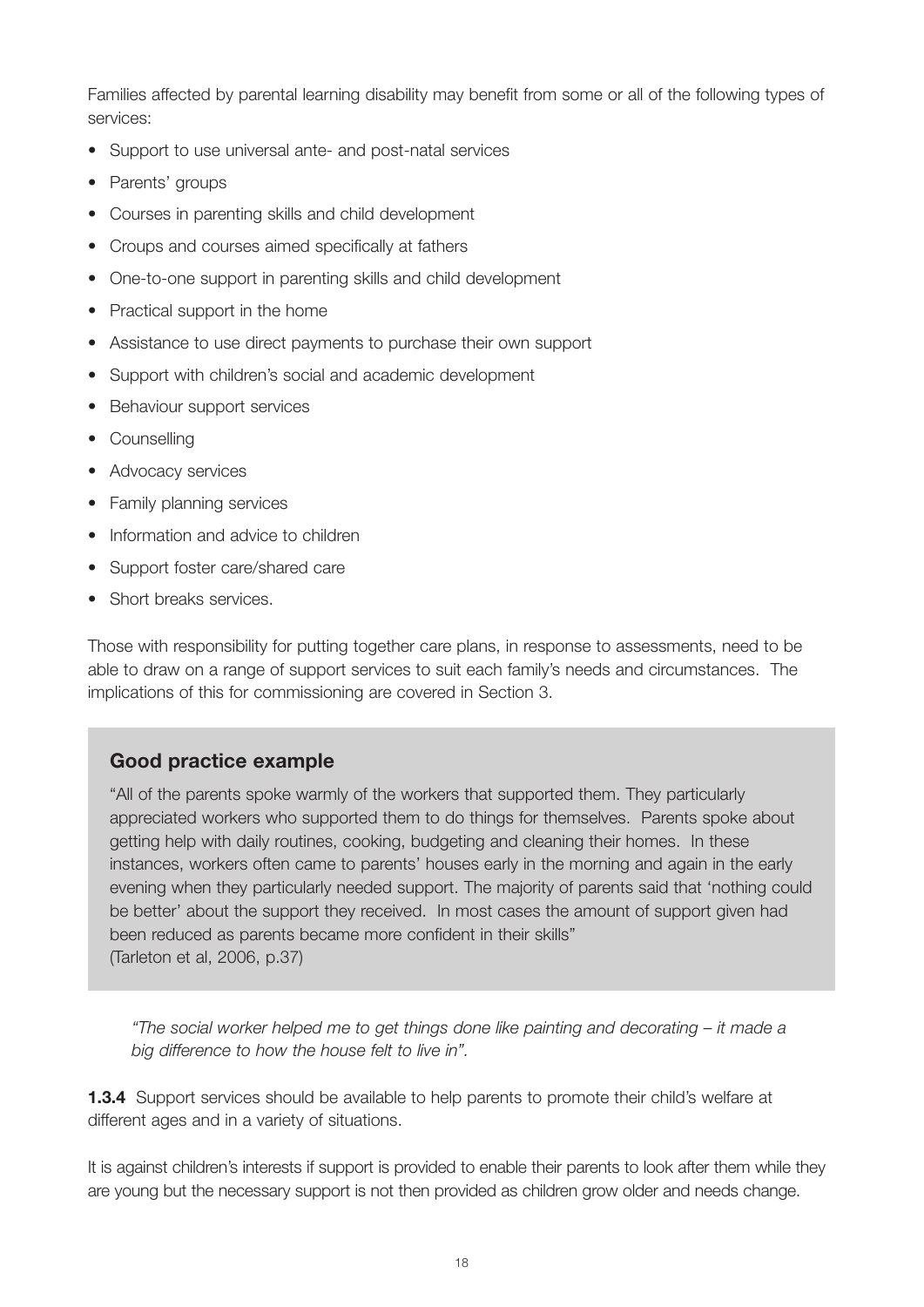For example, most parents need information, advice and support to help their children if they experience bullying at school or in their local communities. The children of parents of learning disabilities may be more likely to be bullied and their parents may have less personal and community resources on which to draw to help children resist bullying and its impact. Advocacy services for people with learning disabilities can be an important source of support, where these are available, but it is also necessary for schools and other services to think about how parents with learning disabilities can be helped in these circumstances.

Many parents need help with parenting adolescents and parents with learning disabilities may need access to support which recognises the impact of their learning disability. Parents with learning disabilities are entitled to expect that organisations that provide support with parenting teenagers make the necessary reasonable adjustments so that they can use such services. They and their adolescent children may also need access to specialist parenting support.

*"The child psychologist saw all of us, the whole family, first. Then he saw my son on his own. And then he told us how to do things to encourage good behaviour. It made a big difference, [my son] got a lot better and he's much happier."*

**1.3.5** Where a number of different agencies are involved in supporting families affected by parental learning disability, a consistent and co-ordinated approach should be taken to the aims and objectives to be achieved.

Parents with learning disabilities are often in contact with a range of different organisations and professionals, and in these circumstances sometimes receive conflicting messages about what they should be aiming for. A lack of consistency and co-ordination confuses parents and places them at an unnecessary disadvantage.

**1.3.6** Children should be provided with support in their own right.

The children of parents with learning disabilities may need support in their own right. For example, their health or developmental needs may suffer while their parent is learning to better meet these needs and/or parent support services are being put in place. Children, particularly older children, may be at risk of taking on inappropriate caring roles within the family, or their welfare may be threatened by inadequate parental supervision. In such situations, children will meet the 'child in need' criteria and adult and children's services should work together to address children's needs, while at the same time work is done with parents to increase their capacity to meet their children's needs. Neither intervention is a substitute for the other but should be provided in tandem.

### **Good practice example**<sup>2</sup>

Jake is 13 and lives with his mother and 2 siblings all of whom have learning disabilities (Jake does not). Jake's social worker felt that he didn't have sufficient opportunity at home to do his homework as his mother relied on him to help with his younger brother. She was also concerned that he didn't spend much time with friends his own age. She arranged for him to attend an after-school homework club on three days a week and to go to a football club every Saturday morning. The adult learning disability team re-assessed his mother's support needs and provided some additional help with preparing supper for the three children.

<sup>2</sup> Good practice examples concerning individual families are anonymised descriptions of cases provided by some of the services consulted with for this good practice guidance.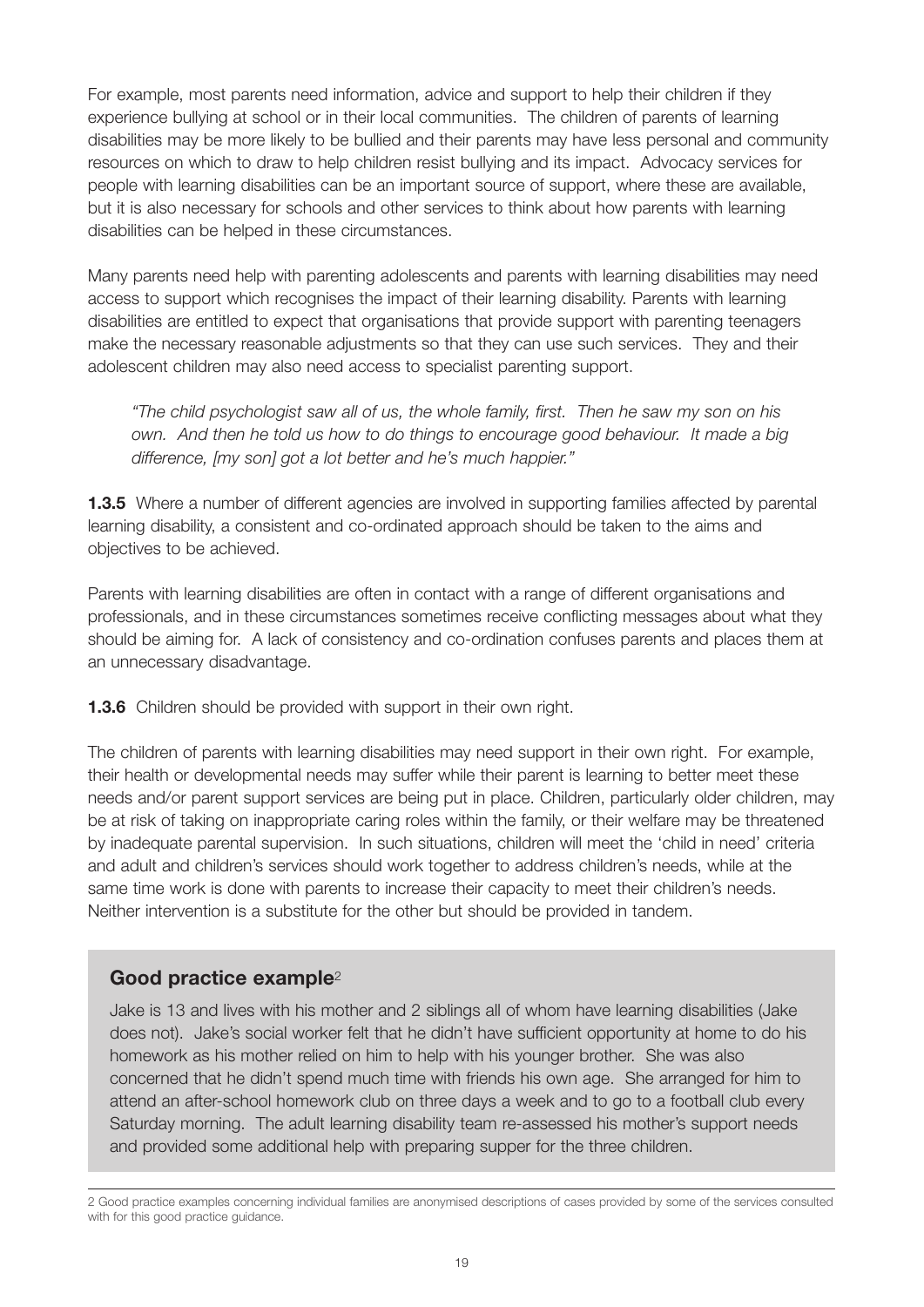#### **1.3.7** Parents may need emotional support.

Parents with learning disabilities may have low self-esteem and lack confidence because of previous life experiences. They may therefore need support to build their confidence.

Parents may particularly need emotional support when children's social care become involved because of concerns about children's welfare. Fear that children are going to be taken away can make it harder for parents to respond positively to assessments and interventions. In such circumstances, parents need support from someone who they feel is "on their side" and who can help them positively engage with services. Such support is often provided by adult learning disability services, and by independent sector services and advocates.

### **Messages from parents**

- Listen to children
- Help children to understand what a social worker is and what their job is
- Help the children say what they want to say
- Recognise positive changes, even if they're very small
- Put judgements in the background (we know you're judging us but don't behave like you are when you're talking to us)
- Help us to understand how the system works and who does what
- Put in support workers to help us get the children to school on time and things like that
- Build up trust so that we feel OK about letting you into our house and sharing information with you
- Don't patronise us
- Believe that we can change
- Acknowledge what we are doing, not just what we're struggling with.

Taken from a meeting with parents with learning disabilities in Bristol

# **1.4. Long-term support where needed**

"You don't wake up and not have a learning difficulty. We have a mindset within learning disability services – we are generally there for life." Social worker in a community learning difficulties team quoted in Tarleton et al, 2006, p.31

**1.4.1** A need for long-term support does not mean that parents cannot look after their children.

Some parents with learning disabilities will only need short-term support, such as help with looking after a new baby or learning about child development and childcare tasks. Others, however, will need on-going support. Most may need support at various different points of their family's life cycle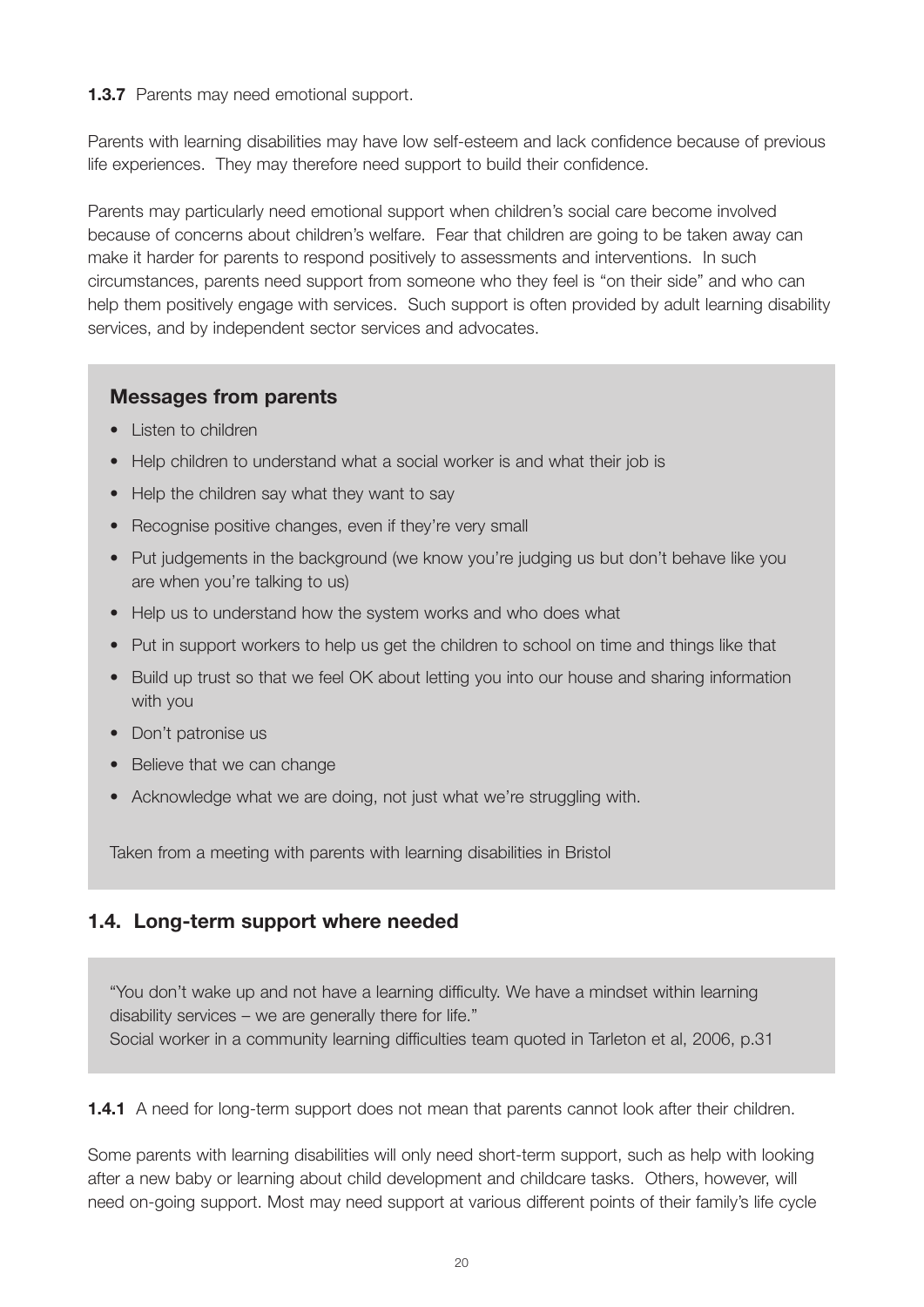for two main reasons. Firstly, although a parent with learning disabilities can learn how to do things, their cognitive impairment will not go away. Just as someone with a physical impairment may need personal assistance for the rest of their life so a person with learning disabilities may need assistance with daily living, particularly as new situations arise. Secondly, children and their needs change. A parent may have learnt to look after a baby and young child and be coping well. However, as the child enters adolescence other support needs may arise.

#### **Good practice example**

The Family Support Unit at the Home Office funded Home-Start and the Ann Craft Trust to run a three year project, providing volunteer supporters to parents with learning disabilities. Volunteers received specialist training. A total of 18 families were provided with the service, some over the three year period. Referring professionals were positive about the project, as were most of the parents. A number of large families were referred to the project, whereas it had initially been expected that most referrals would concern prospective parents and parents with babies and young children. These families would have benefited from support at an earlier stage. A common problem experienced by families was harassment and violence from neighbours, and a number of them had to move house because of this. (Cooke, 2005)

**1.4.2** Where a need for long-term support with parenting tasks is identified, it should form part of the community care and/or child in need plan.

Early identification of support needs will help prevent unnecessary difficulties arising but it should be recognised that some support needs may be on-going and this should be reflected in care planning.

### **Good practice example**

A twenty one year old mother became pregnant. She lived on her own, her husband having left her. She had a learning disability and her previous child had been permanently removed from her care. She was alienated from her extended family. The initial plan was to apply for a court order to remove the child at birth but attempts were made to examine any other possible options.

It was decided to explore the possibility of placing the mother with a carer on the Adult Placement scheme. The aim was to provide the woman with a supportive environment where she could improve her life skills and then provide a safe environment for the baby where the mother could be helped to provide adequate care. An adult carer was identified and the mother moved in prior to the baby's birth. The intention is that this is a long-term placement which will continue for as long as the mother and child require such support.

**1.4.3** Practitioners should aim to build a relationship with parents where they feel able to ask for support as needs change.

Children's welfare is more likely to be effectively promoted if parents feel that practitioners are seeking to work in partnership with them to improve outcomes for their children, and if they experience positive responses to their needs.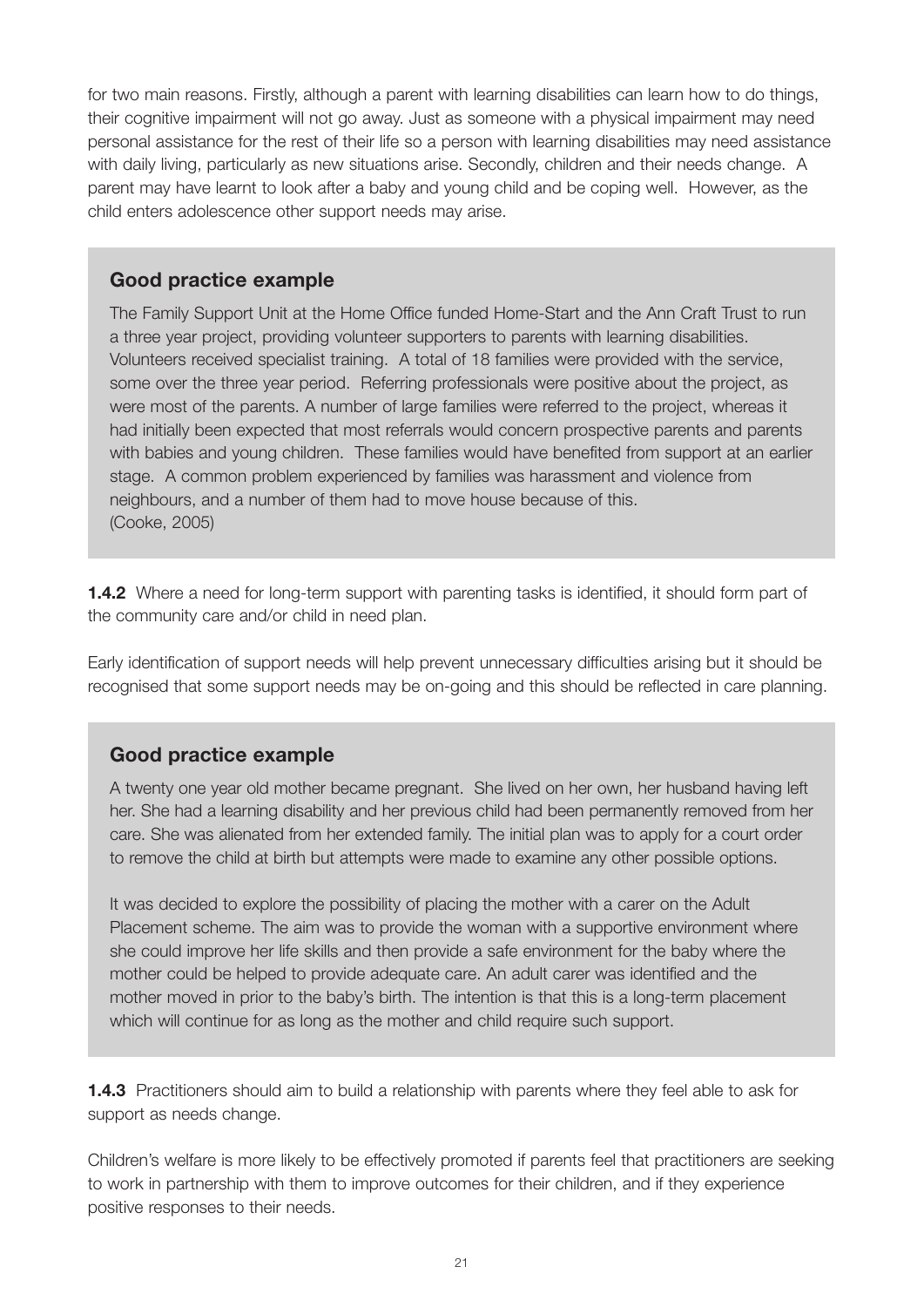# **1.5 Access to independent advocacy and to support for self-advocacy**

**1.5.1** Self-advocacy support should be made available to parents to help to build confidence and self-esteem.

Lack of confidence and low self-esteem can create parenting difficulties – poor hygiene can be associated with low self-esteem for example, or a parent may fail to attend a mother and baby group because of a lack of self-confidence. A self-advocacy group can help boost self-esteem and confidence, and thereby encourage the development of parenting skills. Such support can also help parents develop strategies for coping with harassment and bullying.

**1.5.2** Advocacy and self-advocacy should be made available to help parents access and engage with services.

Parents with learning disabilities may experience difficulties in getting access to housing which is suitable for them and their children. In such circumstances they may well need self-advocacy skills and/or advocacy support in their dealings with housing providers. They may also need assistance with ensuring they and their family receive the benefits to which they are entitled.

Parents with learning disabilities sometimes have a long history of difficult relationships with children's social care, particularly if they have had previous children removed from their care. These experiences can create hostility, a feeling of a lack of control, and a reluctance to engage with services. Advocacy and support for self-advocacy can help parents to understand professionals' concerns, while at the same time giving parents knowledge about their rights and confidence to state their needs. Advocacy may also be necessary if a parent is to give informed consent in respect of a service intervention.

**1.5.3** Independent advocacy should always be provided where children are the subject of a child protection plan and/or care proceedings instituted.

Any parent involved in a child protection conference and/or care proceedings should be informed about local and national sources of independent advocacy. It is particularly important that parents with learning disabilities have access to independent advocacy in these situations. Commissioning strategies should address the availability of local advocacy (see Section 3) as these are not always readily available.

It is very important that parents have access to independent advocacy at an early stage and also that advocates have appropriate skills and knowledge of both learning disability and child protection issues.

The next section of this guidance covers situations where safeguarding procedures are considered necessary.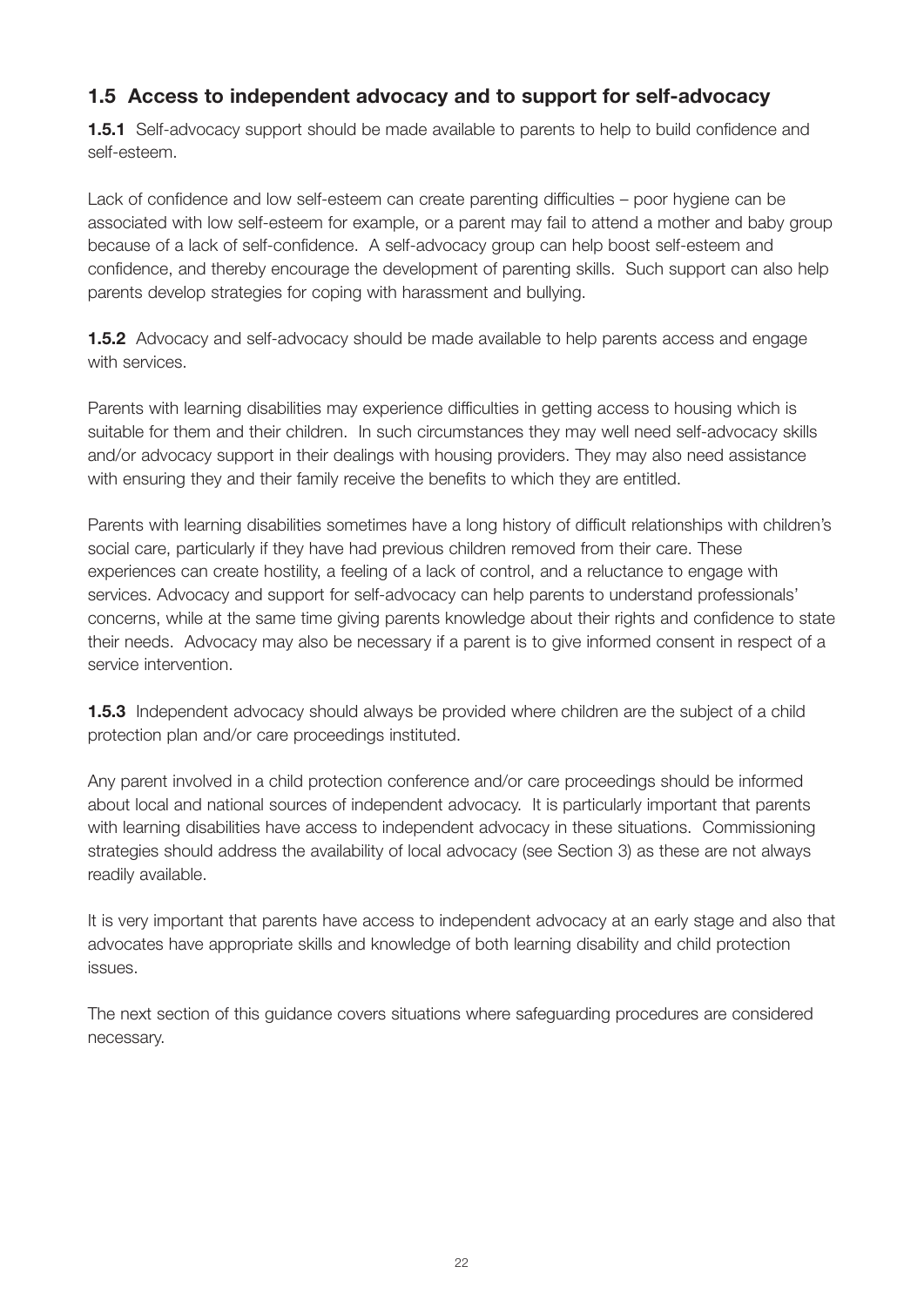# **Section 2 Good practice where safeguarding procedures are necessary**

This Section should be read in the context of the following guidance:

Working Together to Safeguard Children: A guide to inter-agency working to promote and safeguard the welfare of children.

http://www.everychildmatters.gov.uk/workingtogether/

Information Sharing: Practitioners' Guide. http://www.everychildmatters.gov.uk/resources-and-practice/IG00065/

Protocol on Advice and Advocacy for Parents (Child Protection) http://www.dh.gov.uk/assetRoot/04/01/89/00/04018900.pdf

National Standards on the Provision of Children's Advocacy Services. http://www.dh.gov.uk/assetRoot/04/01/88/93/04018893.pdf

Where there are concerns that children of parents with learning disabilities are at risk of significant harm, good practice will be promoted by:

- Clarity about rights, roles and responsibilities, including the legislative basis for action and the entitlement of parents to support under both children's and community care legislation
- In depth assessments, including appropriate specialist input from both children's and adult services
- Information sharing between relevant agencies and professionals
- Involvement of parents and children, and the provision of independent advocacy.

# **2.1 Promoting children's best interests**

Children have a right to be protected from harm, and for their interests to be paramount. They also have the right to receive the necessary support in order that, wherever possible, they remain living with their parents.

**2.1.1** Local authorities have a duty, under the Children Act 1989, as amended by section 53 of the Children Act 2004, to ascertain the wishes and feelings of children when carrying out assessments and making decisions about service responses.

Children also have the right to information at all stages of the safeguarding process, from the outcome of section 47 enquiries through to court proceedings. Consideration should always be given to how to make such information accessible to children, and to the need to provide the information more than once in order for children to make sense of it.

**2.1.2** Where section 47 enquiries conclude that a child is not at risk, or not at continuing risk, of significant harm, it will be important that, where appropriate, action is taken – under section 17 of the Children Act 1989 and community care legislation - to prevent future problems arising.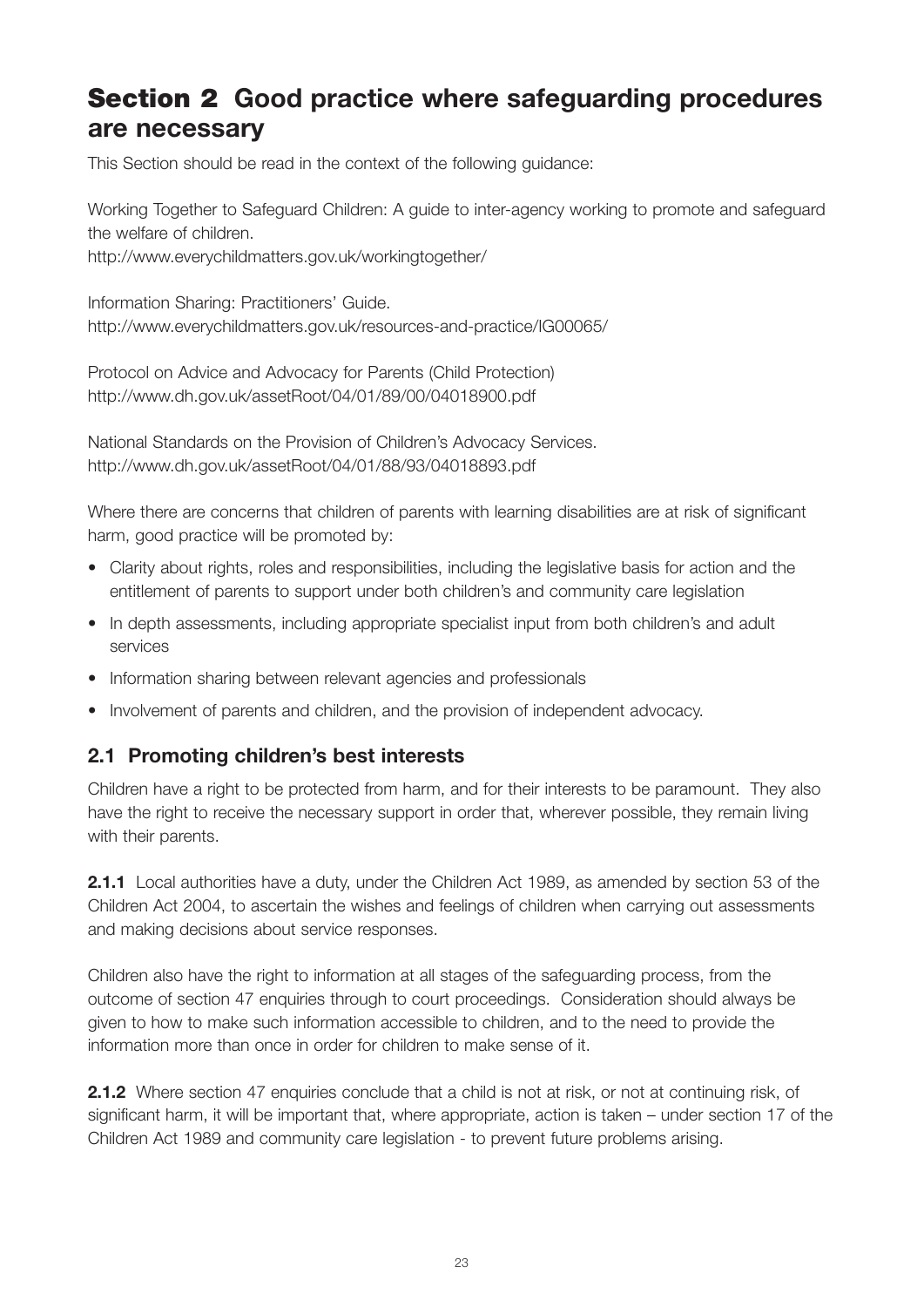It is particularly important to avoid the situation where poor standards of parental care, which do not however meet the threshold of significant harm to a child, subsequently deteriorate because of a lack of support provided to the parent. A failure to provide support in this type of situation can undermine a child's right to remain with their family. It is also important to provide any necessary support when a child is no longer the subject of a child protection plan, in order to prevent a subsequent deterioration in parental care (see 2.2.5 and 2.2.9 below).

**2.1.3** Where a child protection conference is convened, a child should be invited and supported to participate, subject to their age and understanding.

The chair should meet the child beforehand to explain the process to them and an independent advocate should be provided where appropriate. Where it is not appropriate to involve a child in the conference, children's social care should ensure that the child's wishes and feelings are conveyed to the meeting. It is good practice to avoid the situation where one worker is representing the views of both parents and children.

**2.1.4** When a key worker is appointed for a child whose parent has a learning disability, it is important that the worker has some understanding of learning disability or, if not, that the worker has access to such expertise.

**2.1.5** Children who are provided with accommodation under Section 20 of the Children Act 1989 by a local authority are entitled to independent advocacy services.

This means they should have access to an advocate who works for them and no-one else and who helps to ensure that they:

- Understand what is happening to them
- Can make their views known
- Where possible, exercise choice when decisions are being made about their care.

Section 7 guidance sets out the standards for children's advocacy services (Department of Health 2002c). It is important (and required under the Disability Discrimination Acts 1995 and 2005) to ensure that the children of parents of learning disabilities have equal access to independent advocacy services.

**2.1.6** Local authorities should promote contact with family members for children who are the subject of care orders, unless the court has given them permission to refuse contact.

Children's wishes and feelings about contact with their family should be taken into account, including the venue and timing of contact. In the majority of cases, it will be in a child's best interests for them to maintain links with their family, however occasional this contact may be and even where there is no prospect of the child returning to their family. It is in children's best interests if their parents are supported to avoid conveying negative and/or contradictory messages about substitute carers.

Continuing contact with siblings, grandparents and other family members is usually in a child's best interests, and should be promoted whenever it is in the child's best interests.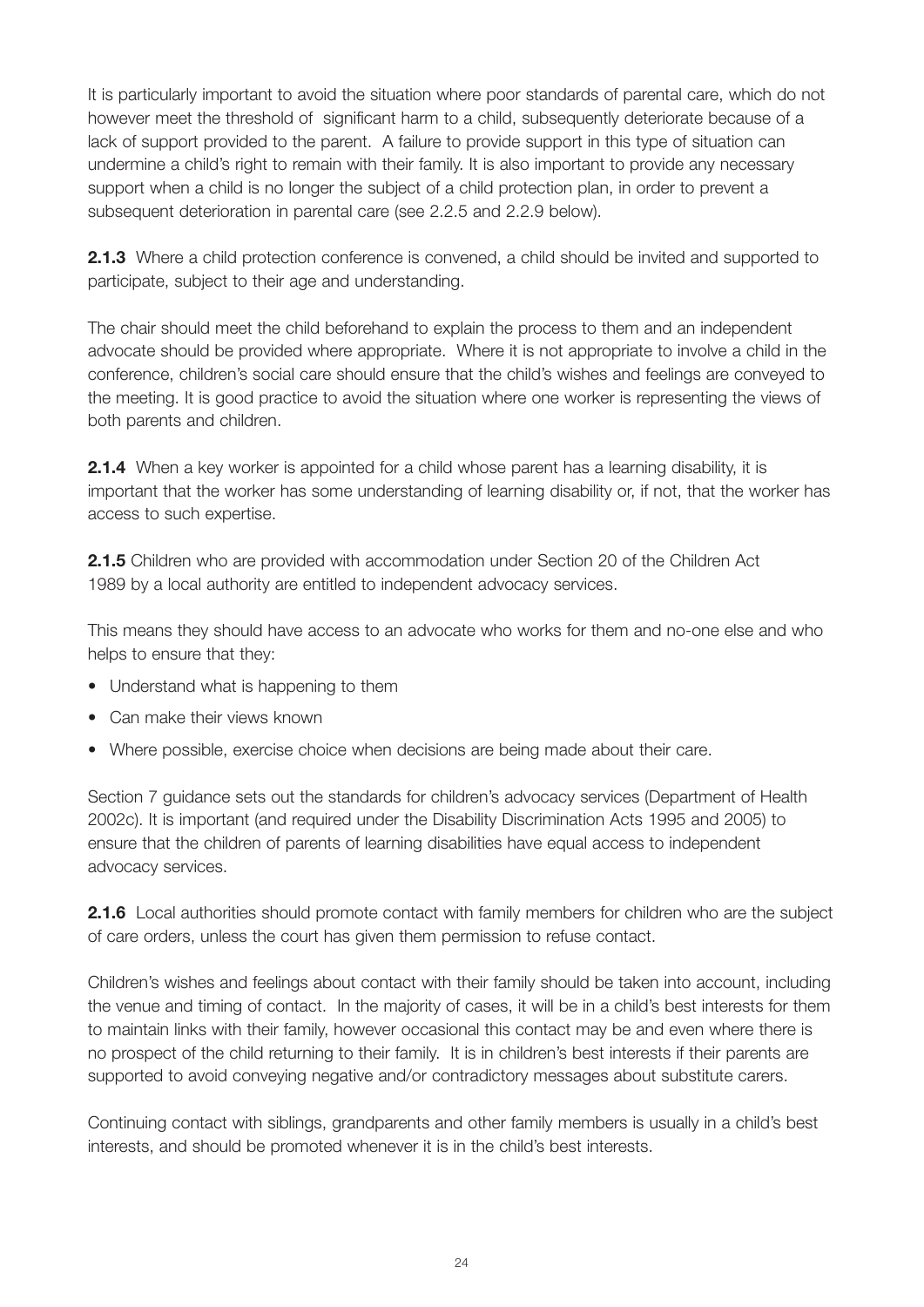# **2.2 Ensuring equitable treatment for parents with learning disabilities**

Parents have a right to a private and family life, but children have a right to protection from harm.

**2.2.1** Parents whose children are the subject of section 47 enquiries should always be given information about independent sources of advice and advocacy, both locally and nationally.

Where formal independent advocacy is not available, parents should be encouraged to involve a friend, relative or member of their local community to support them through the process.

**2.2.2** It will be important that every effort is made to ensure that independent advocates are those who have the necessary skills and expertise concerning both learning disability and child protection.

Informal supporters should be provided with advice and information, or referral to relevant organisations, to help them carry out their role effectively and constructively.

**2.2.3** Unless sharing information would place the child at risk of significant harm, parents should be fully informed about, and – as much as possible – involved in the whole process, from the outcome of section 47 enquiries through to court hearings.

They should be provided with whatever assistance may be required to enable them to understand what is happening and to express their views. Information should be provided in a format which is accessible to them. It should be recognised that information may well need to be provided more than once in order for parents to understand what is going on.

It is good practice to identify – at an early stage - someone or another agency who can help the parent understand what is happening and to contribute to assessments and, where possible, to care planning. Such support can be crucial to gaining parents' co-operation and can help to avoid, for example, having to go to court to obtain a Child Assessment Order.

**2.2.4** Core assessments involving families affected by parental learning disability should always include specialist input concerning the impact of learning disability.

Core assessments should also include seeking information from others who may know the parent(s) well, providing the parent gives their consent.

It should be recognised that, in many cases where there are risks of significant harm to children of learning disabled parents, parents usually face other difficulties in addition to learning disability. These may include mental health and/or physical health problems, domestic violence, substance abuse. Assessments should therefore also include, where appropriate, specialist input on these issues.

**2.2.5** Where it is a partner (who may or may not be learning disabled themselves) of a learning disabled parent who poses a risk of harm to the child it will be important to seek to support the nonabusing parent with learning disabilities to protect their child.

Assessments should also address the possible vulnerability of the learning disabled parent and their need to be protected from harm. Specialist input to assess and meet the needs of a vulnerable adult may be required.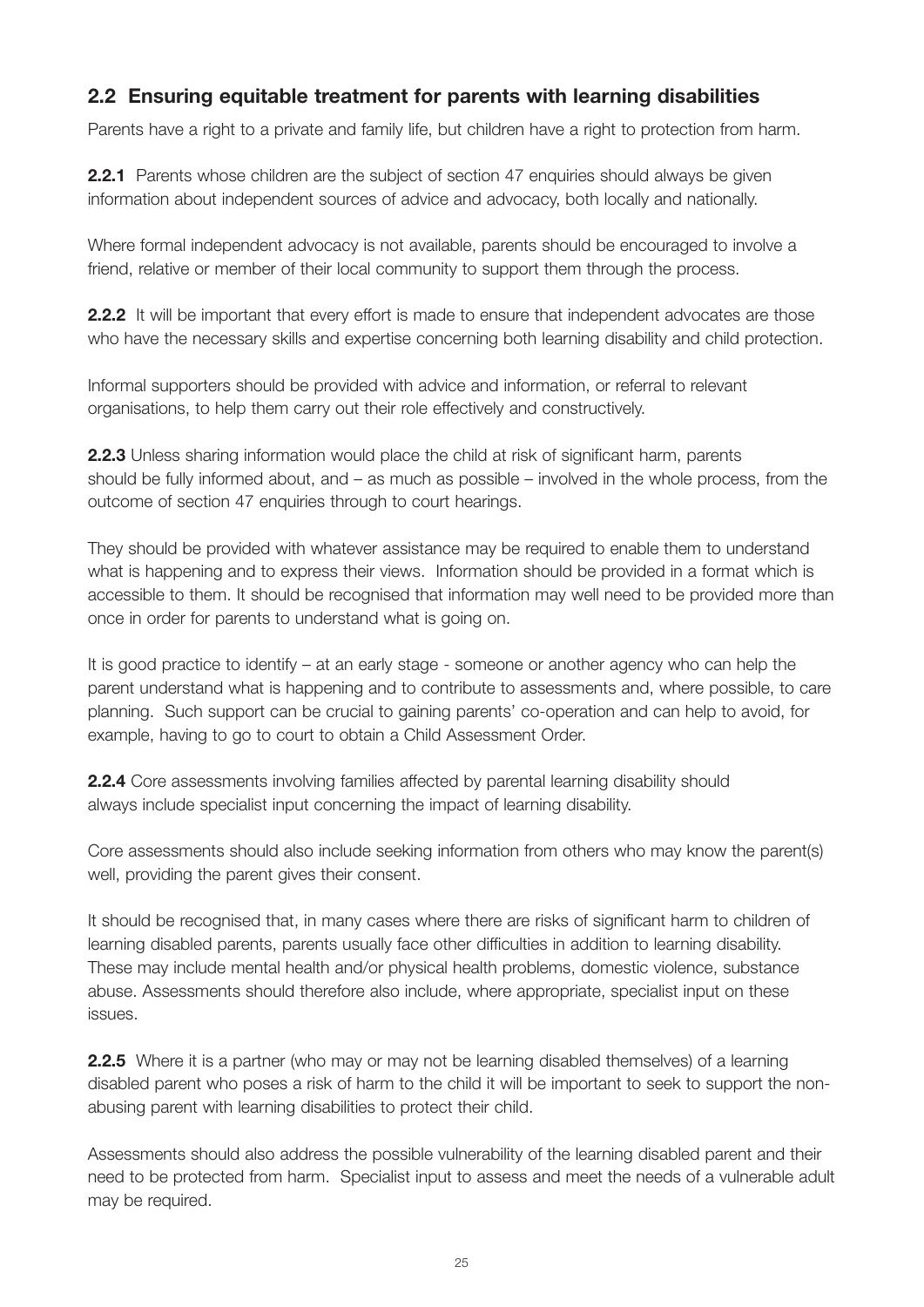**2.2.6** Where section 47 enquiries conclude that a child is not at risk, or not at continuing risk, of significant harm it will be important that action is taken to prevent future problems arising.

It is particularly important to avoid the situation where poor standards of parental care, which do not however meet the threshold of being of significant harm to a child, subsequently deteriorate because of a lack of support provided to the parent. A failure to provide support in this type of situation can undermine a parent's rights to a private and family life, and may also contravene an authority's disability equality duty. Families affected by parental learning disability are likely to have an on-going need for support, and where a child protection plan is not considered necessary, a child in need plan should be drawn up for each identified child in need, drawing on the good practice identified in Section 1 of this guidance.

**2.2.7** Parents should be invited to attend child protection conferences and support provided to enable them to fully participate.

Chairs of child protection conferences should meet with the parent beforehand to explain the process to them and there is an expectation that they will be provided with an independent advocate if this is what they wish. The extended family can often play an important role in supporting parents with learning disabilities and they should be invited if the parent so wishes.

Careful consideration should be given to ensuring that all communication associated with the child protection conference – from invitation through to the conduct of the meeting – is accessible to the parent with learning disabilities. Information should be sought, from the parent and/or their advocate, about what communication format is accessible to them.

### **Good practice example**

"One child protection conference chair always asks for a parents' 'word bank'. This includes the words that parents can read and understand. All subsequent letters to parents and any papers they need to see, then have to be written using words in the 'bank'. The 'word bank' is drawn up by the parents and a trusted professional before the child protection meeting" (Tarleton et al, 2006, p.86)

**2.2.8** Where children are subject to a child protection plan, it is good practice to appoint a key worker for the parent(s) with learning disabilities (as well as a key worker for the child/ren).

Both key workers should be part of the core group and should have expertise, or access to expertise, in supporting families affected by parental learning disability.

**2.2.9** Extended family members should be part of the core group, if the parent wishes this and if they have a role to play in supporting the family.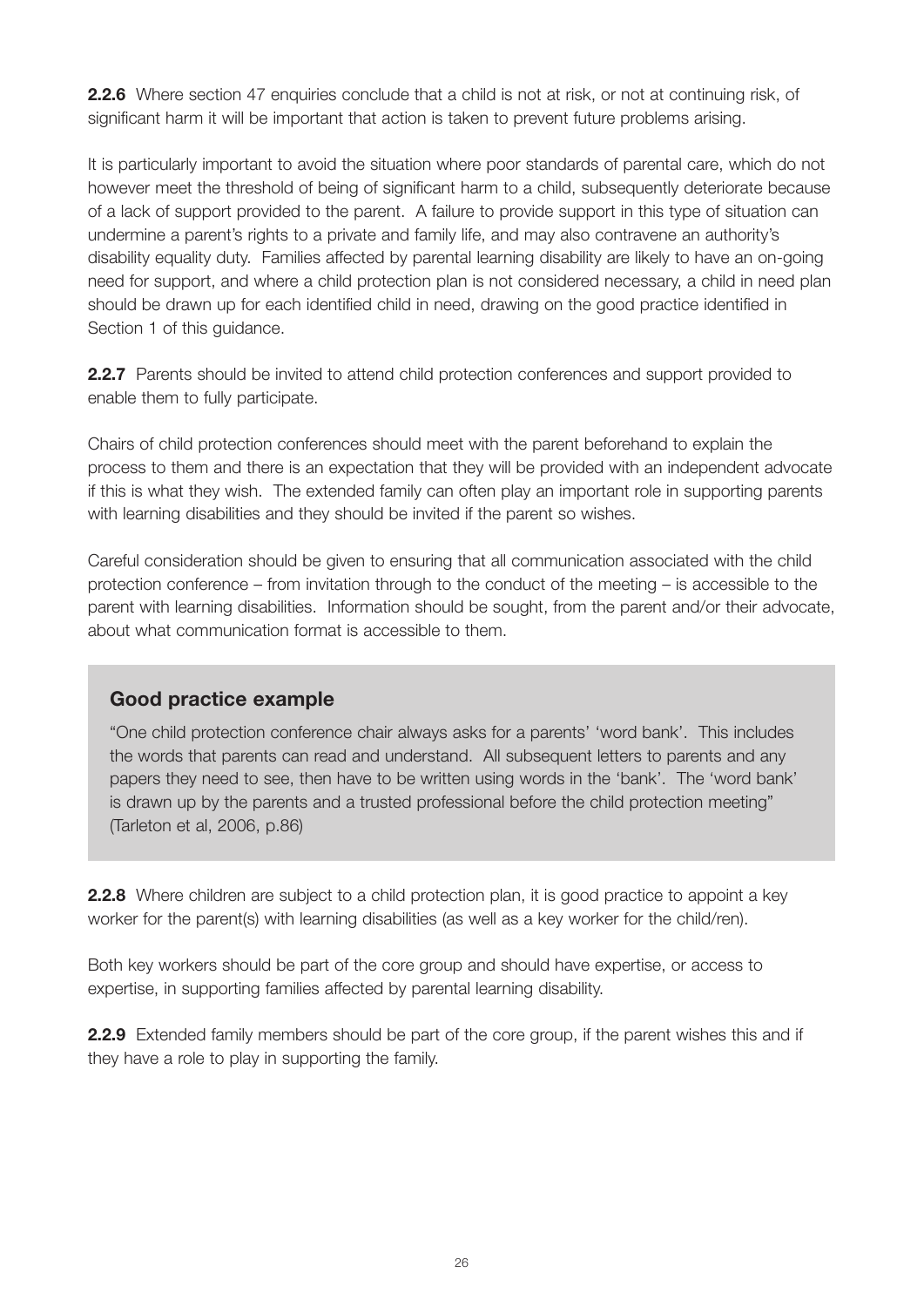"Where friends or family members are helping to support a parent with learning disabilities in the context of child protection procedures it is good practice to provide information and advice to such supporters to enable them to fulfil this role effectively. They may be referred to specialist advice services, such as the Family Rights Group, or to relevant local independent organisations; and/or they may be given information about the child protection process and their potential role within it".

See section on the involvement of supporters in Protocol on Advice and Advocacy for Parents (Child Protection), Department of Health, 2002, p.27.

**2.2.10** Where a child protection plan is drawn up and this involves action to be taken by parents, the chair should ensure that parents are fully supported to understand what is required of them and that support is provided to help achieve this.

This may well involve working with adult learning disability services and/or an independent sector agency. Parents should only be judged on whether they have complied with any requirements if it can be shown that:

- They were given clear information about what was required of them
- The necessary support has been made available to them.

### **Good practice example**

A voluntary organisation, specialising in supporting people with learning disabilities, was asked to undertake a community-based assessment of a mother with a two year old son. Her previous experiences of services and the pending care proceedings meant "she was finding it impossible to engage with professionals she regarded as patronising, judgemental and unreliable". The organisation developed a "mutually respectful relationship" with her and "together we were able to identify several areas where appropriate support would significantly improve her parenting skills". The assessment resulted in 10 hours of support per week being provided for three months and the date of the final court hearing was put back to accommodate this. At the end of this period, parenting capacity was assessed as having improved sufficiently to mean that her child should remain with her. The voluntary organisation will continue to visit once a week.

Taken from Circles Network Annual Report 2003-2004

**2.2.11** When a child is no longer the subject of a child protection plan, it is important that support to parents is continued according to assessed need.

There is a danger that high eligibility thresholds in children's social care can mean that support is withdrawn. This may mean that parents struggle to maintain improvements in their parenting capacity and they enter a 'revolving door' of re-referrals which may their children being looked after by the local authority. The involvement of both children's and adult services in providing services to members of the family will help to prevent this happening.

**2.2.12** When children are placed in foster care, parents should receive practical support to maximise their chances of improving their parenting capacity.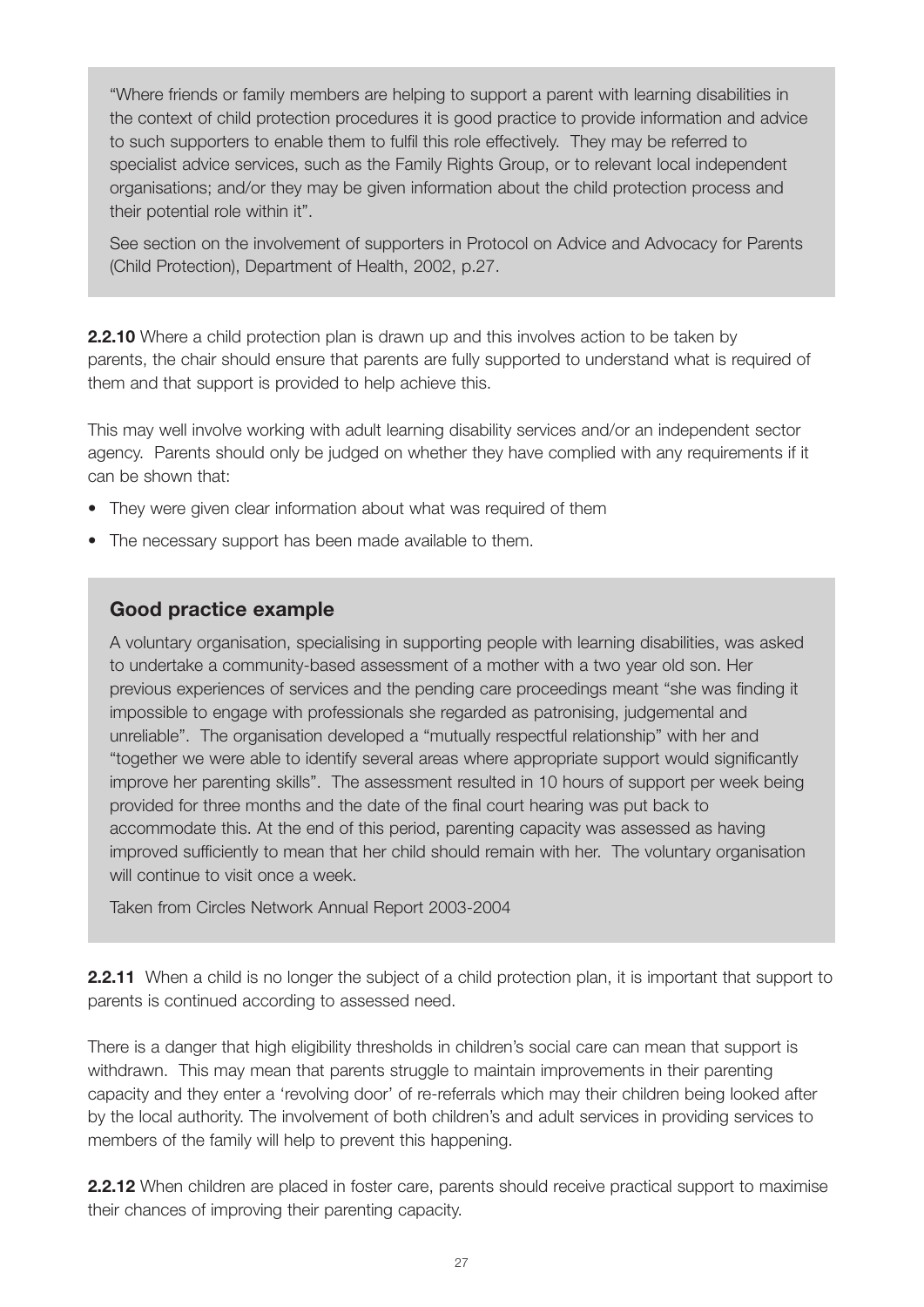Without this, parents will have little chance of reunification with children who have been removed from their care. Parents are likely to have strong reactions to separation from their children (particularly when it triggers feelings from previous experiences of loss). They will need help with these painful emotions in order that their reactions do not unnecessarily jeopardise their chances of reunification with their children.

### **Good practice example**

Children's social care had been involved for some time with the Everett family. Ms Everett has learning disabilities, her partner does not. They have two children – a son aged 20 and a daughter aged 13, Rachel (who has learning disabilities). Ms Everett treated Rachel as confidante and best friend and wanted to have Rachel at home with her. Consequently, her school attendance was very poor. There were also significant concerns about a lack of hygiene, nutrition and general care. Rachel was placed on the child protection register, removed to temporary foster care and children's social care applied to the court for a Care Order. However, the judge felt that the family hadn't been given sufficient opportunity to see if things could improve with support.

Children's social care then arranged for support to be provided by a local voluntary organisation. They:

- Supported the family during Rachel's contact home visits by making sure everything was in place in preparation for the visit, such as food
- Supported the family when contact visits were extended to include Sunday nights and ensured that Rachel then went to school the following morning
- Helped with hygiene, routines and engaging with other services
- Helped both parents to access Learn Direct in their village
- Arranged, through the GP, for Ms Everett to see a counsellor with whom she explored her childhood experiences and their impact on her as a mother.

Ms Everett was able to see that Rachel was a lot happier when she went to school regularly, seeing her friends and doing activities outside school such as horse-riding (which was arranged by the foster carer).

Rachel has returned home, attends school regularly and has been taken off the child protection register. She still goes horse-riding and occasionally stays overnight with the foster carer. The voluntary organisation's support worker visits once a month to check whether Ms Everett needs any more support.

2.2.13 As long as continuing parental involvement when children are placed in foster care is not considered detrimental to a child's welfare, it should be positively encouraged and promoted, and parents should be supported to be involved in their children's lives.

This involvement should encompass both contact between parents and children and the involvement of parents in the decisions affecting children's lives.

"Because foster care basically provides for shared parenting, birth parent involvement is beneficial to everyone involved – child, parents, foster carers and social worker". *A Child's Journey through Placement*, Vera Fahlberg, 1994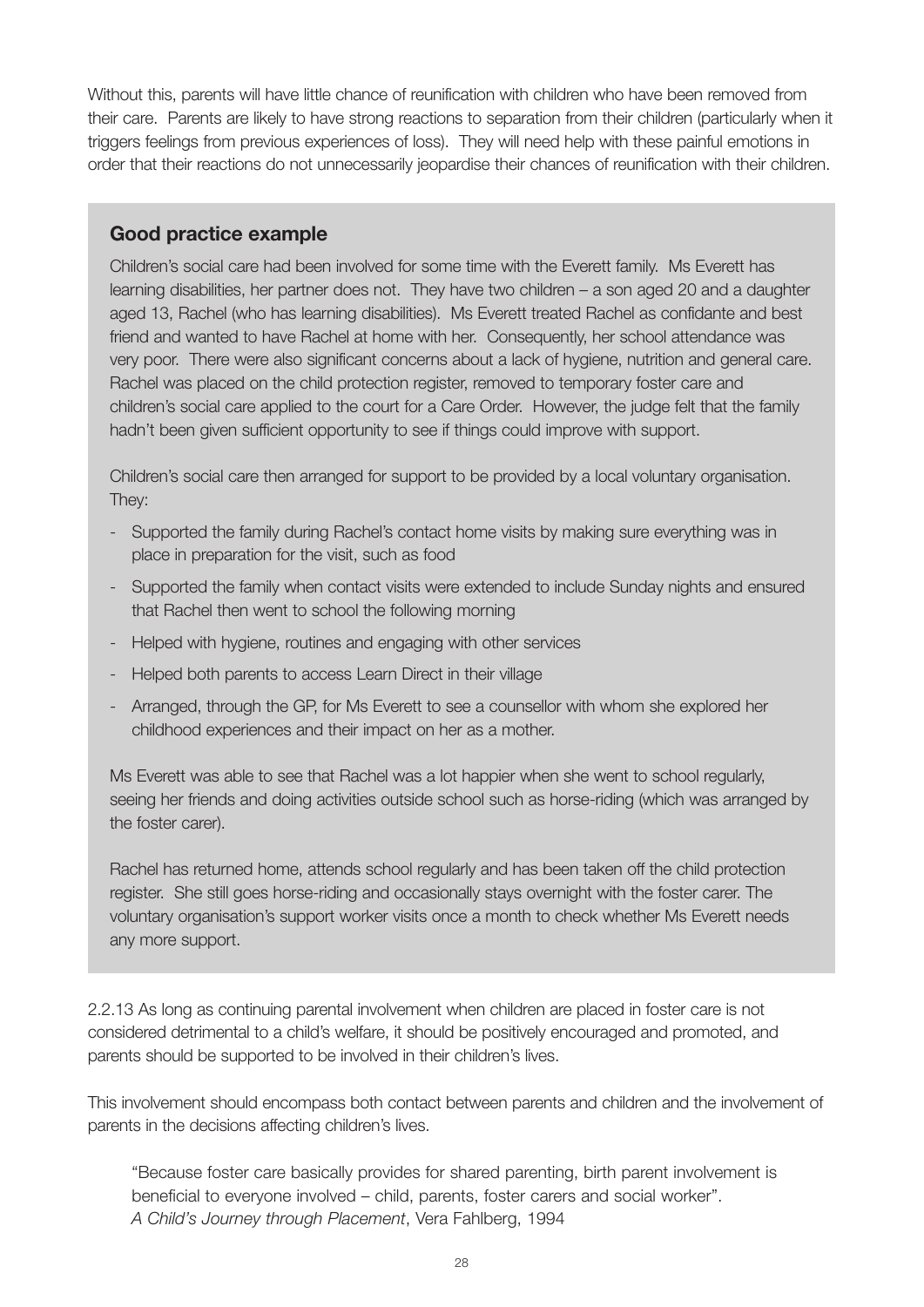**2.2.14** Placement with extended family members should always be considered.

Support from the extended family can work well and can take the form of 'shared care' or of permanent placement. On the other hand, there are some circumstances where extended family members would not provide suitable support, and there are other circumstances where extended family members attempt to 'take over' care of children without appropriate involvement of parents. Assessments which take into account the wider context of the parents' and children's circumstances and needs will ensure that care planning is fully informed by both the possibilities, and the limitations, of extended family involvement.

**2.2.15** Where possible, foster care placements should be made with carers who have experience and/or training in working in partnership with parents with learning disabilities.

**2.2.16** Parents should be informed of the complaints procedure and it will be important that such procedures are conducted in ways which ensure people with learning disabilities equal access to all stages of the complaints process. This should include information in easy to understand formats and any support required to use the complaints procedure.

**2.2.17** Local authorities should make reasonable adjustments to procedures in relation to care proceedings in order to avoid discrimination against parents with learning disabilities.

One key issue for parents with learning disabilities involved in court proceedings is their need for enough time to understand what is going on, to be fully involved in any assessments and care planning, and to have the chance to learn and demonstrate improved parenting capacity. Good practice for the courts (and for solicitors and Guardians Ad Litem) is outside the remit of this guidance. However, while children's interests must be paramount, it will be important that local authorities make whatever reasonable adjustments are required to their own practices and procedures in order to give parents with learning disabilities equality of opportunity to retain the care of their children.

Moreover, in order to fulfil their disability equality duty, anticipatory action should be taken to ensure this equality of opportunity, rather than just responding to individual cases as they arise. It will be important, for example, that monitoring of timescales for assessments, care plans and care proceedings looks at whether targets are creating obstacles to making reasonable adjustments for parents with learning disabilities.

**2.2.18** Parents should have access to both emotional and practical support when the child protection process concludes with children being removed.

Parents' grief should be recognised and responded to. Such bereavement is particularly hard to bear when parents have experienced other losses in their lives (including in their own childhoods) and services should be aware of parents' vulnerability and needs for considerable support in such a situation. Parents should be supported to avoid the situation where they conceive another child without their parenting support needs being addressed. Repeated removals of babies and young children into care can be avoided if the necessary support is provided to people with learning disabilities, under Fair Access to Care Services. It will also be important to work with health colleagues to enable people with learning disabilities to have access to family planning and other health services.

*"They were all coming round my house and then when he was adopted they stopped coming and no-one talked to me about it. It was very hard".*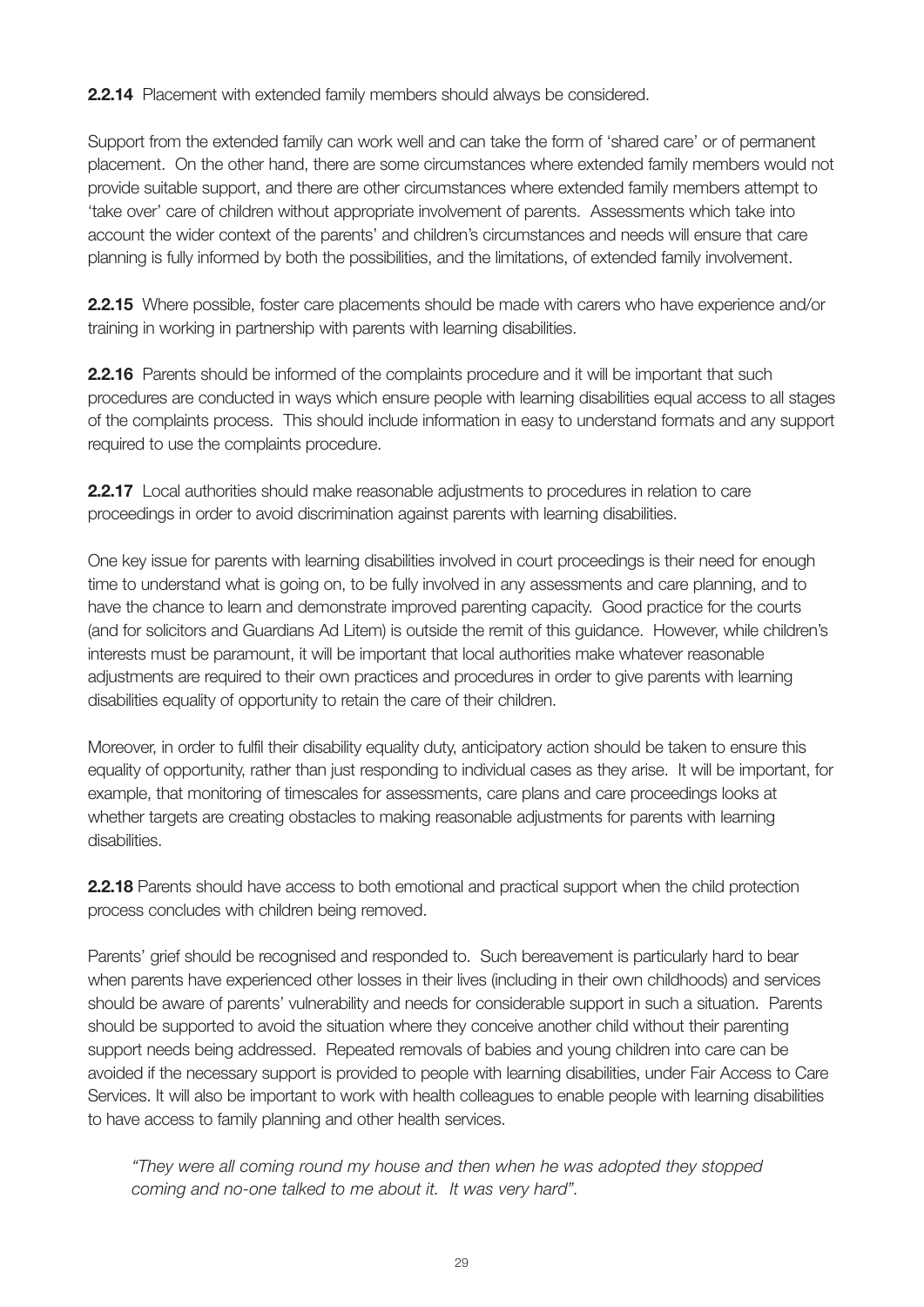# **Section 3 Good practice in commissioning**

Good practice in supporting parents with learning disabilities depends on a commissioning strategy jointly developed and agreed between adult and children's services, and encompassing health, education, housing and social care services in both the statutory and voluntary/independent sectors.

Arrangements for developing such a strategy will depend on local arrangements for commissioning adult learning disability services and local Children's and Young People's Plans. The principles for commissioning are set out in the National Service Framework for Children, Young People and Maternity Services (Department of Health/Department for Education and Skills, 2004a, pp. 112-3). A framework for joint planning and commissioning has also been published: Joint Planning and Commissioning Framework for Children, Young People and Maternity Services, 2006, www.everychildmatters.gov.uk/\_files/312A353A9CB391262BAF14CC7C1592F8.pdf. The Department for Education and Skills has published a number of resources for commissioners http://www.everychildmatters.gov.uk/strategy/planningandcommissioning/.

It is important that adult and children's services take joint responsibility for commissioning services to meet the needs of parents with learning disabilities and their children. This joint responsibility will need to be taken at all four stages of commissioning:

- Identifying needs and mapping existing service provision
- Allocating resources
- Developing services
- Monitoring and reviewing.

# **3.1 Identifying needs**

**3.1.1** A commissioning strategy should be based on knowledge of current and likely future needs.

Adult learning disability services need to have an idea of the demand for support from parents with learning disabilities. An audit of the current numbers of parents with learning disabilities and an estimate of future numbers would provide an important starting point for a commissioning strategy.

Children's social care need to know the number of children in need, and the number within the child protection system, whose parents have learning disabilities. Again an audit of current numbers and an estimate of future numbers would provide a useful starting point for commissioning.

**3.1.2** A commissioning strategy needs to based on an audit of current service provision and an identification of the gaps in service provision.

An audit of current service provision is an opportunity to establish where in the statutory and independent sector, across health, social care, housing and education, parents with learning disabilities and their children currently receive support. Such an audit could cover not only specialist services but also mainstream universal settings, such as midwifery services, health visitors, after schools clubs, etc. A lot of this information will be available already as part of the Children and Young People's Plan, Supporting People strategies, and so on.

Housing is a major issue for many families affected by parental learning disability so it will be important to include housing in audits of needs and services. It is also helpful if commissioning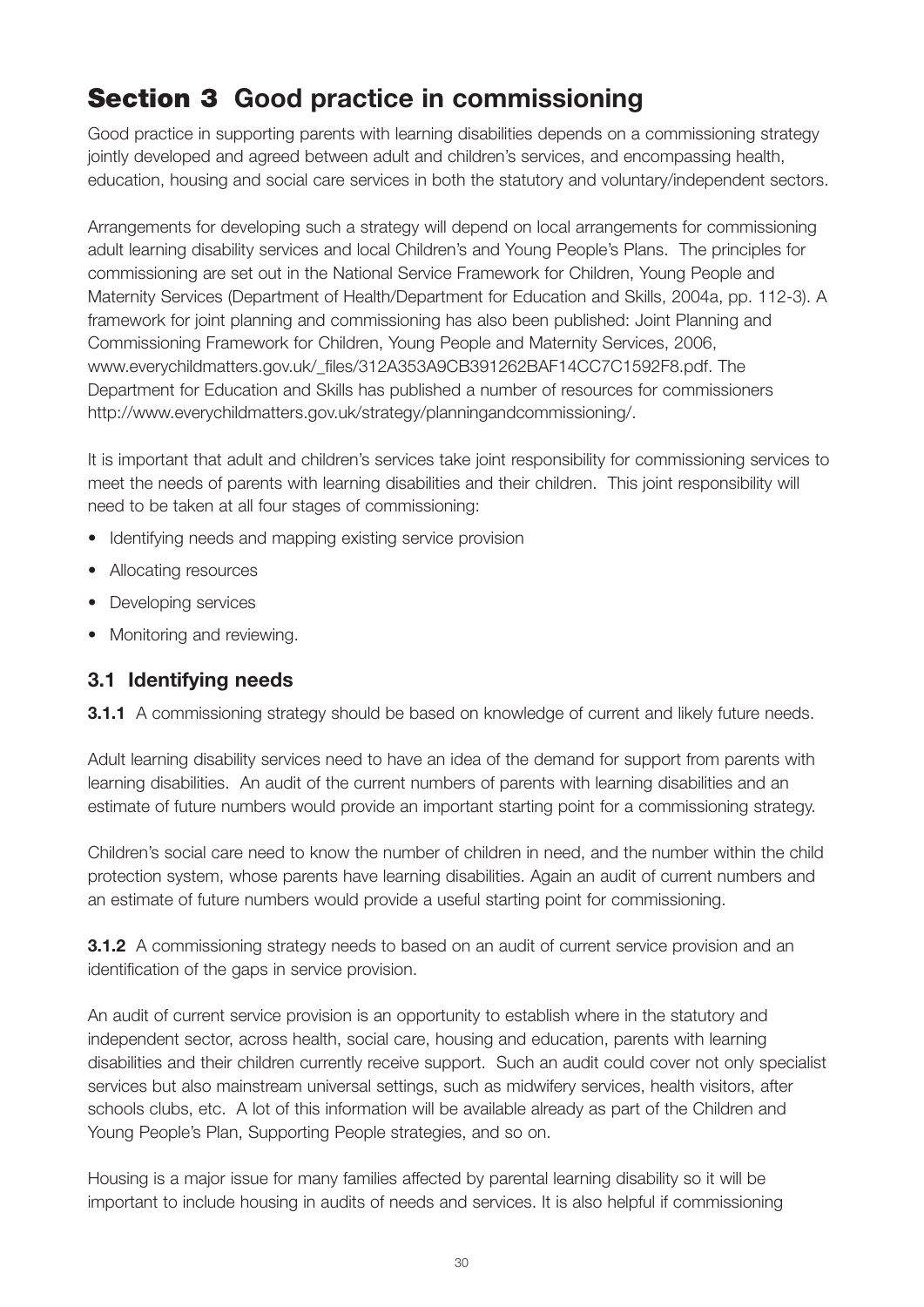strategies recognise both the role of schools and the support needed by parents if they are to promote their children's educational development. Parents have a key role to play in supporting their children's education, and there is evidence that they sometimes experience barriers to fulfilling this role.

One method which has proved useful to commissioners in a range of contexts is to select a sample of 'cases' or placements and analyse the needs (including unmet needs), service responses and costs. This method has proved particularly useful in identifying low incidence, high cost needs.

**3.1.3** Service user perspectives should inform the identification of need.

Families affected by parental learning disability, and those who work with them, can provide valuable perspectives on existing service provision (both specialist and mainstream), unmet need and ways of meeting such needs. It is helpful if commissioning strategies include proposals for consulting with these groups. Consideration will have to be given to the resources needed to enable such consultation to take place and the time-frame for drawing up the strategy in order to take account of what is required to consult effectively.

# **3.2 Allocating resources**

**3.2.1** It is good practice to have formal joint commissioning arrangements which are underpinned by formal pooling of budgets. Informal arrangements are too vulnerable to changes in personnel or changes in priorities.

**3.2.2** Pooling budgets helps to promote a more integrated approach to commissioning, eligibility and care planning, and service provision.

Most importantly, pooling budgets should prevent the problem where parents with learning disabilities can fall between children's and adult services as each attempts to defend their respective scarce resources.

Section 31 of the Health Act 1999 makes possible the pooling of health and local authority resources to meet the needs of a particular population group. There are no restrictions on local authority adult and children's services pooling resources and local authorities may also pool resources with 'relevant partners' such as District Councils under Section 10 of the Children Act 2004.

"The key advantage of pooled funding is that it opens up the prospect of original thinking about how better outcomes might be achieved. It permits thinking that is independent of any unhelpful traditions, vested interests, ways of working and constraints on the spending of funds that have hitherto existed."

Everything you wanted to know about pooled budgets but were afraid to ask,

www.everychildmatters.gov.uk/\_files/1CB4E7D2B038F853D5523B49DD0E2693.doc p. 6. See also,

www.everychildmatters.gov.uk/strategy/planningandcommissioning/poolingbudgets/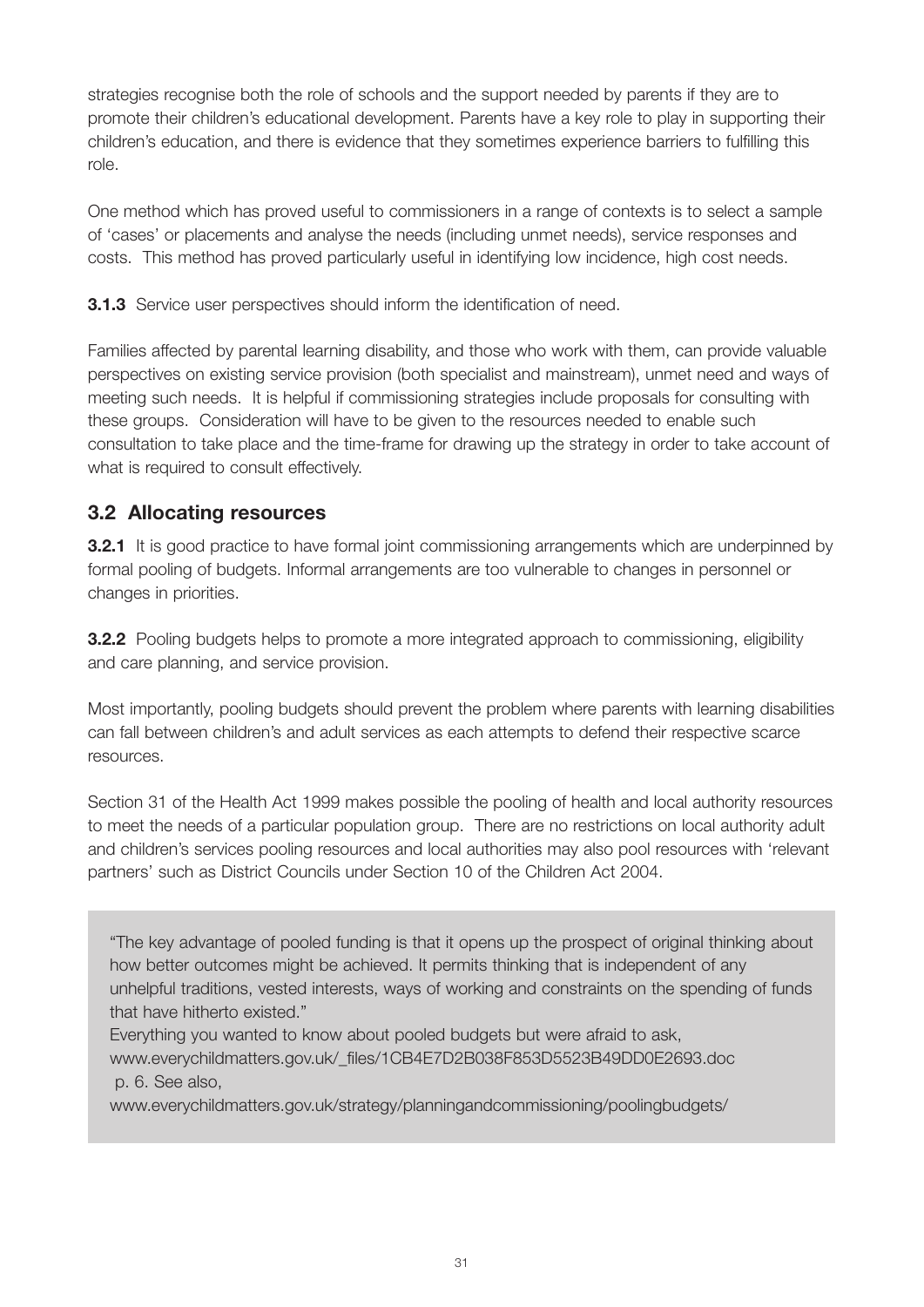# **3.3 Developing services**

**3.3.1** The development of services should be underpinned by the principles and aims of both Valuing People and Every Child Matters.

Valuing People committed Learning Disability Partnership Boards to "ensure that services are available to support parents with a learning disability" and set out four key principles for meeting the needs of people with learning disabilities generally. These are:

- Legal and civil rights: "People with learning disabilities have the right to....marry and have a family,….with help and support to do so where necessary"
- Independence: "...the starting presumption should be one of independence, rather than dependence, with public services providing the support needed to maximise this. Independence in this context does not mean doing everything unaided"
- Choice: "We believe that everyone should be able to make choices"
- Inclusion: "Inclusion means enabling people with learning disabilities to do...ordinary things, make use of mainstream services and be fully included in the local community"

(Department of Health, 2001, p.23)

The Children Act 2004 placed a statutory requirement on children's services authorities to improve 'well-being' for all children in their area by enabling children to:

- Be healthy
- Stay safe
- Enjoy and achieve
- Make a positive contribution
- Have economic well-being.

Children's services authorities also have a duty to reduce inequalities in well-being between young children in their area.

### **Good practice example**

In one local authority, adult learning disability services and children's social care pooled resources to develop a 'shared care' service for families affected by parental learning disability. This matches families with experienced foster carers who share the care of children and make a long-term commitment to supporting the family.

**3.3.2** Good practice in commissioning considers both the role of mainstream services and the development of a range of specialist services.

Local services will know from their own experiences, and we also know from the research summarised in Appendix A, that a range of service responses are likely to be needed to meet the needs of families affected by parental learning disability. Some of these responses concern the development of particular expertise or provision within existing mainstream or social care services; others concern the development of specialist services. They include: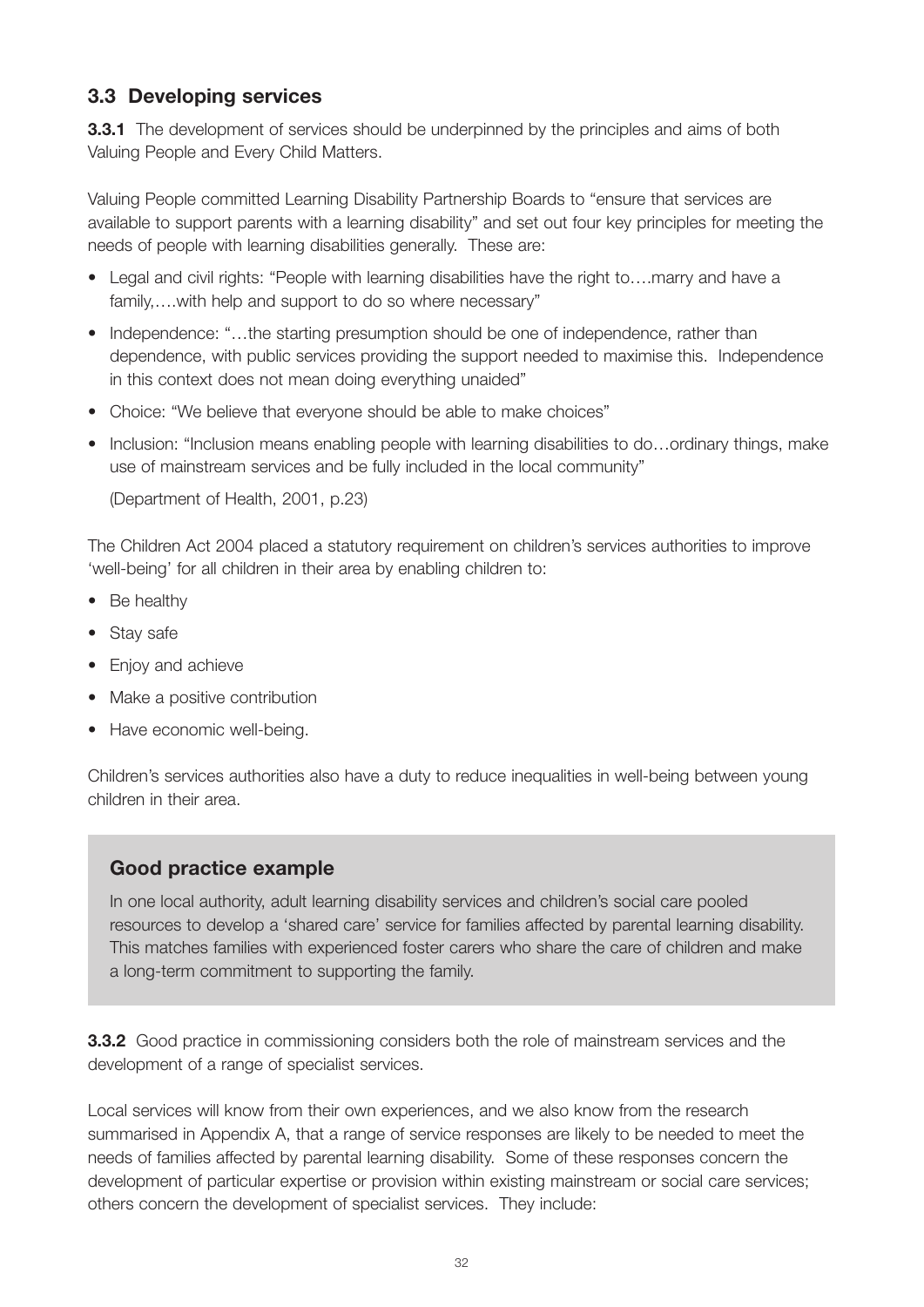- Expertise in working with parents with learning disabilities amongst midwifery and health visiting services
- Liaison roles between different services, e.g. between adult and children's social care
- Expertise in assessments of parents with learning disabilities where there are concerns about children's welfare
- Parent support services both specialist and mainstream services
- Parenting courses, parents' groups: both specialist and mainstream services
- Independent advocacy services
- Direct payments support services
- Adult placement services for parents with learning disabilities and their children
- Foster carers experienced and/or trained in working partnership with parents with learning disabilities
- Housing and housing related support
- Accessible information and availability of communication resources
- Counselling and therapeutic services, and self-advocacy/self-help groups.

A Local Safeguarding Children Board identified that resources were required to make child protection conferences and related documentation accessible to parents with learning disabilities, and to provide advocacy support. The Assistant Director for Social Services (Learning Disability) and the Director of Children's Services agreed to jointly fund such resources.

**3.3.3** Service user perspectives should inform the development of both mainstream and specialist services.

Both parents and children usually have clear ideas about what would meet their needs and it is important that these messages inform any commissioning strategy. Current service providers, including specialist services in the independent sector, also have a valuable perspective. Commissioning strategies should include proposals for consulting with these groups. Resources may need to be allocated to enable such consultation to take place and the time-frame for drawing up the strategy should take account of what is required to consult effectively.

"Children on the child protection register said their parents needed:

- Practical help
- Therapeutic help
- Clear communication [about what needed to change]; and
- Time to get 'back on track'."

(Commission for Social Care Inspection, 2006, p.19)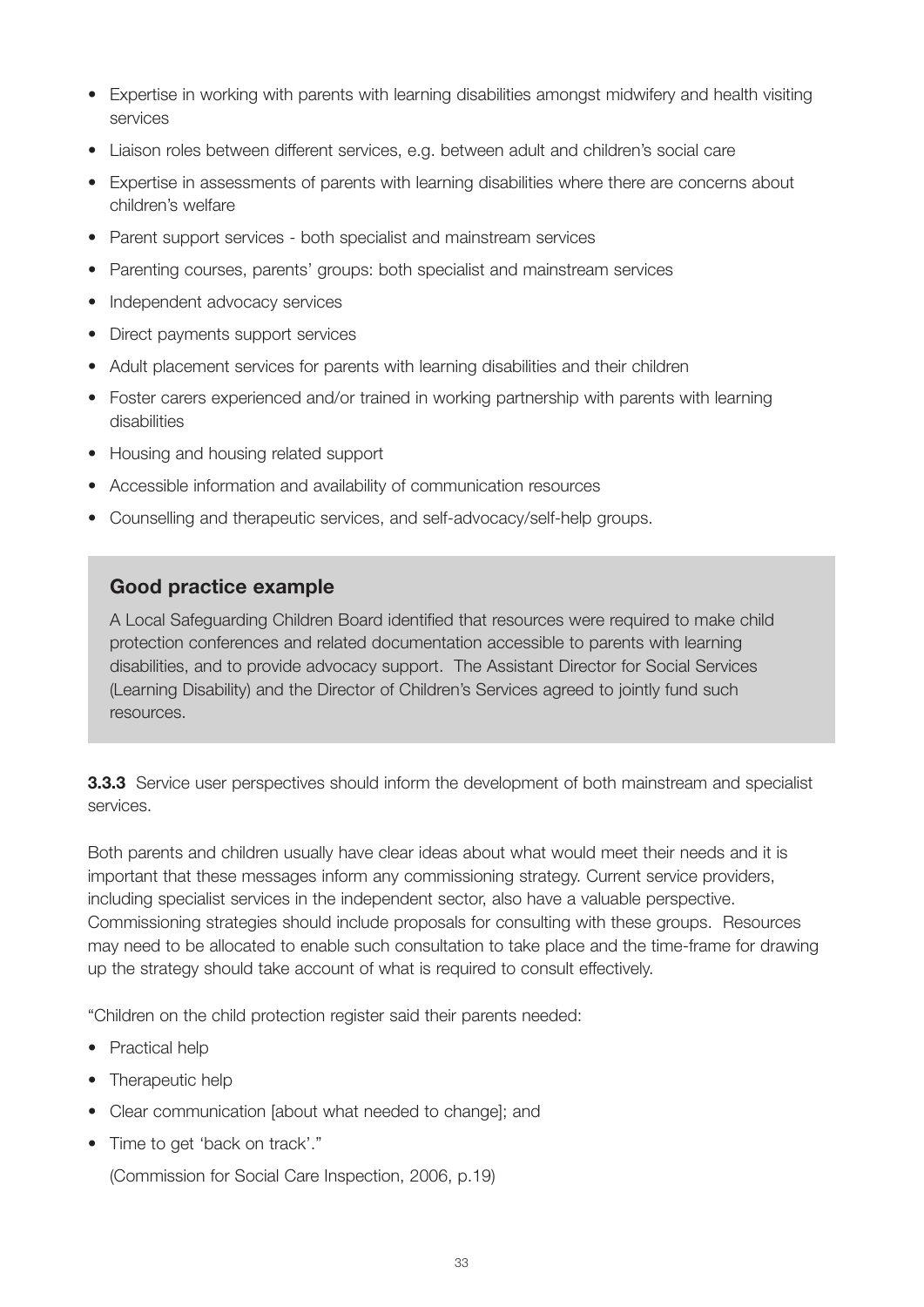**3.3.4** Training for both children's and adult services on working with parents with learning disabilities.

Both children's and adult workers will need specific training in order to respond appropriately to the needs of families affected by parental learning disability. Child protection training strategies should include adult learning disability services. Those responsible for commissioning training will also need to ensure that specific training is available on assessing and meeting the needs of parents with learning disabilities for all workers who come into contact with them and their families. It is helpful if this includes mainstream services such as midwifery and health visiting.

It is often helpful if parents with learning disabilities are involved in delivering such training. The Resources section of this good practice guidance provides some information about both training materials and organisations that can provide training.

# **3.4. Monitoring and reviewing the effectiveness of service responses**

**3.4.1** Services to parents with learning disabilities and their children should be monitored and reviewed using the frameworks and criteria operated by Learning Disability Partnership Boards and children's services.

However, it will be important to gather such data in a way which enables the outcomes for parents with learning disabilities and their children to be distinguished from other service user groups. This is the kind of exercise which will be required as part of the Disability Equality Duty, so that local authorities can assess whether they are fulfilling their duty to promote equal access and equal opportunities for disabled people.

**3.4.2** Statistical data on comparative outcomes can be supplemented by qualitative data in order to fully understand the reasons for any differences in outcomes.

For example, some organisations have expressed concern that the children of parents with learning disabilities, who enter the child protection process, are more likely to be permanently removed from their parents than the children of parents who do not have a learning disability. If monitoring of service provision in a locality reveals such a pattern, it is advisable to use qualitative methods such as case audits to understand why this is, and the implications for service provision.

**3.4.3** Monitoring and reviewing of services should include the perspectives of service users.

As in all stages of the commissioning process, the perspectives of parents with learning disabilities and their children will be key to any evaluation of how services are doing in meeting their needs. The involvement of parents with learning disabilities is also an important part of fulfilling the disability equality duty, as required in the Disability Discrimination Act 2005 (see Appendix B).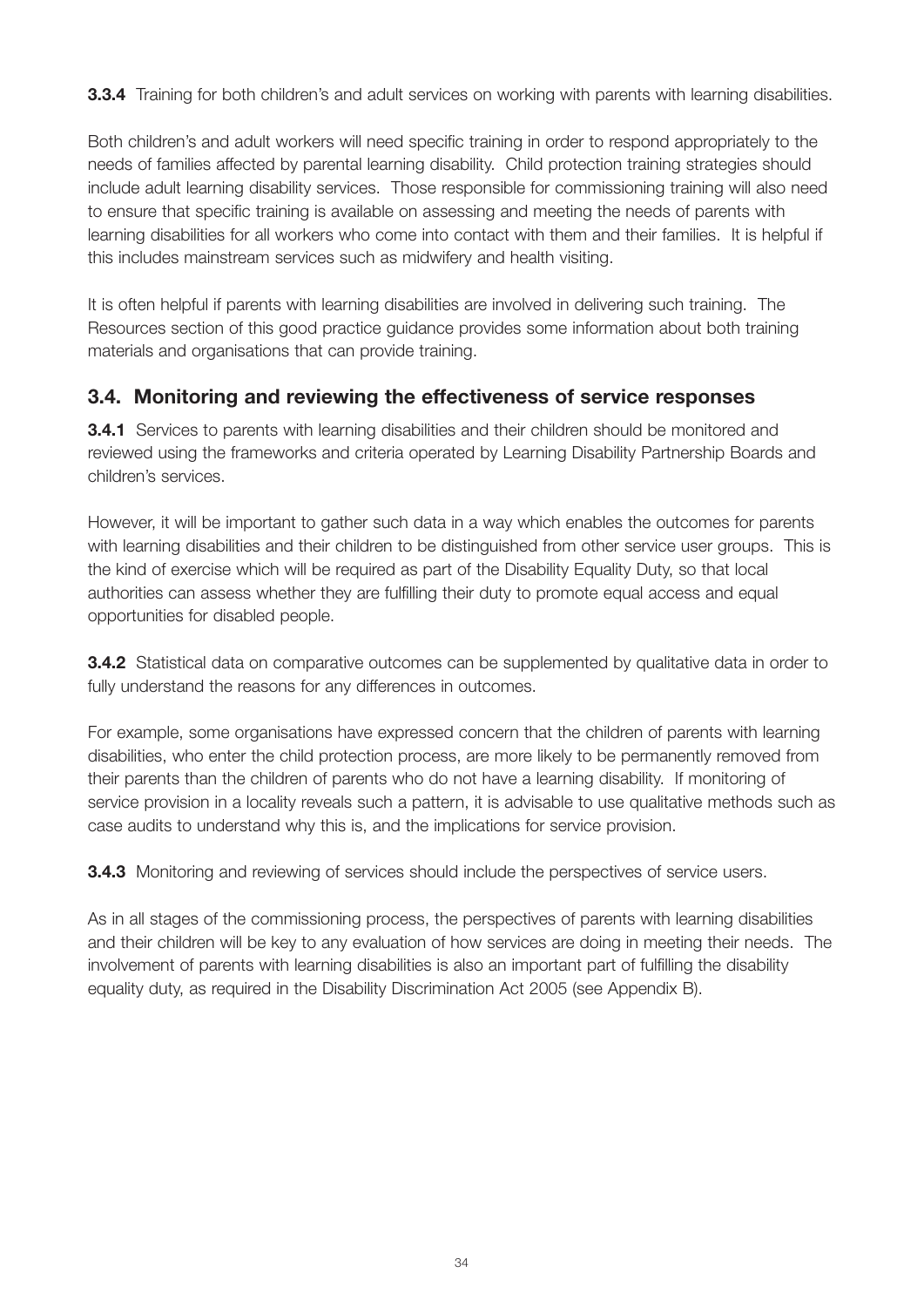# **Appendix A What do we know about the needs and circumstances of parents with learning disabilities?**

Research can tell us about the likely needs, or risk of negative outcomes, associated with a range of factors. It cannot tell us what is true for a particular parent, child or family.

Research can therefore be useful if it alerts workers to the factors that they should be looking out for. However, research should not be used to bolster an assumption that a particular family's characteristics and/or situation will inevitably lead to a negative outcome.

Similarly, research can tell us what type of intervention helps most parents and children who have a particular set of needs. It cannot tell us what will definitely help this particular parent or their children. There is, however, an increasing body of evidence about the types of support which help promote positive improvements for families affected by parental learning disability. Unfortunately, there is also evidence that many parents with learning disabilities do not receive such support.

### **What do we mean by "learning disability"?**

The White Paper, Valuing People, states that learning disability includes the presence of:

"A significantly reduced ability to understand new or complex information, to learn new skills (impaired intelligence); with a reduced ability to cope independently (impaired social functioning); which started before adulthood, with a lasting effect on development". (Department of Health, 2001, p.14)

It is important to recognise that:

- A particular level of IQ cannot be taken as the only defining characteristic of learning disability
- Individuals can have different ability levels across the different components of IQ and other tests
- While 2.2% of the population is recognised as having a learning disability (varying from 'mild' to 'profound'), another 6.7% fall within an IQ range of 70-80 (Weschler Adult Intelligence Scale - Revised, 1997)
- It can therefore be difficult to clearly demarcate those parents who have learning disabilities and those who do not

(This is a summary of the useful discussion in McGaw and Newman, 2005, pp. 8-14)

In the context of parenting, it is more helpful to identify support needs associated with learning disability than to take a rigid approach to the definition of learning disability. Parents with learning disabilities may have support needs associated with impairment, but they may also have support needs associated with other factors such as poor health or inadequate housing.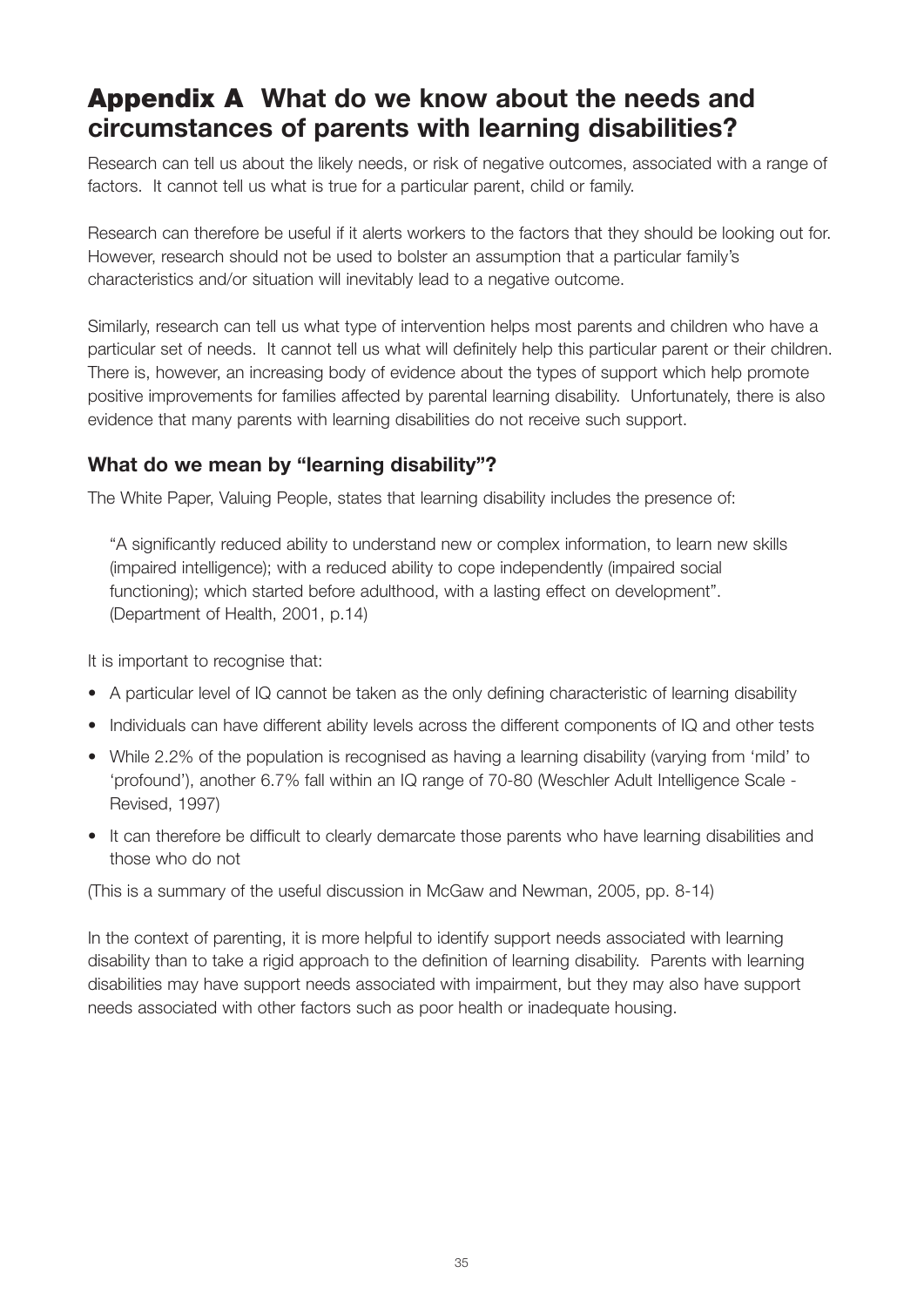# **Learning disabilities or learning difficulties?**

Many people who have the label 'learning disability' have said they prefer to be called 'people with learning difficulties'. They use this term to mean "people who since they were a child had a real difficulty in learning many things. We do not mean people who just have a specific difficulty in learning, for example, people who only have difficulty with reading which is sometimes called dyslexia" (Emerson et al, 2005). One of the objections that people have to the term 'learning disability' is that it can be taken to mean that they are not able to learn. Such an assumption has particular implications for parents who may be facing a situation of having to prove that they can look after their children.

On the other hand, the term 'learning disabilities' is used within the statutory framework for social care support while the term 'learning difficulties' is used within the special educational needs statutory framework, and the two definitions are not the same. Indeed, it is clear that when people self-define themselves as 'people with learning difficulties' they mean people who, within the statutory framework, would be referred to as 'people with learning disabilities'.

This practice guidance is about helping practitioners to promote good practice in fulfilling their statutory responsibilities in terms of both supporting parents and safeguarding and promoting children's welfare. Therefore it is more appropriate to use the term 'parents with learning disabilities' because this is the term that is used within the legislation and statutory guidance. However, practitioners will want to be sensitive to how people define and describe themselves and to use language that parents are comfortable with in their contact with them.

# **What do we know about the needs and experiences of families, in contact with social care, where at least one parent has learning disabilities?**

Almost all the information we have about parents with learning disabilities concerns those who are in contact with social care, and it mostly concerns mothers. We know very little about the needs and experiences of families where at least one parent has learning disabilities but who are not in contact with social care; and we know very little about the experiences of fathers with learning disabilities.

Estimates of the total number of parents with learning disabilities in the United Kingdom vary widely, from 23,000 to 250,000. What is clear, however, is that there are increasing numbers of parents with learning disabilities in contact with services. Over the last decade or so, clinical psychologists have reported an increase in request for assessments, and community learning disability teams have seen an increase in the number of parents with learning disabilities on their caseloads. Most children and family teams have at least one family affected by parental learning disability on their caseloads (see Booth and Booth, 2004) There are also varying estimates of the proportion of parents whose children are removed from their care. It would appear, from of a recent national survey of people with learning disabilities, that about 40% of parents are not living with their children<sup>3</sup>. They are more likely to be living with their children if they are living with other relatives (particularly in the case of mothers) and fathers are more likely to be living with their children than mothers. Six out of ten mothers, who live either on their own or with a partner, are not living with their children aged under 184.

<sup>3</sup> Secondary analysis of data from Emerson et al, 2005.

<sup>4</sup> These figures were provided by Eric Emerson in a secondary analysis of data from Emerson et al, 2005.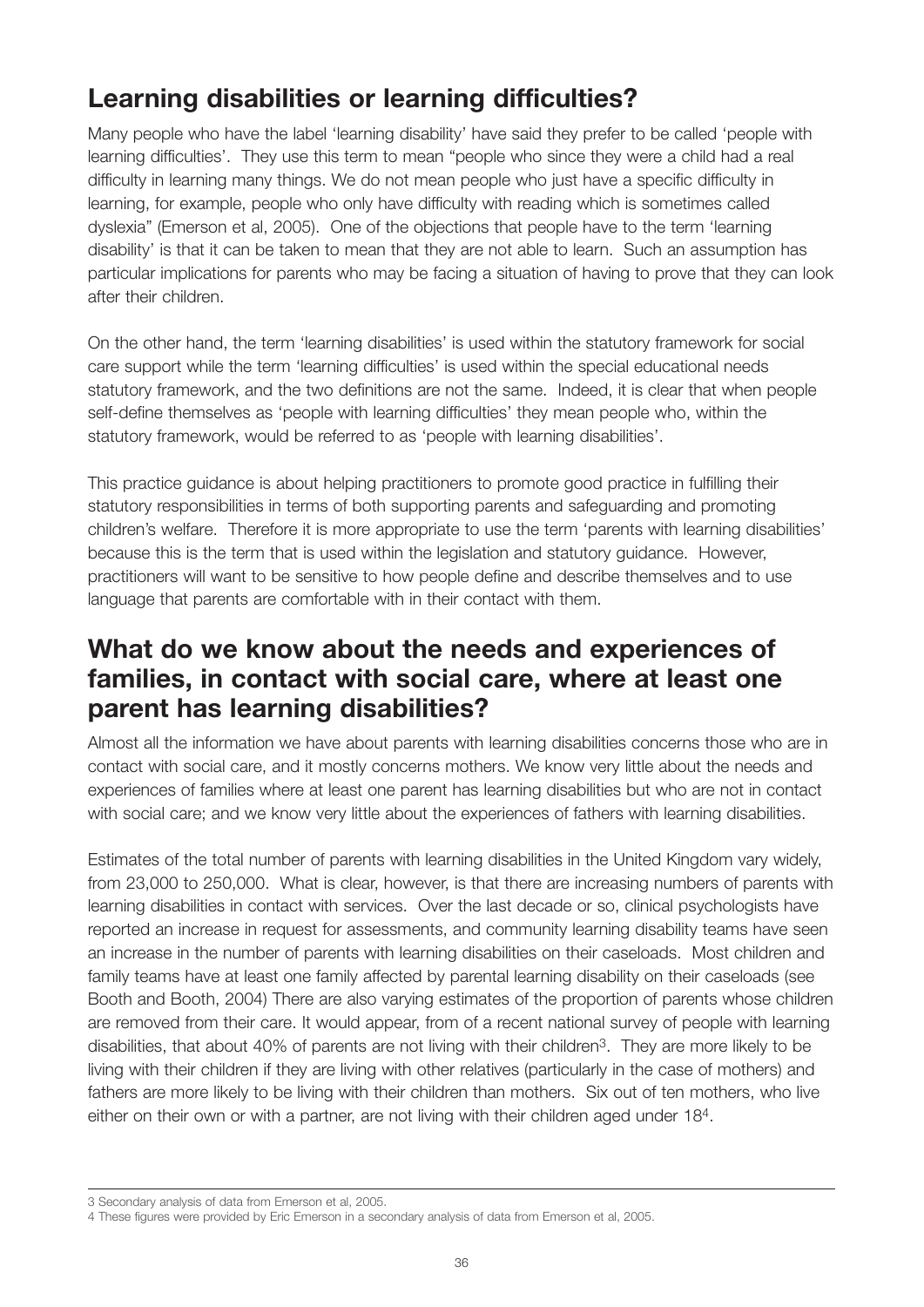In one local authority area, about a sixth of family court care proceedings concerned children with at least one parent who has learning disabilities and in about 75% of cases children were permanently removed from their family (Booth et al, 2005). However, analysis of case files across 10 local authority areas found that in less than a fifth of cases involving parents with learning disabilities were their children removed, most were fostered rather than adopted, and there "was no evidence to suggest that parental learning disability in itself was the reason children were removed" (Cleaver and Nicholson, forthcoming). There is anecdotal evidence of local variations in social care practice and court decisions.

# **Most parents with learning disabilities in contact with social care experience a range of difficulties.**

Parents with learning disabilities, who are in contact with social care, often experience poverty and unemployment; poor housing and difficult neighbourhoods; and lack of information (Social Care Institute for Excellence, 2005). While these are factors experienced by most families in contact with children's social care, parents with learning disabilities have particularly high levels of need, often experiencing severe poverty and inadequate housing (Cleaver and Nicholson, forthcoming). Moreover, the lack of information experienced by poor families generally is compounded for parents with learning disabilities by the inaccessibility of most forms of information.

Research on parenting support generally, finds that it is very difficult for stressed families to benefit from such support when they face disadvantages such as poverty, poor health and difficult housing situations (Moran et al, 2004). Social care services, therefore, often need to work with other agencies to attempt to, for example, improve a family's housing situation.

#### *"I want my children to have a nice house and a garden to play in, and a good education. I want the support to get these things."*5

Families affected by parental learning disability are also particularly likely to experience negative attitudes, and worse, from those with whom they come into contact. For example, small scale studies (e.g. Cooke 2005) and messages from parents with learning disabilities themselves (e.g. CHANGE 2005) indicate that harassment and bullying, and sometimes violence and financial or sexual exploitation, can be a major problem for parents with learning disabilities and their children.

Most parents with learning disabilities who receive core assessments from children's social care also experience other difficulties such as "poor mental and physical health, domestic violence, growing up in care, or substance misuse" (Cleaver and Nicholson, forthcoming).

Parents with learning disabilities may also have low self-esteem and lack confidence, primarily because of previous experiences of discrimination, abuse and segregation. People with learning disabilities are more likely to have experienced physical, emotional or sexual abuse as children and young adults, and will carry the legacies of these experiences into their own parenting experiences.

Some professionals have raised concerns that parents with learning disabilities experience undiagnosed mental health problems, including post-natal depression, and argued that it is important to diagnose and respond to such needs (see discussion in Cotson et al, 2001, pp. 291-292).

<sup>5</sup> This, and other quotes from parents with learning disabilities, come from meetings held with parents as part of putting together this good practice guidance.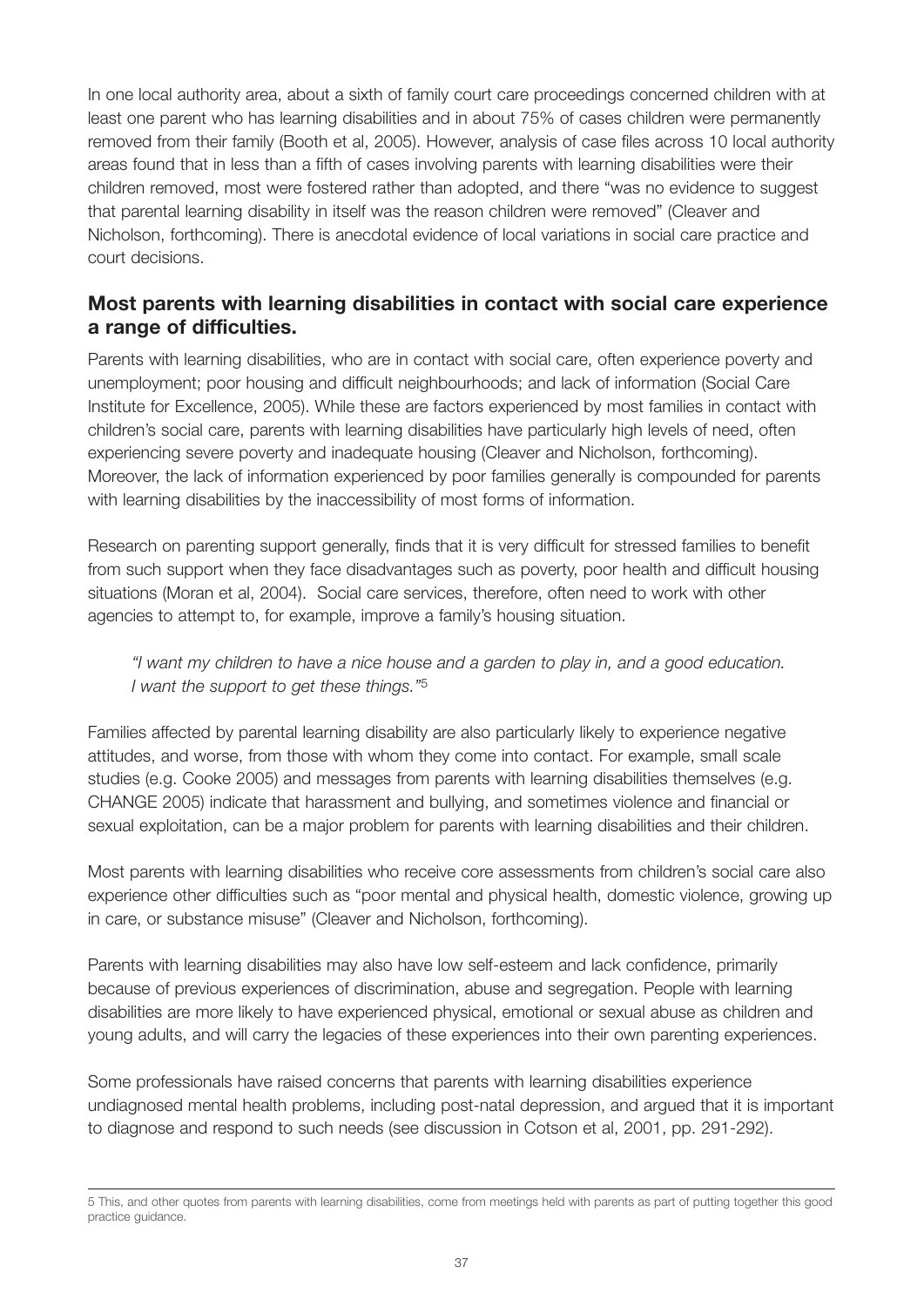Professionals consulted for this guidance raised their concerns that physical health problems experienced by parents with learning disabilities are also sometimes undiagnosed.

The presence or absence of social support would seem to be more important than the presence or absence of learning disability in terms of the implications for parenting capacity. Social support and stress are negatively correlated amongst mothers with learning disabilities, "suggesting that the former may buffer the adverse effects of the latter" (Feldman et al, 2002). The larger, more recent and more helpful the support network reported by mothers with learning disabilities, the better their psychological well-being and the greater likelihood of positive parenting experiences (Kroese, et al, 2002).

### **Learning disability may also mean that a parent has some specific support needs relating to their impairment.**

There is no clear relationship between IQ and parenting, unless it is less than 60 (McGaw and Newman, 2005). However, although IQ is not a good indicator of parenting capacity, cognitive impairment may mean that a parent has difficulty with reading and writing, remembering and understanding, decision-making and problem-solving, and this will create particular support needs. Indeed, most parents with these difficulties recognise that they need practical support and help with learning about child care (Tarleton et al, 2006). Parents who came to a National Gathering of parents with learning disabilities emphasised, for example, that they need information in accessible formats: "The information given to parents in booklets like "Birth to 5'<sup>6</sup> isn't accessible to parents with learning disabilities. We need information in pictures, plain English, and on tape" (CHANGE, 2005, p.17).

Parents' learning disability can also impact on their children's development in that, for example, their own language difficulties may inhibit their ability to stimulate their children's language development. This may mean they need advice about verbal interaction with children and/or additional support to children to help with language development (Cotson et al, 2001, pp.290-291).

# **Children's experiences**

We know very little about the experiences of children of parents with learning disabilities, other than that which concerns their parents' experiences of children's social care and the child protection system. A recent study of assessments of families affected by parental learning disability found that half the children had severe developmental needs and two-thirds were experiencing family and environmental disadvantages (Cleaver and Nicholson, forthcoming).

One study interviewed 30 adult children of parents with learning disabilities about their experiences of childhood and adulthood. These were children who remained with their families and no comparison was made with children taken into alternative care. Four themes emerged from the interviews:

- More attention needs to be paid to the protective factors which promote resilience amongst children and which "shield them from the potentially harmful effects of parenting deficits";
- Parental "competence may more properly be seen as a feature of parents' social networks rather than as an individual attribute". Outcomes for children are not just a function of the skills or attributes of their parents but also of the presence and extent of the skills of their extended family, neighbourhoods and communities. There is therefore a need to pay attention, not just to parent education and training, but also to promoting and nurturing other forms of support;

<sup>6</sup> This booklet, published by the Department of Health in 2005, is given to all new parents. CHANGE have produced a series of accessible books for parents with learning disabilities; see Resources section for details.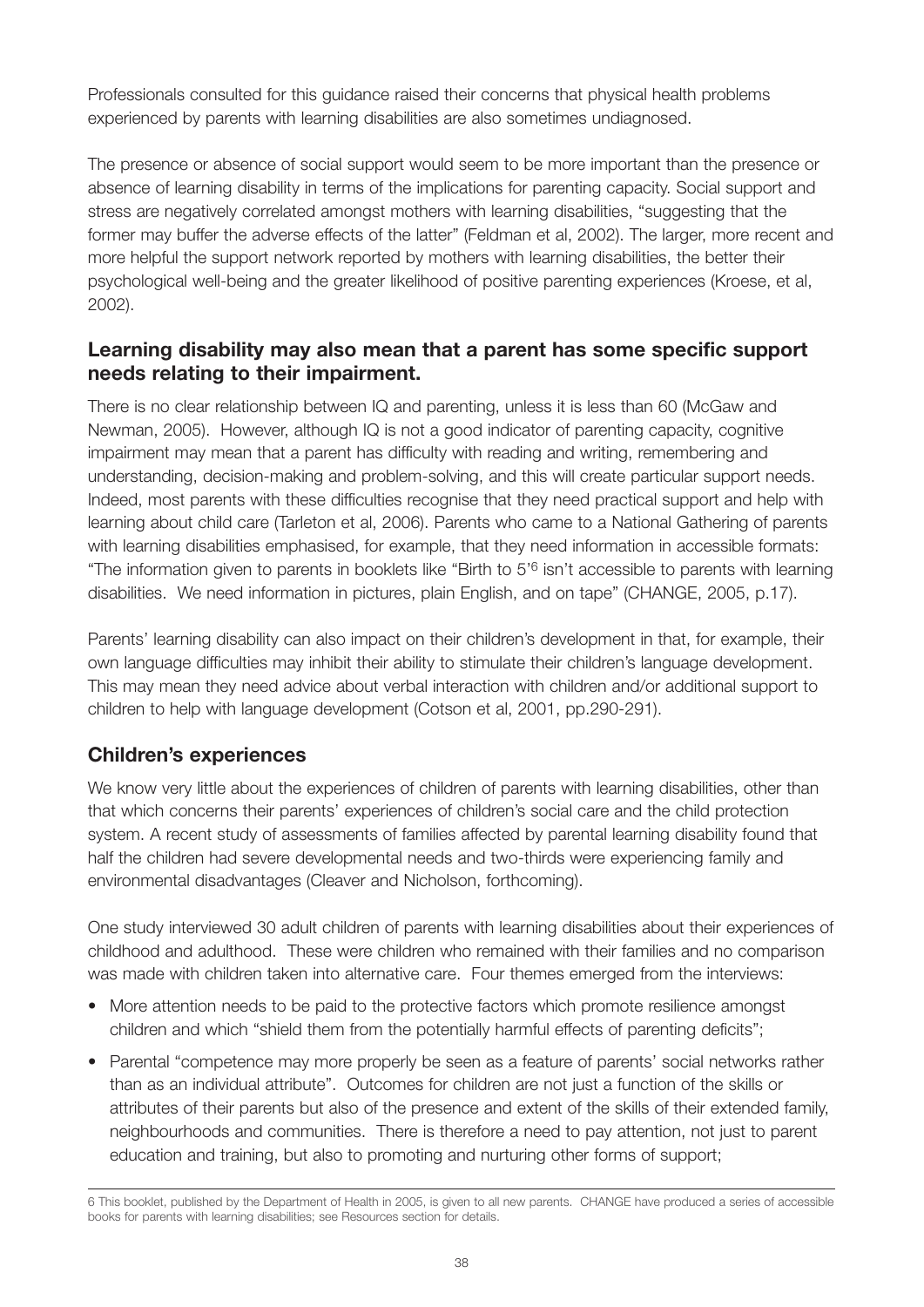- For most of the adult children in the study, their relationship with their mother and/or father was extremely important to them;
- Experiences of social exclusion ran through the children's childhoods and, for those with learning disabilities in particular, continued into adulthood. These experiences included: bullying and harassment at school and in their local neighbourhoods; poverty and unemployment; experiences of not being listened to by people in authority.

(Booth and Booth, 1997, pp.37-38)

A group of children of parents with learning disabilities (aged between 13 and 18), were consulted as part of drawing up this practice guidance. They identified bullying – at school and in their neighbourhood – as a major issue for them. The bullying included physical violence.

*"The police said if they get so many warnings they would prosecute but they didn't prosecute them and I think they should have. I don't understand why the police didn't do anything about it."*

*"What helps is other people helping you be strong."*

*"I just ran away from the bullying. The school didn't do anything."*

The young people were asked about the help their families received from social care. They said that having people coming into the home to help their parents can be good because they help with tidying up and with decorating, and they also help with forms to get benefits.

*"The house looks a lot better."* Did that mean a lot to you? "*Yes, because I can have my boyfriend to visit."* Was it hard having a stranger coming in? *"No not really, I accepted the fact that they came in".*

However, they also said that having people coming into their home can feel like an invasion of their privacy, there are often too many different people coming in, and their parents find it stressful.

*"I used to go out when the helper came in. I just didn't want to be there. There were so many different ones. It just felt they were invading our privacy".* 

*"They don't explain things properly and so you don't understand what they want….My mum gets stressed because she feels she's being pushed".*

When asked what could be done better, the young people said that their families needed more help with filling forms and claiming benefits, and help with reading instructions such as recipes for cooking. They also felt that it generally took too long to get help and that their parents found it stressful when they were pushed to do things too quickly. The young people felt very strongly that professionals should listen to children more.

*"They should listen to us, instead of just taking the adults' point of view."*

*"They should pay more attention to children."*

*"A child's voice can make a lot of difference."*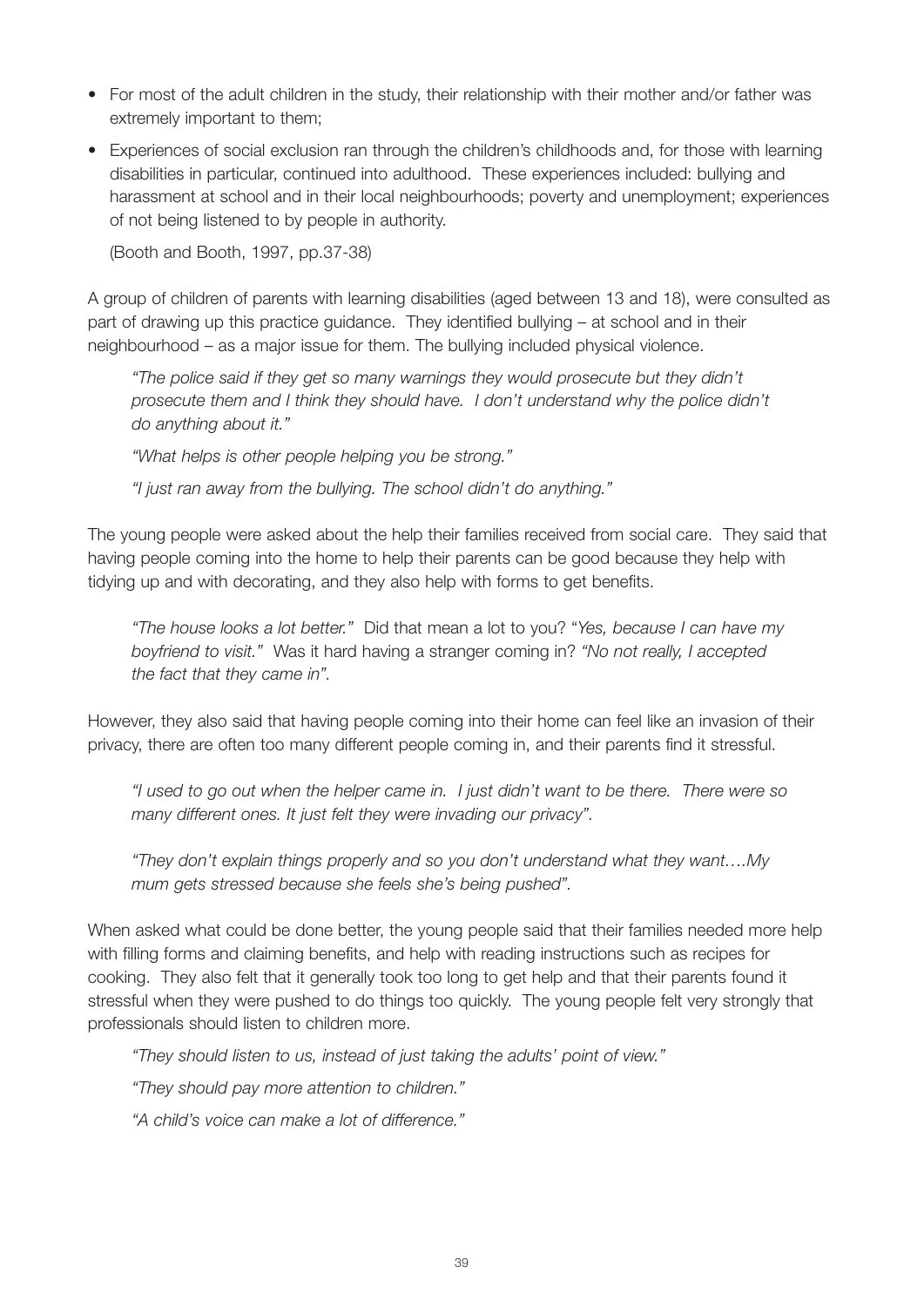The Commission for Social Care Inspection consulted with children on the child protection register and reported that they felt that "many parents get too little help, too late". The young people "had strong views about the importance of helping parents, both in their own right and in relation to children's needs. They recognised that parents need clear messages about what needs to change, and help to do so" (Commission for Social Care Inspection, 2006, p.44).

# **The role of the extended family**

The role of the extended family is particularly important for parents with learning disabilities (Tarleton et al, 2006). The recent survey of people with learning disabilities in England found that those who had children were more likely to still be living with them if they were also living with other relatives. This was particularly the case for mothers – nine out of ten of mothers living with other relatives still had their children with them, compared to only four out of ten who lived in their own households7. McGaw and Newman conclude, from their survey of what works with parents with learning disabilities, that: *"The importance of family ties should be recognised and no actions taken that damage such ties"* (McGaw and Newman, 2005, p.59).

Extended family members may also provide an alternative to formal foster care. While "kinship care' is associated with greater stability for the children concerned and better continuity in terms of family and cultural issues than foster care, there is also evidence that kinship carers are likely to experience greater economic difficulties and poorer accommodation than non-kin foster carers (see Broad 2005). Some grandparents have reported that they are not only incurring costs of looking after their grandchildren but are also providing continuing financial support to their adult children" (Social Care Institute for Excellence, 2006).

However, there are some situations where the behaviour of family members adds to the risk for children, or where they 'take over' the role and tasks of parenting in ways which are detrimental to the parent/child relationship (Tarleton et al, 2006, p.64).

# **Risk and child protection issues**

Learning disability is not correlated to deliberate abuse of children: "…IQ by itself, is not a predictor either of the occurrence or of the non-occurrence of purposeful child abuse…" (Tymchuck, 1992, p.168). Most concerns about children's welfare where parents have learning disabilities relate to inadequate levels of childcare and, when children are recorded on the child protection register, it is usually under the neglect or emotional abuse categories. This is "neglect by omission [and] is a result of a lack of parental education combined with the unavailability of supportive services" (Cleaver and Nicolson, forthcoming).

Even then, however, it would appear that learning disability is not the decisive factor. Recent research, which looked at 101 parents in contact with a learning disability parenting service, found that IQ of the main parent-carer was not correlated with risk of child protection concerns. On the other hand, parental childhood trauma, parent's physical disability and having a child with special educational needs were associated with high risk of child protection concerns. In addition, having a partner with a higher IQ than the main parent-carer was also associated with a higher risk of significant harm or care proceedings (McGaw et al, forthcoming). Where children's social care remove children from the care of families affected by parental learning disability, there are usually other difficulties faced by parents, in addition to learning disability. These include mental health and/or physical health problems, domestic violence, substance abuse, isolation from family and friends, poverty and inadequate housing (Cleaver and Nicholson, forthcoming; see also Brophy, 2006).

<sup>7</sup> These figures were provided by Eric Emerson in a secondary analysis of data from Emerson et al, 2005.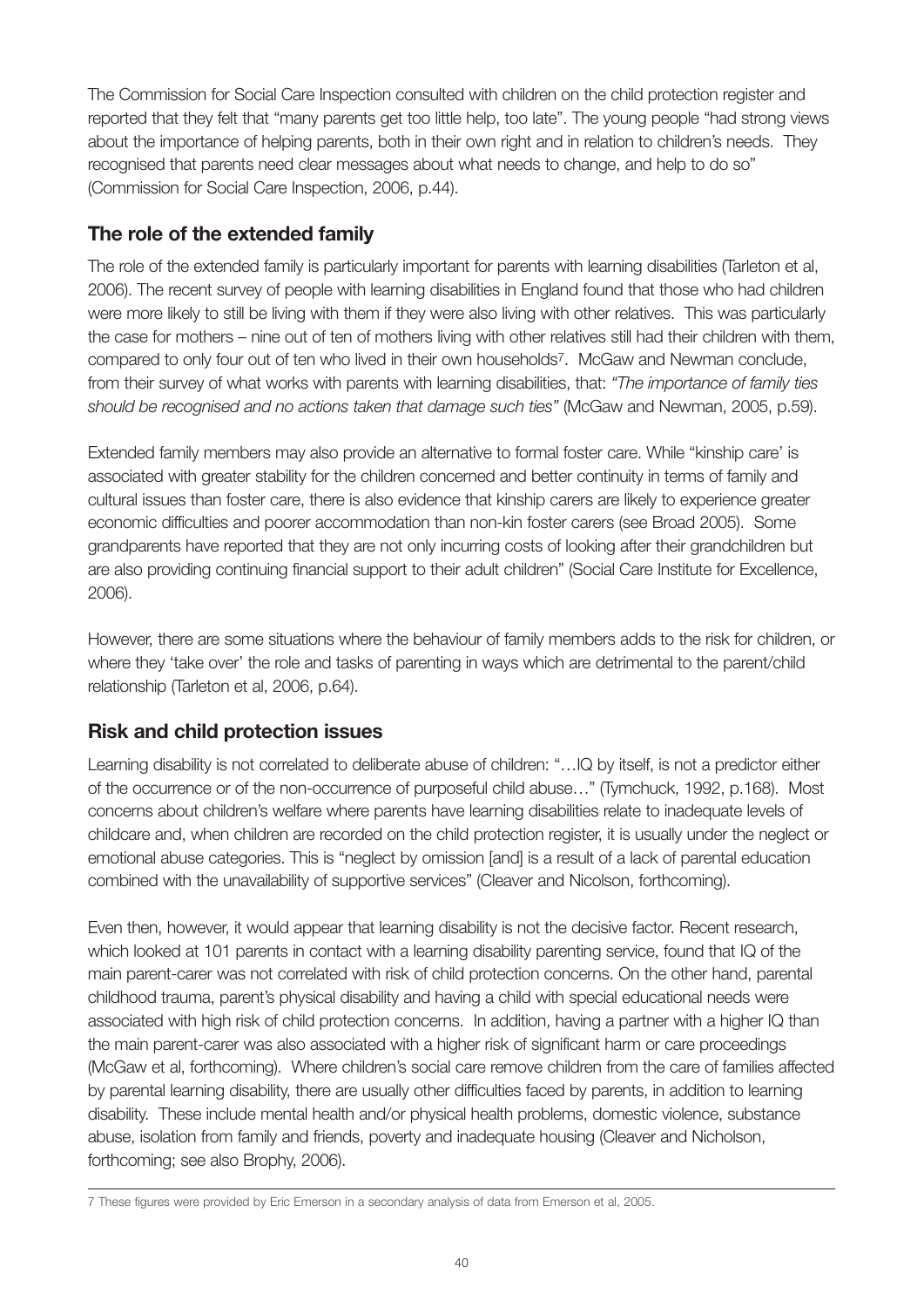# **The experiences of adults' and children's social care when responding to families affected by parental learning disability**

Recent research has highlighted the difficulties that both children's and adults' social care experience when responding to the needs of families affected by parental learning disability.

### **Children's social care experience a number of barriers in their work with families affected by parental learning disability**

Children whose parents have learning disabilities account for only a small proportion of all children referred to children's social care, and, as a recent study pointed out, "it would, therefore, be unrealistic to expect social workers from children and family teams to have the expertise and specialist skills needed to work with people with learning disabilities" (Cleaver and Nicholson, forthcoming). Nevertheless, this study of children of parents with learning disabilities, whose welfare was of concern to children's social care, found "little evidence of social workers in children and family teams making use of professionals with specialist skills in working with people with learning disabilities or taking advantage of relevant tool kits or questionnaires and scales aimed at assessing parenting skills" (Cleaver and Nicholson, forthcoming).

*"They explain things in words you don't understand and you think help I don't understand what she's saying and you ask her to say it again and she uses the same language and I feel really stupid because I still don't understand but I don't feel I can ask her to say it again".*8

This study also found that parents with learning disabilities are less likely than other parents to approach children's social care for help. Those who come to the attention of children's social care exhibit higher levels of family, environmental and child development problems than families unaffected by parental learning disability. In most cases, families were also experiencing other difficulties, such as poor mental and physical health, domestic violence, substance abuse, or the impact of having grown up in care. Many of the parents were also bringing up a disabled child.

The study challenged the idea that children of parents with learning disabilities are removed precipitately by children's social care: only 17% of the sample was removed over the three year period of the study and removal only followed a range of service provision. However, the researchers also conclude that there was very little evidence of on-going support to parents: most support provided was time-limited and short-term; most of the cases were closed but were then re-referred; and half the children who continued to live with their parents had their names placed on the child protection register during the three year follow-up period (Cleaver and Nicholson, forthcoming).

The difficulties that children's social care experience in delivering effective support to families affected by parental learning disability are reflected in the dissatisfaction with such interventions expressed by parents themselves. Parents with learning disabilities involved in another recent research project felt that children and families services:

- Did not understand people with learning disabilities
- Did not listen to them
- Expected them to fail

<sup>8</sup> Parent with learning disabilities participating in a group discussion carried out as part of preparing this guidance.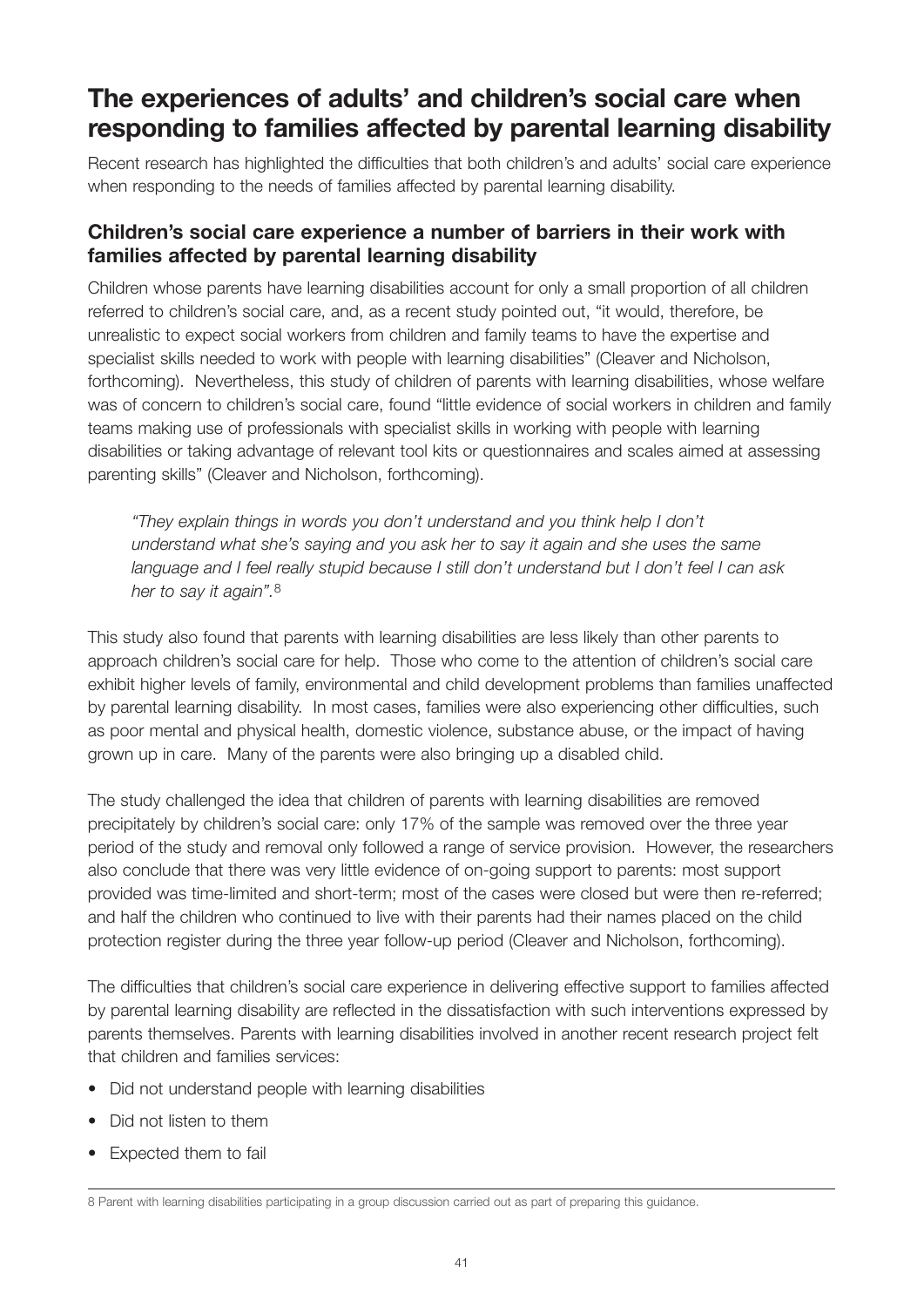- Did not give them clear messages regarding what was expected of them
- Treated them differently from other parents who needed support
- Used their need for support, or any difficulties with their child, against them as evidence that they could not parent
- Used their previous history of having children removed, when they had not had adequate support, against them
- Provided no support once their children had been taken from them.

(Tarleton et al, 2006)

*"Once my daughter went into foster care, I was told I couldn't carry on going to the Sure Start parenting group because she wasn't living with me. But nothing had been decided for definite then. I felt I wasn't being given a chance to do better."*

### **Adult learning disability services also sometimes have difficulty in meeting the needs of parents with learning disabilities.**

A survey of community learning disability nurses found they did not generally feel adequately prepared by their pre or post-basic training to support parents with learning disabilities (Culley and Genders, 1999). Although there has been an increase in the numbers of parents with learning disabilities receiving a service from Community Learning Disability Teams, there continues to be gaps in training (Tarleton et al, 2006).

Eligibility criteria for adult learning disability services often mean that parents with learning disabilities do not receive this service. For example, a study of a community learning disability team in an East London borough found that parents with IQ scores of 70-85 comprised a significant proportion of referrals but following assessment none were offered support or intervention in the medium to long term. At the same time, generic family support services were reported as inadequate to meet their needs (O'Hara and Martin, 2003).

### **There are considerable barriers to communication and collaboration between adult learning disability and children and family services.**

There is much evidence of a lack of communication, co-operation and joint-working across adult and children's services, and between health and social services, where a parent has a learning disability (e.g. Tarleton et al, 2006). There is also evidence of children and families social workers believing that adult learning disability services do not pay sufficient attention to children's welfare; and of adult learning disability services believing that children and families social workers have little understanding of the needs of parents with learning disabilities.

*"The two sides don't talk to each other and we're stuck in the middle."*

The problems arising from a lack of co-ordination between children's and adult services are exacerbated where parents with learning disabilities have additional mental health, substance abuse and domestic violence problems. Evidence from inspections indicates that those who come to the attention of children's social care were usually not known to adult learning disability services and, in any case "because the thresholds of these services were so high these parents were unlikely to receive support from them" (Department for Education and Skills, 2003, p27).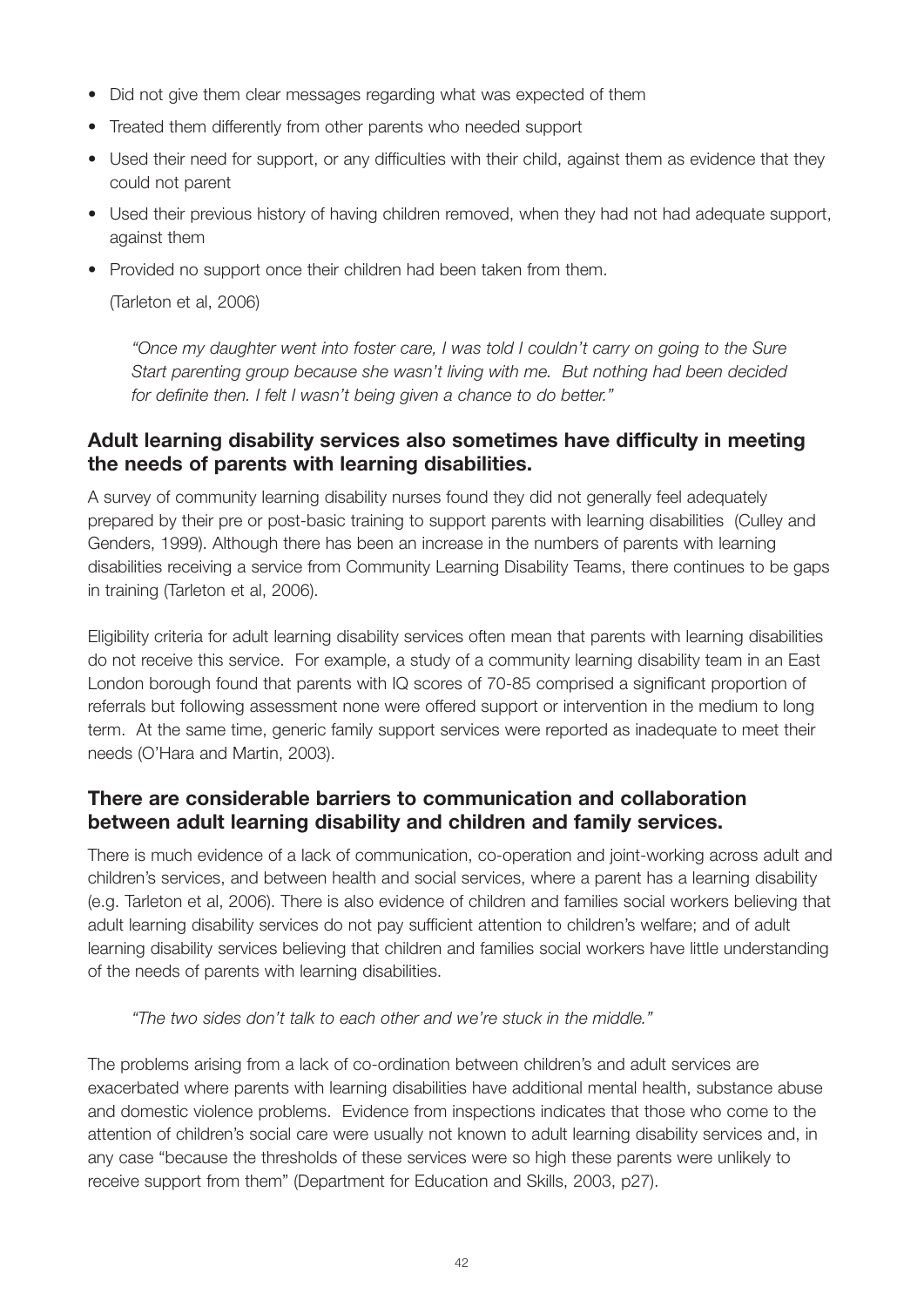# **What do we know about what helps parents with learning disabilities and their children?**

A National Gathering of over 200 parents with learning difficulties and those supporting them said these are the things that help people with learning difficulties be good parents:

- Accessible information about you and your baby's health, and about how to look after your baby
- Self-advocacy groups; coming together with other parents
- Getting support before things go wrong and become a crisis
- Being assessed in your own home, not in an unfamiliar residential family centre
- Assessment and support by people who understand about learning disabilities
- Advocacy
- Making courts more accessible
- Support for fathers
- Support for women and men experiencing violent relationships.

(CHANGE, 2005, pp.6-7)

There is considerable evidence that – for most parents experiencing problems - better parenting can be achieved if particular types of support, interventions and teaching methods are made available (Lloyd, 1999; Moran et al 2004). This is just as true for parents with learning disabilities as it is for parents who do not have learning disabilities (McGaw and Newman, 2005).

However, support, interventions and teaching methods all need to be appropriate to parent's particular situation and learning requirements. Parenting support which is suitable for most parents is unlikely to be delivered in a way which is right for parents with learning disabilities: "Service providers need to be wary of the argument that all parents should be treated alike and offered the same services as the mainstream population. Empirical research and clinical practice indicate that the majority of services are as yet inadequate in meeting the needs of families that may need extra, specialised help" (McGaw and Newman, 2005, p.14).

It is also necessary to be wary of assuming that what is best for most parents with learning disabilities will be best for all. For example, while home-based interventions show the highest rates of improvement for most parents with learning disabilities, there are some parents for whom the home environment is not suitable, perhaps because they live with their parents or other family members who exert too much control over them to enable them to learn effectively (see the summary of research in SCIE, 2005).

# **What type of support is known to have good outcomes?**

The following research findings have important implications for those planning and delivering services:

#### *Self-directed learning can bring about long-term improvement in parenting skills*

A Canadian learning disability service has been providing a parent education programme since 1981. Self-directed learning was developed to teach basic child care, health, and safety skills to parents with learning disabilities. *"Controlled field studies with 33 parents found that 96% of the self-trained skills rapidly reached the same level seen in competent parents and were maintained for as long as*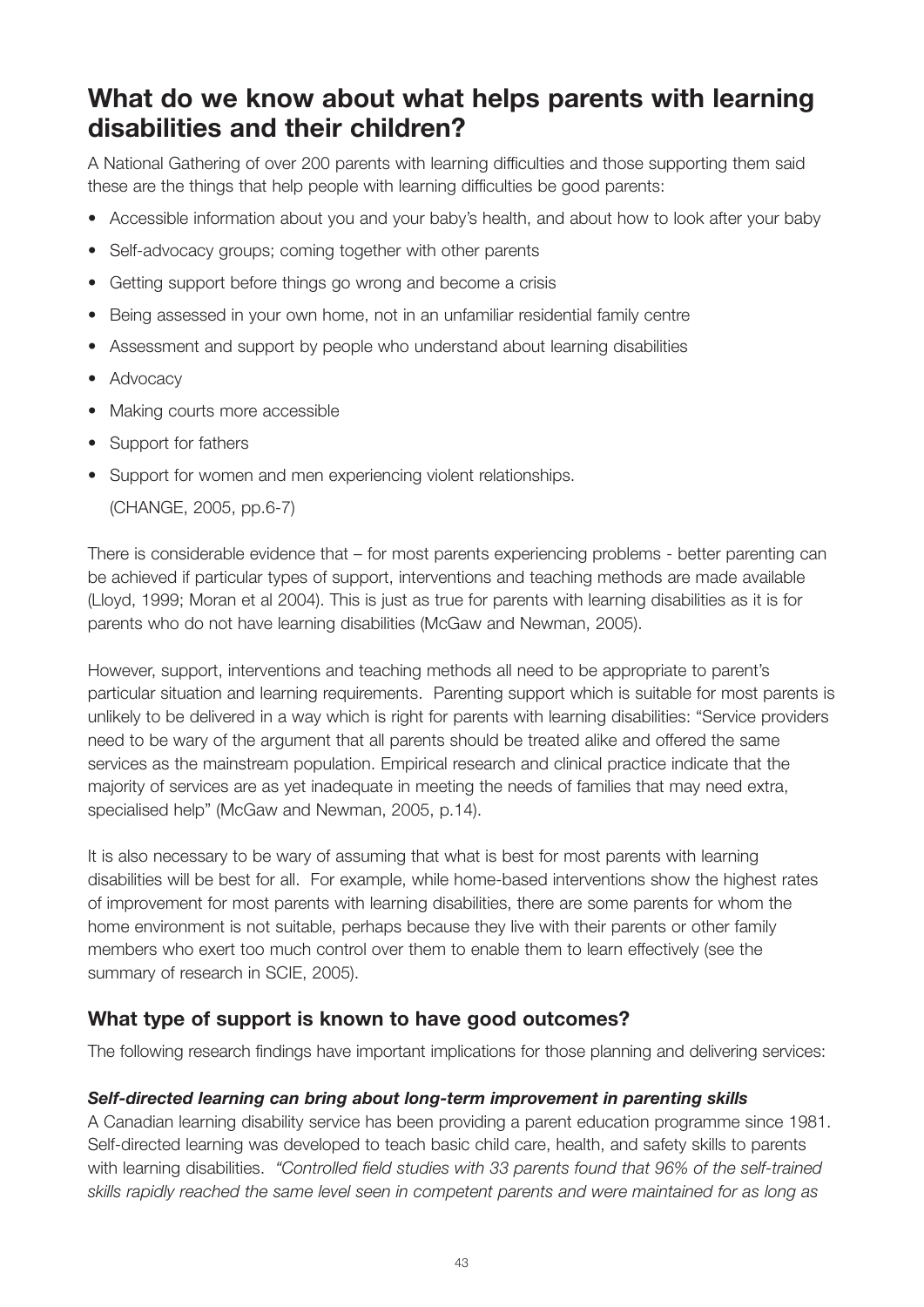*3.5 years".* Most of the parents also received other support services. These were families facing considerable difficulties: child protection services were involved in 79% of families and all were living below the poverty line (Feldman, 2004).

#### *Group education combined with home-based intervention is more effective than either home-based intervention or a group education programme on its own*

Parents with learning disabilities who received a group education programme, together with homebased intervention, experienced a statistically significant improvement in self-concept and awareness in comparison with a control group of parents with learning disabilities who received home-based intervention only (McGaw, Ball and Clark, 2002).

A further analysis, of the same programmes, indicated that group work on its own was less effective than programmes which also included concurrent home-based interventions (McGaw and Newman, 2005, pp.35-36).

#### *Parents with learning disabilities value both advocacy services and those which support self-advocacy*

Advocates are particularly valued by parents with learning disabilities in helping them to address the environmental disadvantages they experience, such as inadequate housing; making information and communication accessible; and to develop self-esteem and self-confidence (CHANGE, 2005; Tarleton et al, 2006). An action research project found that both individual advocates and advocacy support groups were positively valued by parents and by professionals with whom they were in contact. The following roles were provided by advocates:

- a witness to parents' dealings with officials and practitioners
- a buffer by fielding or deflecting matters that might exacerbate stress
- a voice making sure parents' views were heard
- a go-between improving links between families and services
- an interpreter putting information into language that parents could understand
- a listener enabling parents to talk things over
- a scribe helping with letters and forms
- a problem-solver helping families think things through
- a fixer sorting out problems of service delivery
- a conduit channelling the lessons learned in supporting one family for the benefit of another
- a sounding-board encouraging families to have confidence in their own ability to cope by helping them to work things out for themselves
- a confidante with whom confidential information could be safely shared
- an ally unambiguously on the family's side
- a sleuth tracking down and searching out information
- a mentor sharing general knowledge and experience
- an observer looking out for early signs of stress
- a mover and shaker making things happen.

(From Booth and Booth, 1998)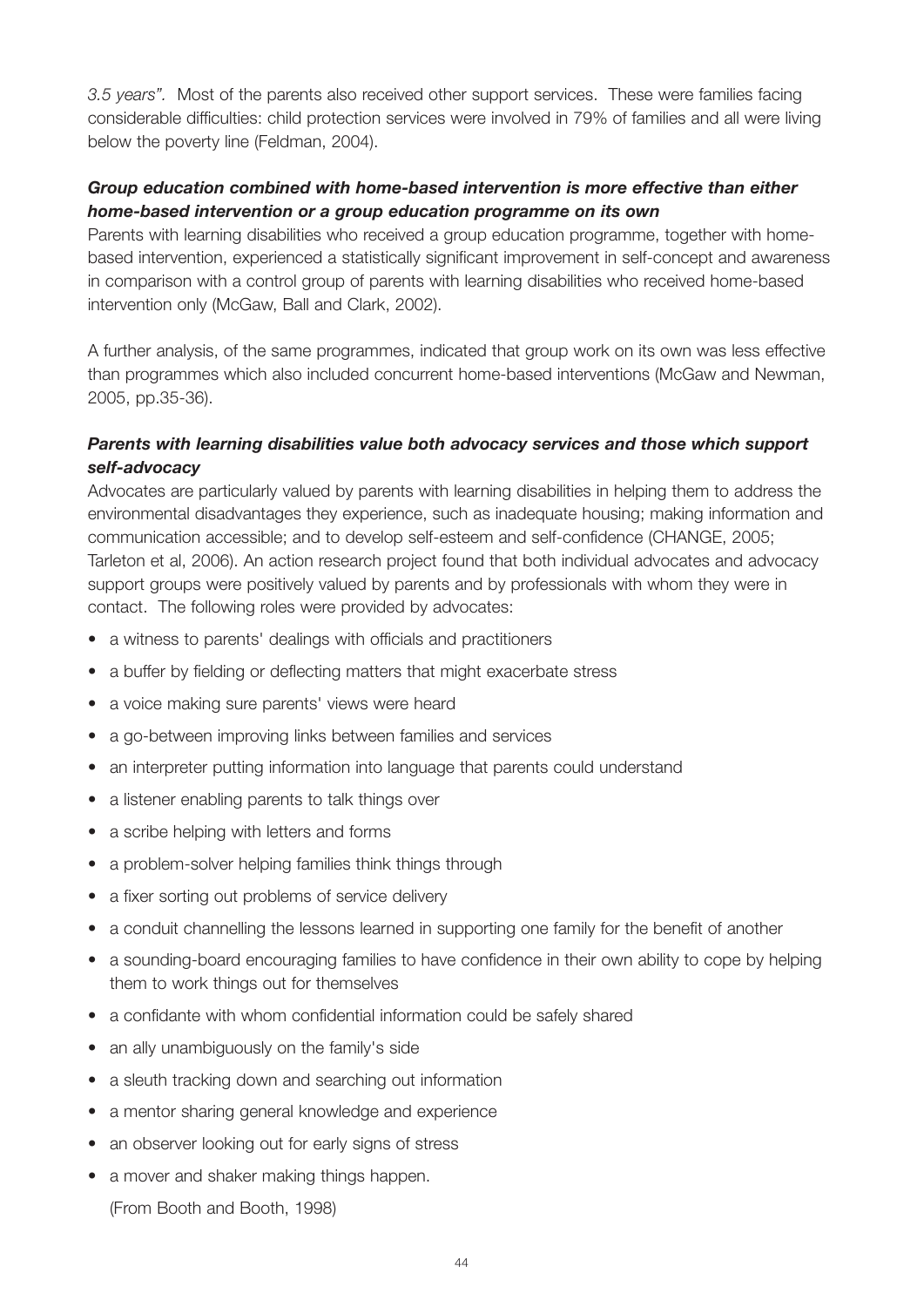#### *There would appear to be some key characteristics of successful interventions*

A review of research on interventions with families affected by parental learning disability concluded that practitioners need to draw on a range of possible interventions in order to put together support needed by a particular family. It is also important that long-term support is available when needed (McGaw and Newman, 2005, p.47).

In addition:

- Interventions should build on parents' strengths as well as address their vulnerabilities
- Interventions should be based on performance rather than knowledge and should incorporate modelling, practice, feedback and praise
- Tangible rewards may promote attendance at programmes, rapid acquisition of skills and shortterm commitment
- Other methods of engagement are needed long-term
- Intensive service engagement is more effective than intermittent service engagement
- Programmes should be adapted to the actual environment in which the skills are needed in order to enable parents to generalise their learning
- Teaching should be in the home if possible and if not, in as home-like an environment as possible
- Factors in the family's environment which promote children's resilience should be identified and enhance
- The importance of family ties (for most though not all parents and their children) should be recognised and no actions taken that damage such ties
- Interventions should increase the family's experience of social inclusion rather than cause or contribute to their social exclusion.

(From McGaw and Newman, 2005, p.58).

#### *Good co-ordination and communication between children's and adult services is key to effective interventions*

A survey of research literature and examination of good practice concerning parents who have additional support needs generally (including parents with learning disabilities) concluded that the following measures are required:

- Collective ownership (across adult and children's services, and across health, social care, housing and the non-statutory sector) of the need to provide early support
- Financial structures which make transparent the benefits of providing support in time to prevent higher levels of need arising
- Clear procedures for appropriate referrals at the point of first contact
- Positive action to overcome parents' potential distrust of, and disengagement with, services
- Recognition that adult services should have a lead role in responding to parental support needs
- Recognition that housing needs can be a significant barrier to parenting capacity, and that disabled parents may need assistance in supporting their children's education
- Recognition that adult services have a continuing role of supporting parents when children's services carry out their responsibilities under section 47 of the Children Act 1989.

(Social Care Institute for Excellence, 2006)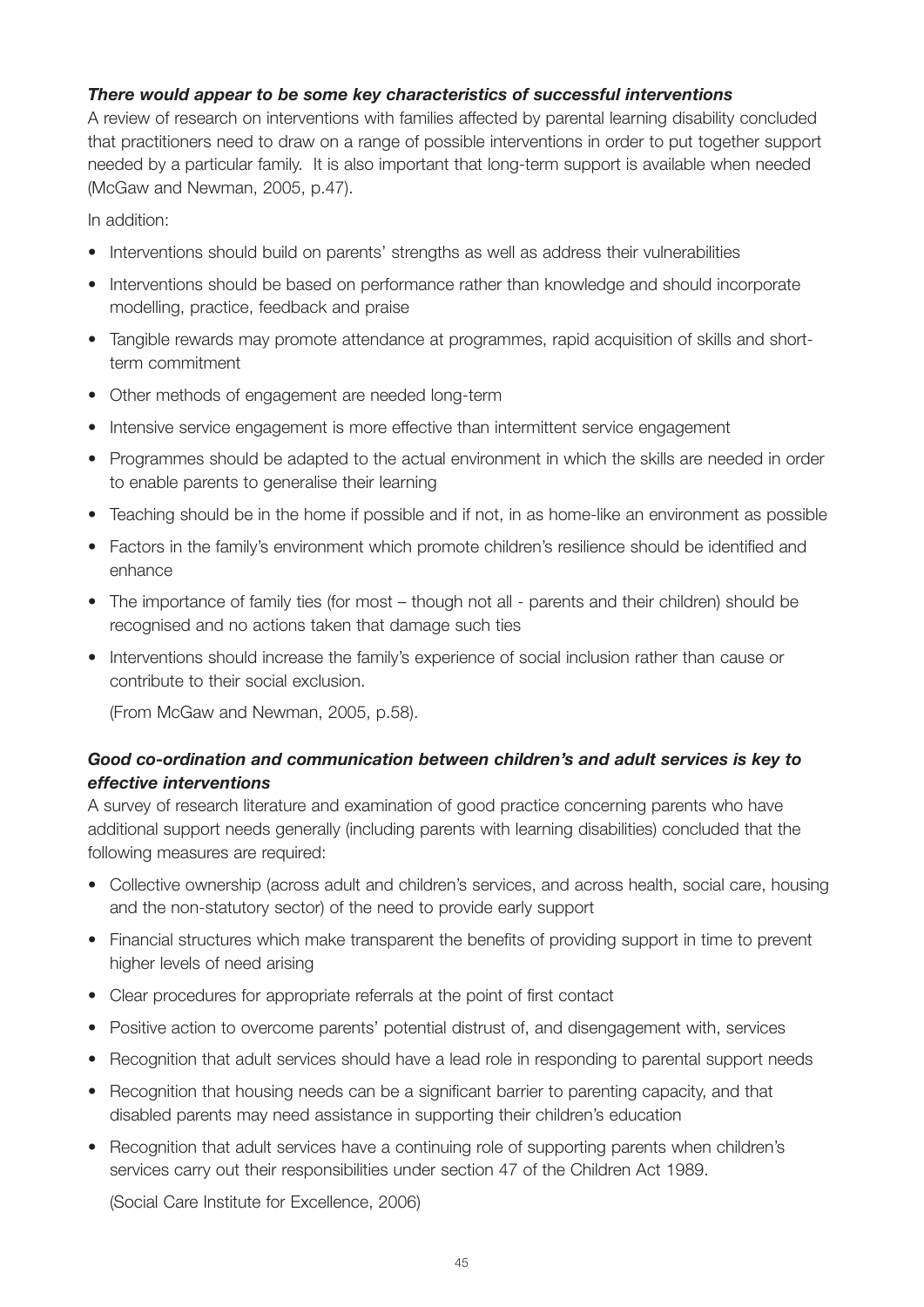#### *Preventative approaches are key to safeguarding and promoting children's welfare*

Best practice surveyed (Social Care Institute for Excellence, 2006) recognised that there is a continuum of prevention:

- Preventing unnecessary problems from arising by addressing specialist low-level parent support needs for information, equipment and assistance
- Preventing harm to children and family crises, which could lead to children being accommodated
- Supporting parents whose children have been removed from home, with a view to reuniting families where possible
- Post-crisis support aimed at anticipating and preventing future difficulties.

Addressing needs at all stages of this continuum requires:

- Changing eligibility criteria to take parenting needs into account so that responses can be put in place at lower levels of need than currently recognised within adult services
- Recognition that if parenting needs are responded to within the adult social care framework then children are less likely to be in need
- Recognition that needs relating to impairment/illness and disabling barriers must be addressed before making judgements about parenting capacity
- Bringing in children's social work expertise at points where working in partnership with adult social care - it is possible to prevent further problems arising
- Having clear policies and procedures for joint involvement in critical situations with the aim of building resilience and ability to cope in the future
- Joint commissioning and joint working in order to provide flexible, ongoing support where required and anticipating changes in needs in relation to both impairment/illness and family circumstances.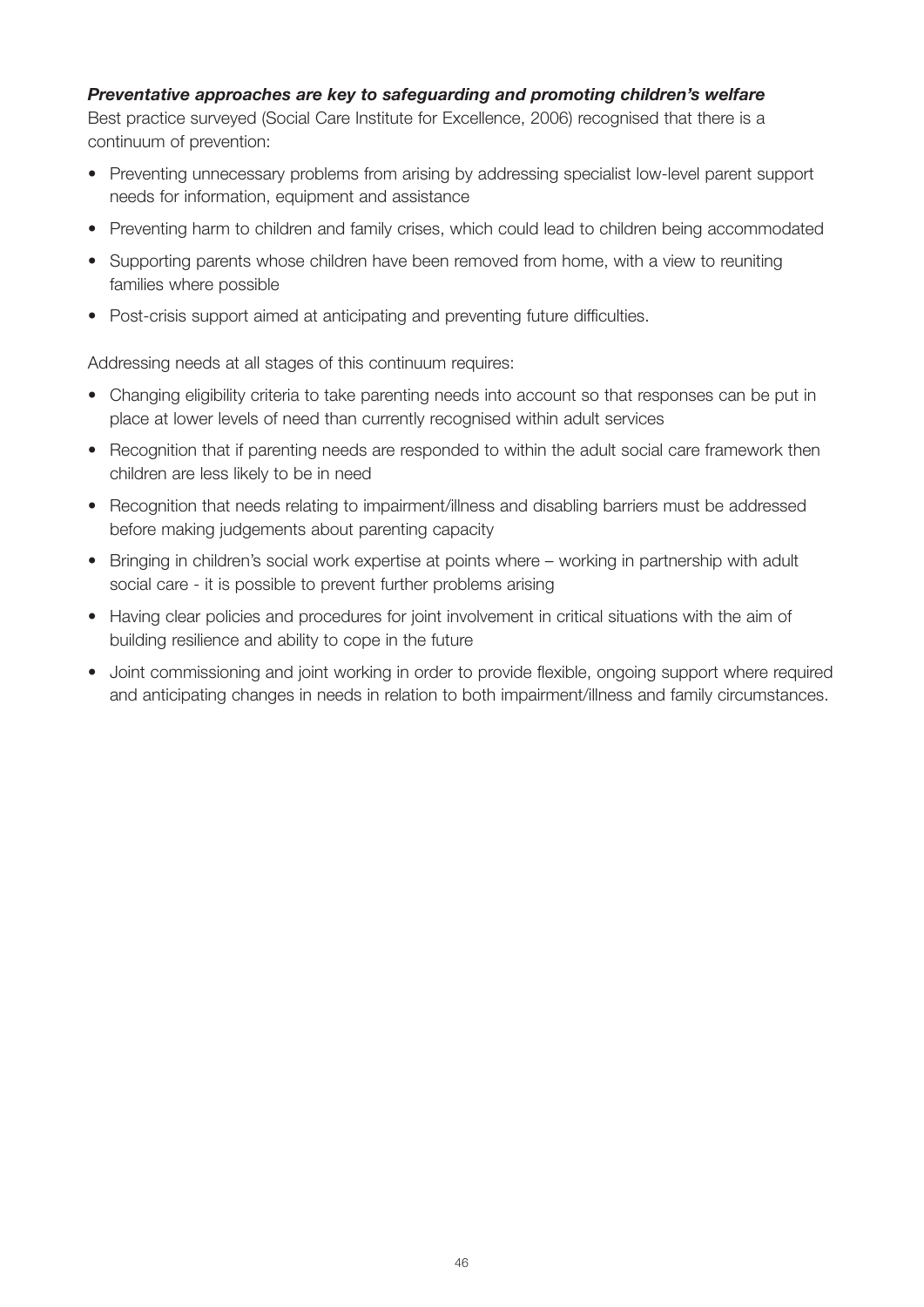# **Conclusion**

While there is evidence that families affected by parental learning disability experience a range of difficulties, it is also clear that most parents with learning disabilities are not receiving the type of support which is known to bring about improved outcomes for children.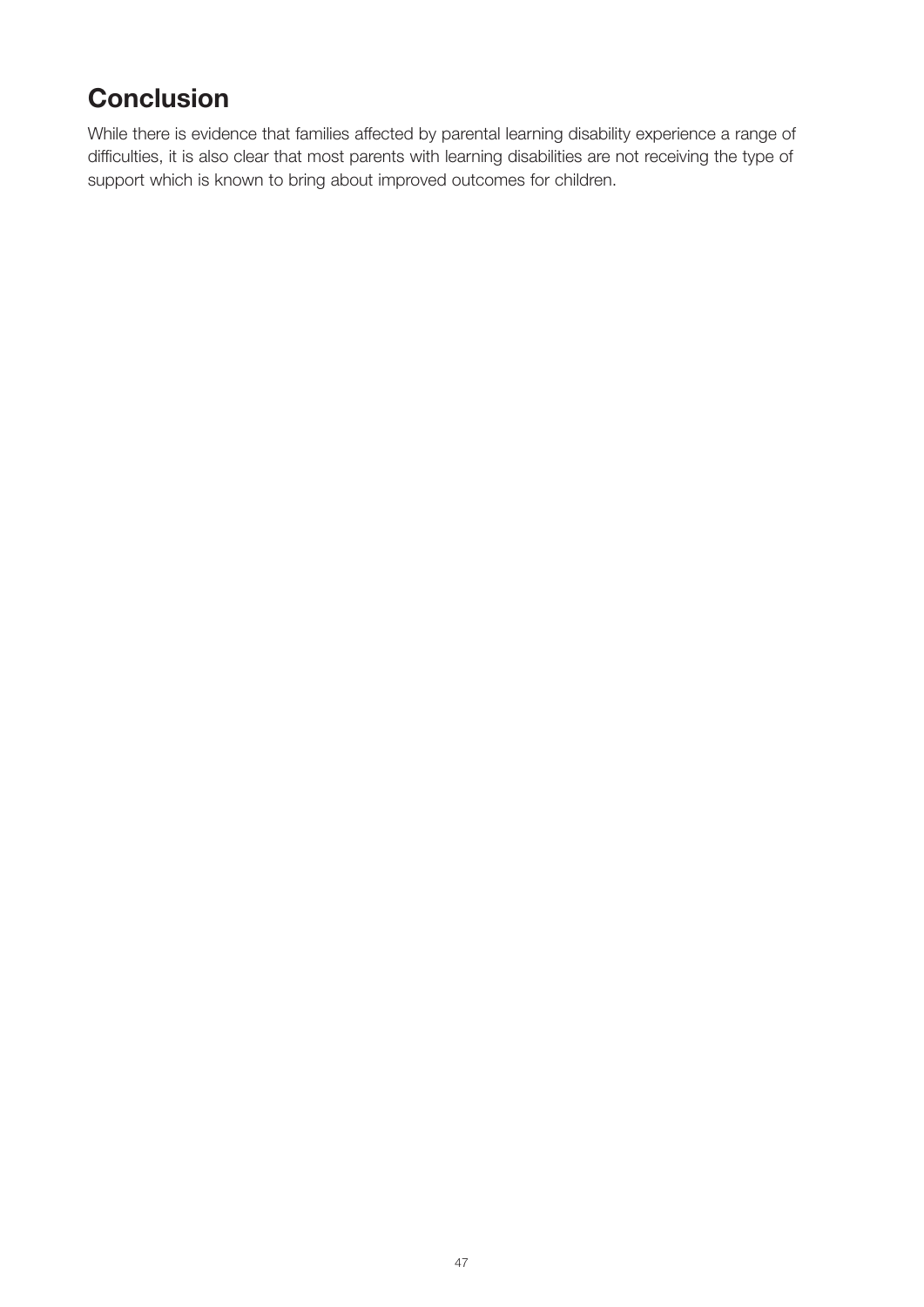# **Appendix B Policy and legislative framework**

This Appendix sets out the policy and legislative framework for both children's and adult services. This framework provides the foundation for the features of good practice identified in the good practice guidance. Policy documents, legislation and guidance are *highlighted*.

We first set out the policy framework for supporting parents with learning disabilities and their children, and this is then followed by summaries of the legislation and guidance.

# **The policy framework for supporting parents with learning disabilities and their children**

Government policy is set out in Green and White Papers and National Service Frameworks. Two key aspects of the current policy framework are that:

- Disabled people and their families should experience equality of opportunity
- Adult and children's services, across health, education and social care, should work together to improve outcomes for children and their families.

The White Paper *Improving Life Chances of Disabled People* set out the general policy aim that all disabled people (including people with learning disabilities) "should have full opportunities and choices to improve their quality of life and…. be respected and included as equal members of society" (Prime Minister's Strategy Unit, 2005, p.7). The earlier White Paper *Valuing People* included within its strategy for people with learning disabilities a specific policy aim of: "Supporting parents with learning disabilities in order to help them, wherever possible, ensure their children gain maximum life chance benefits" (Department of Health, 2001, Sub-objective 7.4).

For children and parents generally, the policy aim, set out in *Every Child Matters: Change for Children*, is that every child, whatever their background or their circumstances, should have the support they need to:

- Be healthy
- Stay safe
- Enjoy and achieve
- Make a positive contribution
- Achieve economic well-being.

www.everychildmatters.gov.uk/aims/

Local authorities are required to take the lead in drawing up strategic Children and Young People's Plans to identify where these outcomes need to be improved and how to bring about these improvements. The *Childcare Act 2006* places a duty on local authorities to reduce inequalities in well-being between young children in their area.

A key aim of current policy is to shift the focus from dealing with the consequences of difficulties in children's lives, to preventing things from going wrong in the first place. Three initiatives are intended to help achieve this: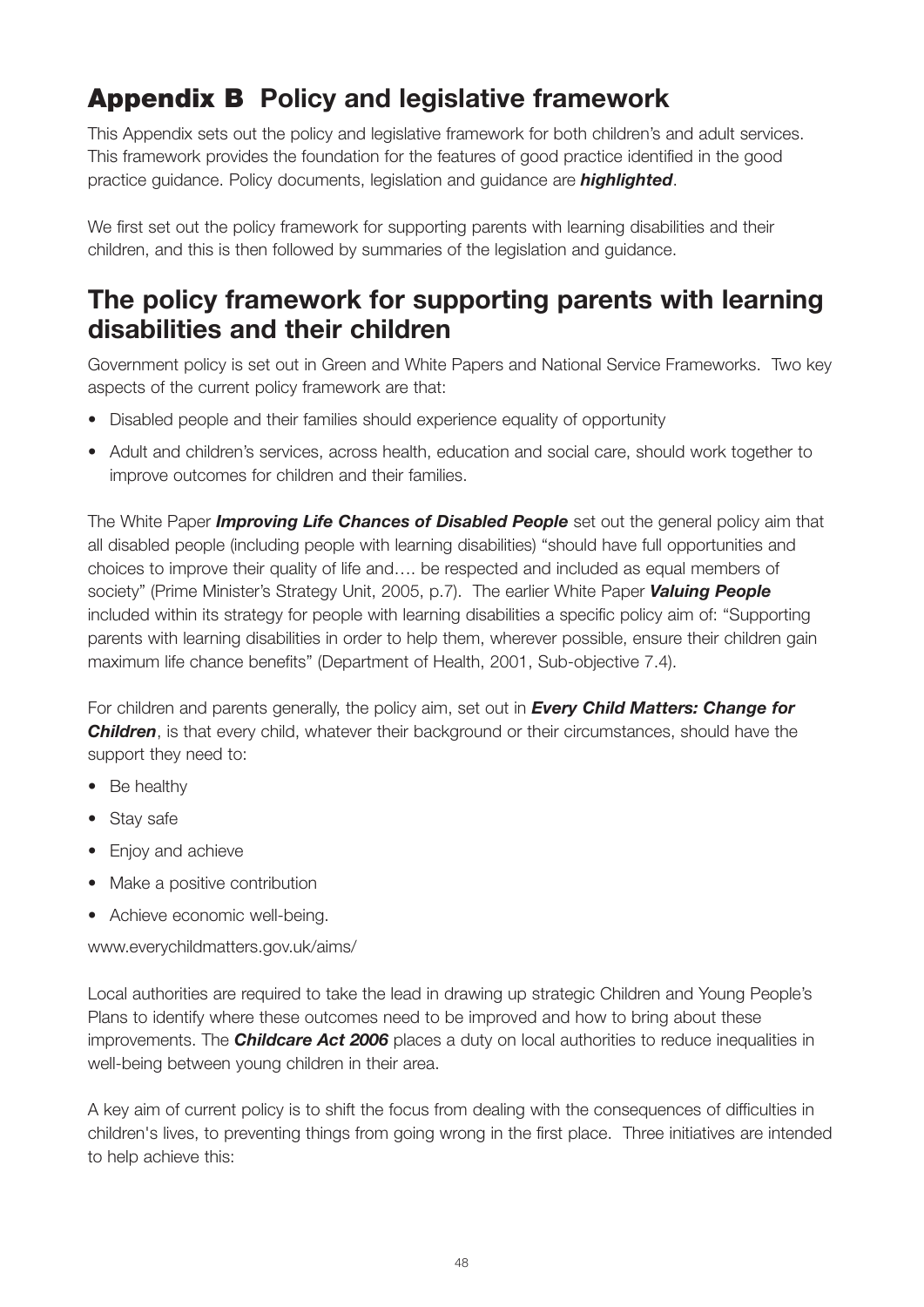The *Common Assessment Framework* (CAF) is to help people in contact with children (particularly those in universal services) identify any additional needs children may have if they are to achieve the five Every Child Matters outcomes (see www.everychildmatters.gov.uk/deliveringservices/caf/). It also aims to improve multi-agency working by providing a clear process for a holistic assessment of a child's needs, taking account of the individual, their family and their community. All local authority areas are expected to implement the CAF between April 2006 and the end of 2008.

The *Lead Professional* is the person responsible for co-ordinating actions identified in the assessment and will be a single point of contact for children with additional needs who are being supported by more than one service or practitioner (see www.everychildmatters.gov.uk/leadprofessional).

**Contact Point** will be the quick way to find out who else is working with a child or young person and allow services to contact one another more efficiently. This basic online directory will be available to authorized staff who need it to do their jobs. It will hold basic information on every child, including the name and contact details for the general practice where they receive primary health care, the school they attend and contact details of practitioners working with the child. Contact Point will not contain any detailed information (such as case notes, assessments, clinical data or exam results). The legal framework for the operation of Contact Point will be provided by Regulations made under section 12 of the Children Act 2004. Currently, information sharing is supported by practice guidance for practitioners.

http://www.everychildmatters.gov.uk/deliveringservices/informationsharing/

The *Integrated Children's System* (ICS) is a framework for working to improve the outcomes for children in need. All local authorities are expected have an electronic system to support the use of the Integrated Children's System. This means that children's social care staff are using electronic case records routinely to help them in their work. This is intended to help managers and practitioners collect, use and share information systematically and effectively. (see www.everychildmatters.gov.uk/ics/)

The *National Service Framework for Children, Young People and Maternity Services* recognises that some parents, including those with learning disabilities, require:

- An early identification of their support needs
- Specialised forms of support
- Collaborative arrangements between adult and children's social care
- Department of Health and Department for Education and Skills, 2004a, pp.44, 69.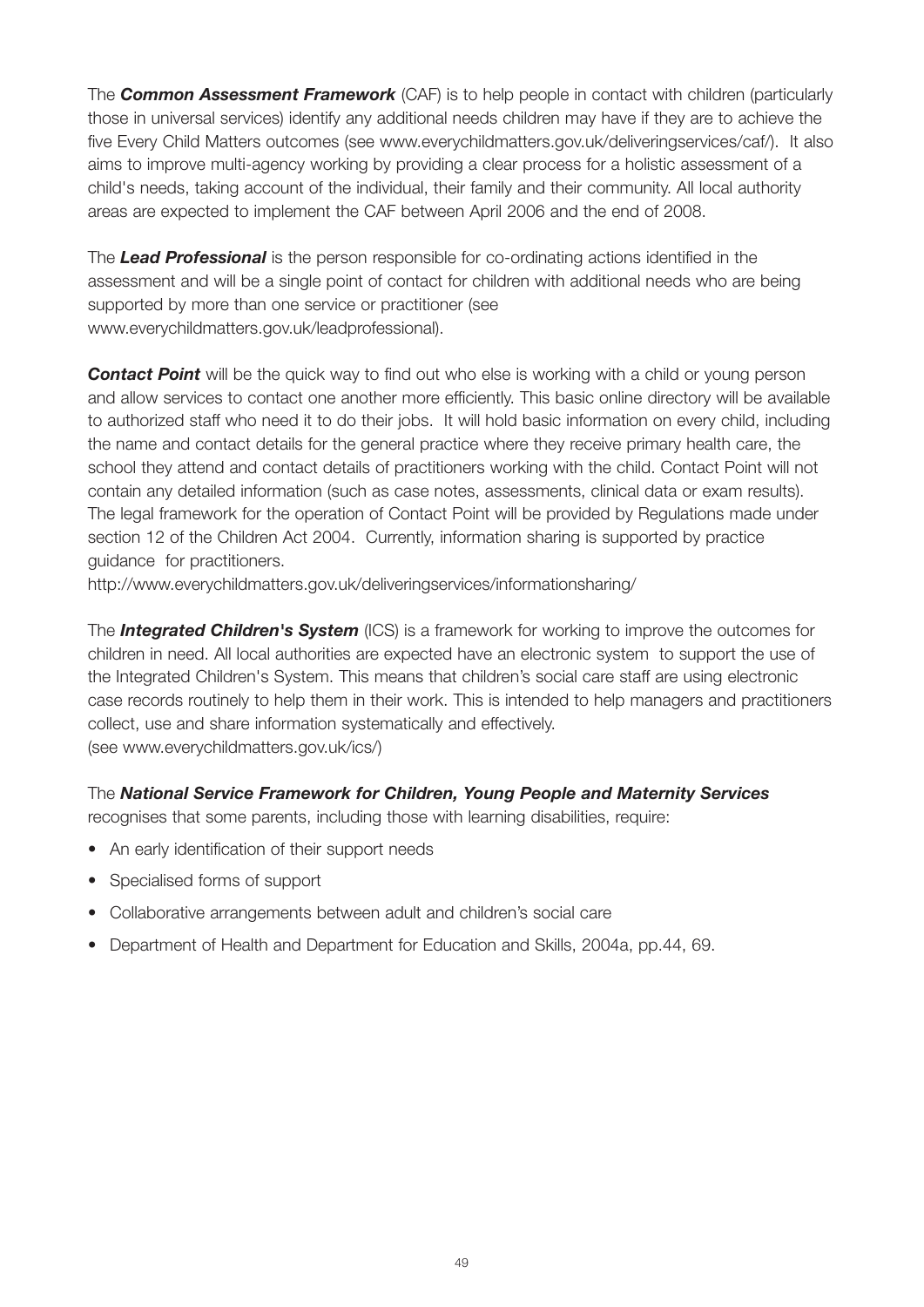### **National Service Framework for Children, Young People and Maternity Services: Core Standards**

Markers of good practice:

- 1. Multi-agency working to support parenting is outlined in any local strategic and service plans.
- 2. Information and services to support parenting (by both mothers and fathers and carers) are available and coordinated through local multi-agency partnerships.
- 3. Support for all parents with pre-school children is available from early years settings including nurseries, Sure Start local programmes and Children's Centres.
- 4. Parents whose children are experiencing difficulties (for example, because of learning disabilities and/or difficulties or challenging behaviour) receive early support and evidencebased interventions; requirements for local provision are identified in strategic planning.
- 5. Collaborative arrangements are in place between services for adults and those for children and families to ensure effective joint assessment and support/treatment to enhance parent's parenting capacity and protect and promote the well-being and welfare of children.
- 6. Adults caring for looked after children have early, accessible, multidisciplinary support.
- 7. Primary Care Trusts and Local Authorities ensure that local parents are involved in the planning and delivery of services, with representation from all local communities and groups.

Where children are at risk of experiencing significant harm, a key marker of good practice is that:

"A broad range of integrated, evidence-based services are available to prevent children and young people from being harmed, safeguarding those who are likely to suffer significant harm, and address the needs of those children who have suffered harm, at the same time, providing support to their parents/carers."

(Department of Health and Department for Education and Skills, 2004a, p.146)

**Supporting People** is also an important part of the policy framework for services to people with learning disabilities as many (including those who are parents) are either living in, or require, supported housing in order to live independently in the community. Supporting People provides housing-related support services. Local authorities are required to analyse the need for such services in their area, and develop (with relevant partners) commissioning strategies to meet these needs. The policy is also intended to encourage the development of packages of care and support jointly between housing, health and social care (Department of the Environment, Transport and the Regions, 2001, p.13). In addition, the *Homelessness Act 2002* places a duty on housing authorities to work with other agencies to tackle and prevent homelessness.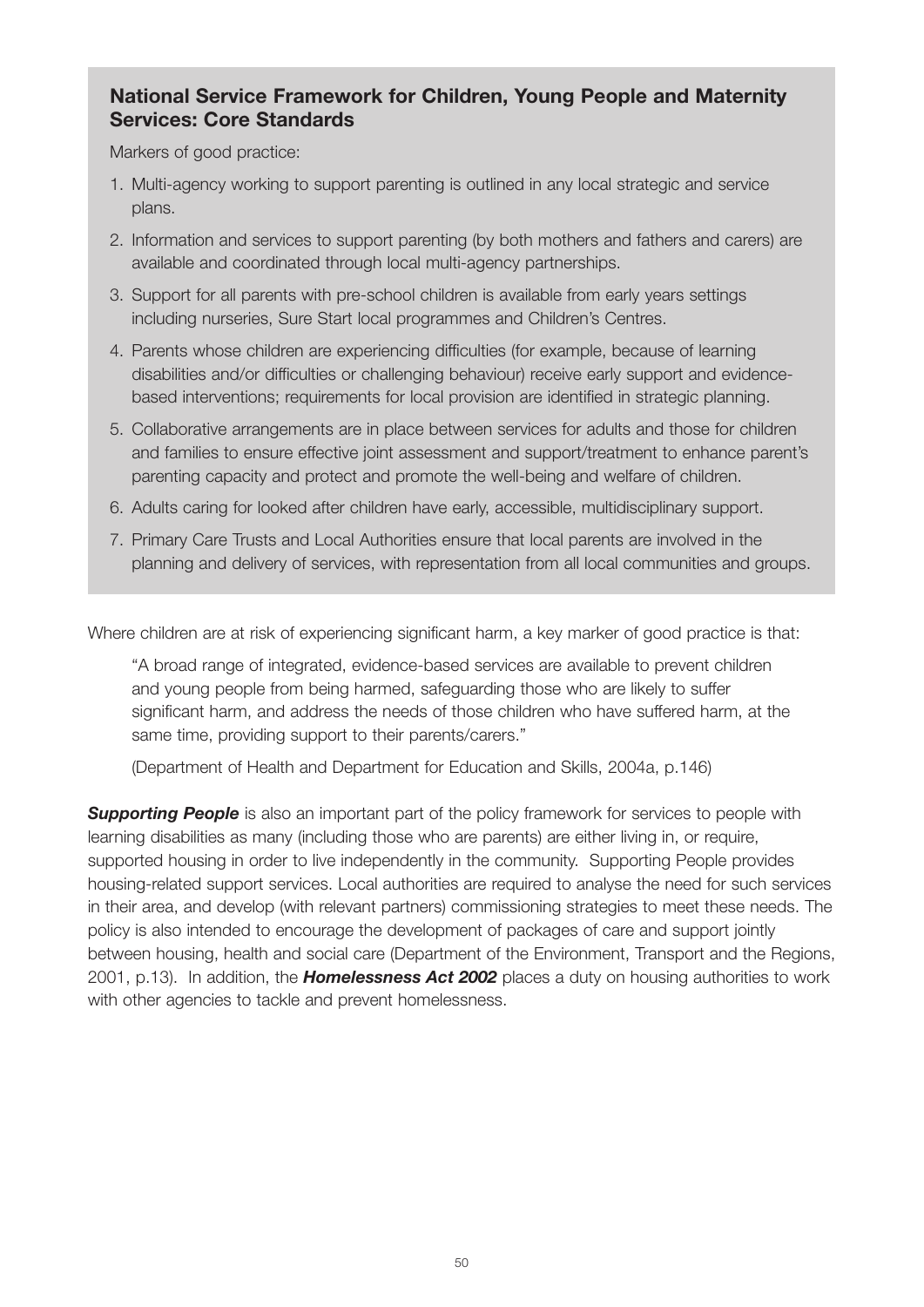# **The legislative framework for supporting parents with learning disabilities and their children**

Legislation and guidance set out the responsibilities of organisations and the rights of individuals. The legislation and guidance for supporting parents with learning disabilities and their children is described below under two main headings: the responsibilities of adult social care; the responsibilities of children's social care.

It is also important to recognise that all the services referred to below – from the provision of information, assessment, the putting in place of services to meet assessed need, to action taken to protect a child from significant harm – are covered by Part 3 of the *Disability Discrimination Act 1995*. This requires service providers to make 'reasonable adjustments' to ensure that a disabled person receives the same level of service as a non-disabled person.

In addition, both adult services and children's services authorities have a duty to promote equality of opportunity for disabled people (including parents) in their local population (Disability Discrimination Act 2005). This means that they should take pro-active steps to ensure equal access and equal treatment. This applies to all their functions, from drawing up Children and Young People Plans, commissioning services, assessments through to service provision.

# **1. The responsibilities of adult social care**

Adult social care have responsibilities laid down by both community care legislation and children's legislation.

### **1.1 Information**

The *Chronically Sick and Disabled Persons Act 1970*, Section 1(2) requires local authorities to make available information about the services they provide for disabled people; and to ensure that disabled people know about both local authority services and any other relevant services provided by other organisations. Whether or not someone is eligible for help from adult social care, they must provide information about other sources of support and advice.

The *Disability Discrimination Act 1995*, Part 3 gives disabled individuals the right to 'reasonable adjustments' to be made in the way information is provided, so that it is accessible to them. The **Disability Discrimination Act 2005** places a responsibility on public bodies to ensure that disabled people generally have equal access to their services (including the provision of information).

### **1.2 Assistance with daily living**

Adult community care legislation and guidance lays down a framework for the assessment and meeting of needs for assistance with daily living.

Adults who come within the definition of disabled person within community care legislation, or who "appear to be in need of community care services" are entitled to an assessment of their needs (*Disabled Persons Act 1986*, Section 4; *NHS and Community Care Act 1990*, Section 47(1)).

**LAC(93)10** set out clearly that, when assessing whether someone is eligible for community care services, councils have a general duty not to 'fetter their discretion' and to consider each individual's circumstances (Department of Health 1993) This has been confirmed by subsequent case law. Operating blanket policies in community care services would breach the duty to assess an individual's need for services. General exclusions using a particular level of IQ, for example, are unlawful.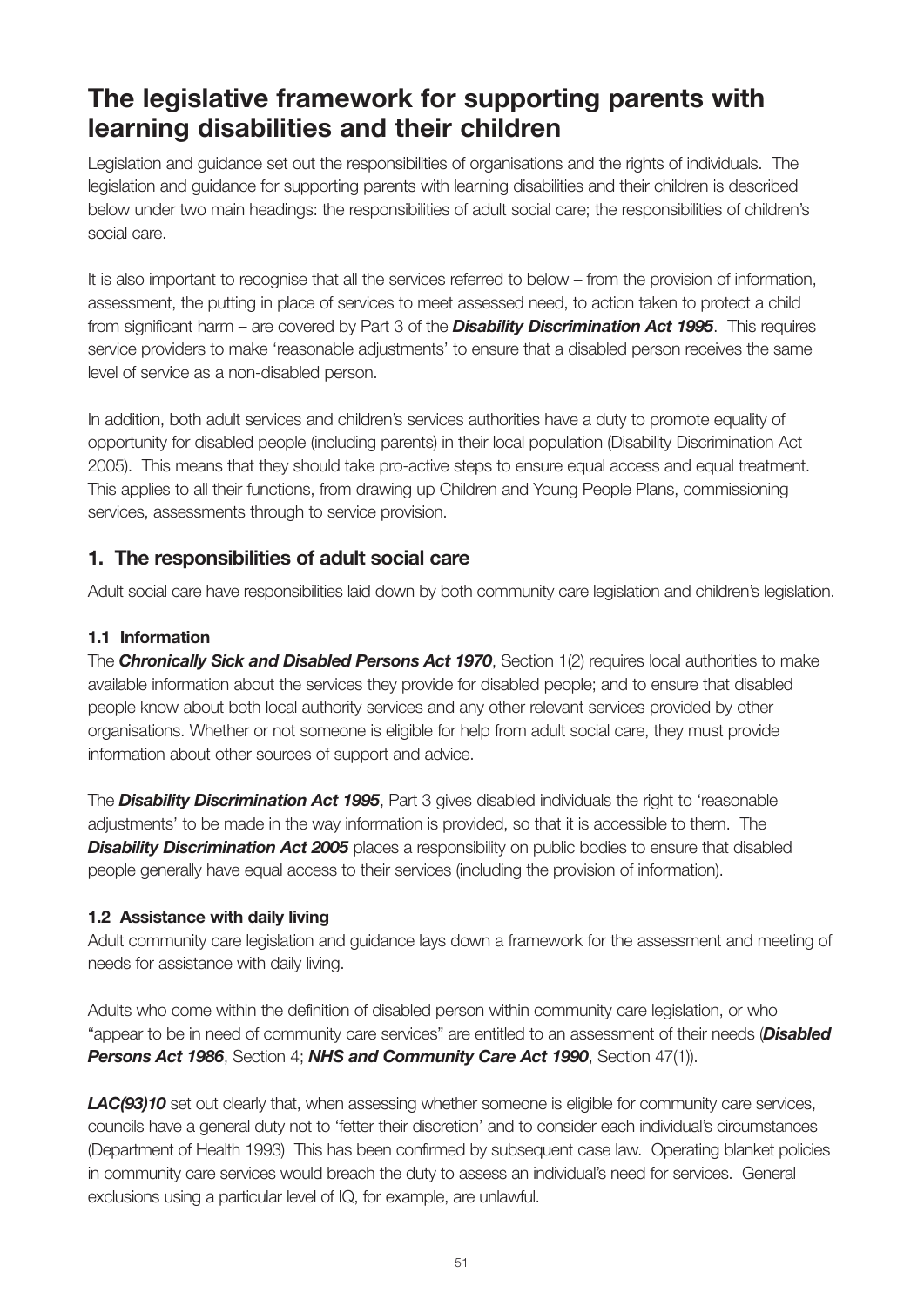Policy guidance, *Fair Access to Care Services*, on how assessments should be carried out states that they should be "rounded and person-centred" and take into account housing, health and other needs (Department of Health, 2002a, Paragraph 35) . The assessment should include what support is required in order to fulfil family roles and responsibilities. The assessor should recognise that "individuals are the experts on their own situation and encourage a partnership approach to assessment" (Ibid). During the assessment process, the person being assessed should be given every opportunity to express their views and, if necessary, assistance (such as an advocate) should be provided to enable them to do this (Ibid).

*Fair Access to Care Services* also sets out the framework for determining eligibility. Family roles and responsibilities must be taken into account in all four eligibility levels set out in the guidance. In determining eligibility, for example, 'critical' level includes: "vital family and other social roles and responsibilities cannot or will not be undertaken"; while 'substantial' level includes: "the majority of family and other social roles and responsibilities cannot or will not be undertaken" (Department of Health, 2002a, Paragraph16).

When determining eligibility, social care should take into account any risks in both the short and the longterm to the ability to carry out family roles and responsibilities. This consideration should cover not only risks to a parent not being able to fulfil their parenting roles, but also risks to children and other family members and carers. Adult social care are therefore required to take into account the possible effects of not meeting levels of need which currently do not qualify (as 'critical' or 'substantial' for example): "The council should have satisfied itself that needs would not significantly worsen or increase in the foreseeable future for the lack of help, and thereby compromise key aspects of independence, including involvement in….parenting responsibilities" (Ibid. Paragraph 65).

If adult social care decide that someone is eligible for help a care plan must be written showing how any eligible needs will be met. Services/direct payments should be provided in good time to prevent problems arising.

**Fairer Charging Policies Guidance** requires that assessments of whether someone should pay anything towards the cost of a service/direct payment should be accompanied by welfare benefits advice, and should include help with completion of benefit claims and follow-up action (Department of Health, 2003b).

#### **1.3 Adult social care responsibilities concerning children**

When responding to a referral for community care services, adult social care have a statutory responsibility to check whether the person has parenting responsibilities for a child under 18 and if so to explore any parenting and child related issues in accordance with the *Framework for the Assessment of Children in Need and their Families* (Department of Health et al, 2000, Paragraph 5.11).

The *Children Act 1989* places a general duty on local authorities to safeguard and promote the welfare of children. *Fair Access to Care Services* affirms this by requiring adult social care to address their duty to safeguard and promote the welfare of children when determining eligibility for adult community care services. "Where appropriate, councils should consider the use of the *Framework for the Assessment of Children in Need and their Families* to explore whether there are any issues relating to children in need and their parenting. The Assessment Framework should be used if it appears that there are children in need. On occasions, within one family, it may be necessary to concurrently assess the needs of an adult parent using the appropriate format for adult assessment, and the needs of the children and related parenting issues using the Assessment Framework" (Department of Health, 2002a, Paragraph 9).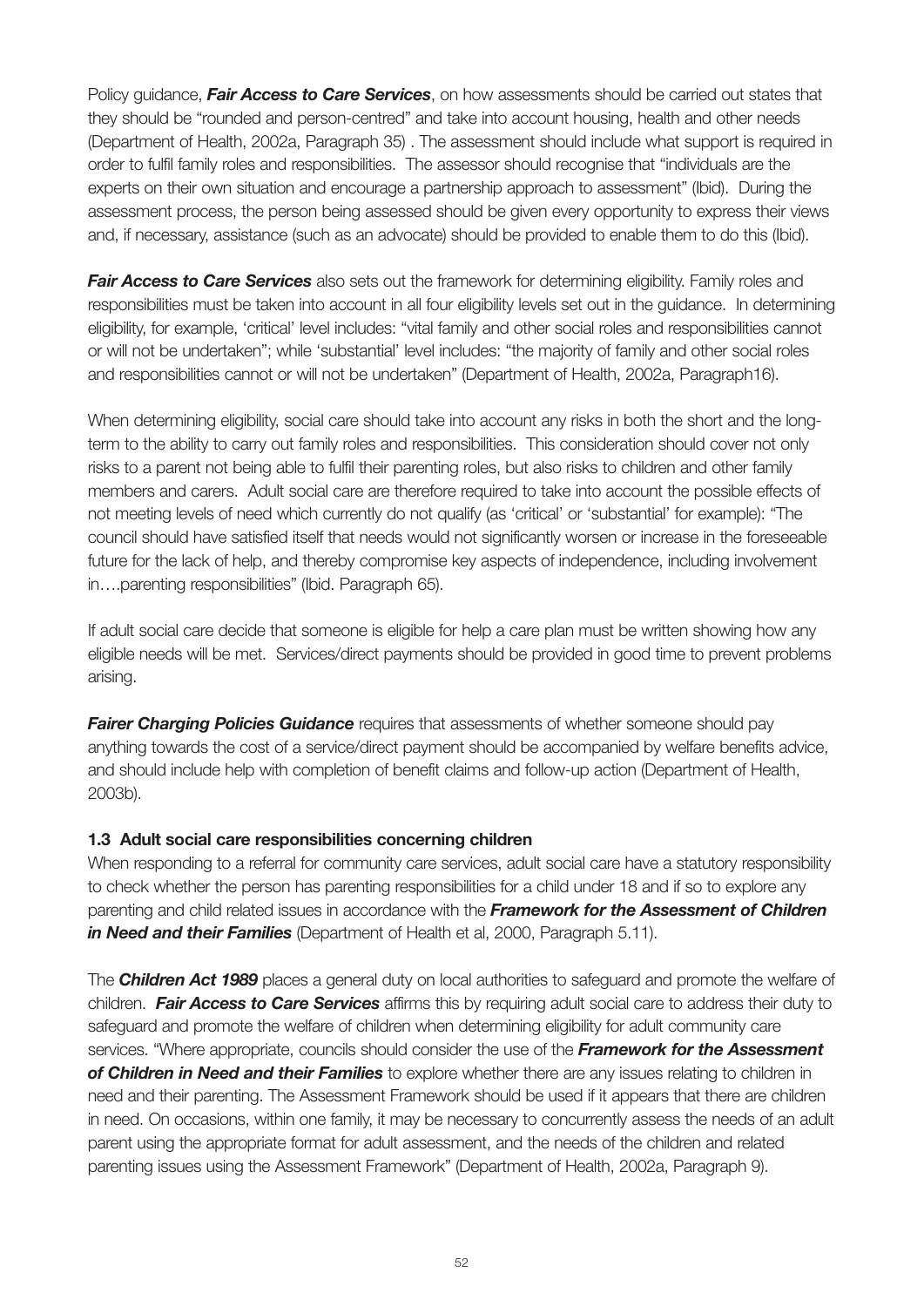#### **1.4 Direct payments**

**Direct payments guidance** states that, where someone has been assessed as having eligible needs for support, direct payments must be offered as an alternative to services to anyone "who appears to the council to be able to manage them (either alone or with help)" (Department of Health, 2003a, paragraph 47). Payments can be made directly to the person who needs the assistance, or to someone who will manage the payments on their behalf (paragraph 42).

The guidance also states that "Councils should not make blanket assumptions that whole groups of people will or will not be capable of managing direct payments" and that any judgements about whether someone is capable of using a direct payment should "be made on an individual basis, taking into account the views of the individual and the help that may be available to him or her. Where an individual does not agree with the council's judgement, they should have access to advocacy and, if available, arbitration, to ensure that their arguments are properly considered, or access to the council's complaints procedure" (paragraph 48).

The guidance stresses that "Councils should ensure that needs assessments for disabled adults include parenting responsibilities" (paragraph 113) and that direct payments can also be given in lieu of services provided under the Children Act 1989: "In the interest of the family and to avoid duplication, local councils should ensure the assessment process is streamlined and coordinated between adult and children's services and other relevant departments such as education" (paragraph 114). *Fair Access to Care Services Practice Guidance* states that "It will be important for children and family teams to have agreed policies and protocols with adult teams" on how to respond to the needs of families where the parent is disabled (Department of Health, 2002d, p.10).

Advice and support services should be available to assist a person to decide whether they want direct payments and to provide any help they may need in using them (Ibid., paragraphs 24-35). These support services should be accessible, taking into account particular needs of people with learning disabilities (paragraph 31) and advocacy services should also be available for those who need them in order to use direct payments (paragraph 36).

If a person is receiving at least £200 week (or the equivalent in services) from their local council, and they receive the higher rate of Disability Living Allowance care component, they can apply to the Independent Living Fund for a grant to meet any additional needs that they have for personal assistance. However, this cannot include assistance with parenting tasks.

#### **1.5 Housing**

Housing needs should be covered in a community care assessment and, if appropriate, adult social care should involve the housing authority in the assessment and care plan (*NHS and Community Care Act 1990*, Section 47(3). Parents and children may have entitlements to help with accommodation if they cannot stay where they are living because of violence, or they are staying with family/friends, or they cannot live with all members of their normal households in their current accommodation, or their current housing conditions are damaging their health (*Homelessness Act, 2002*).

Households with a disabled adult or a disabled child may be entitled to assistance with adaptations to their property, through both the *Disabled Facilities Grant* system and the *Chronically Sick and* **Disabled Persons Act 1970**. A quide on housing adaptations sets out the relevant legislation and guidance, and recommends good practice (Office of the Deputy Prime Minister, 2004).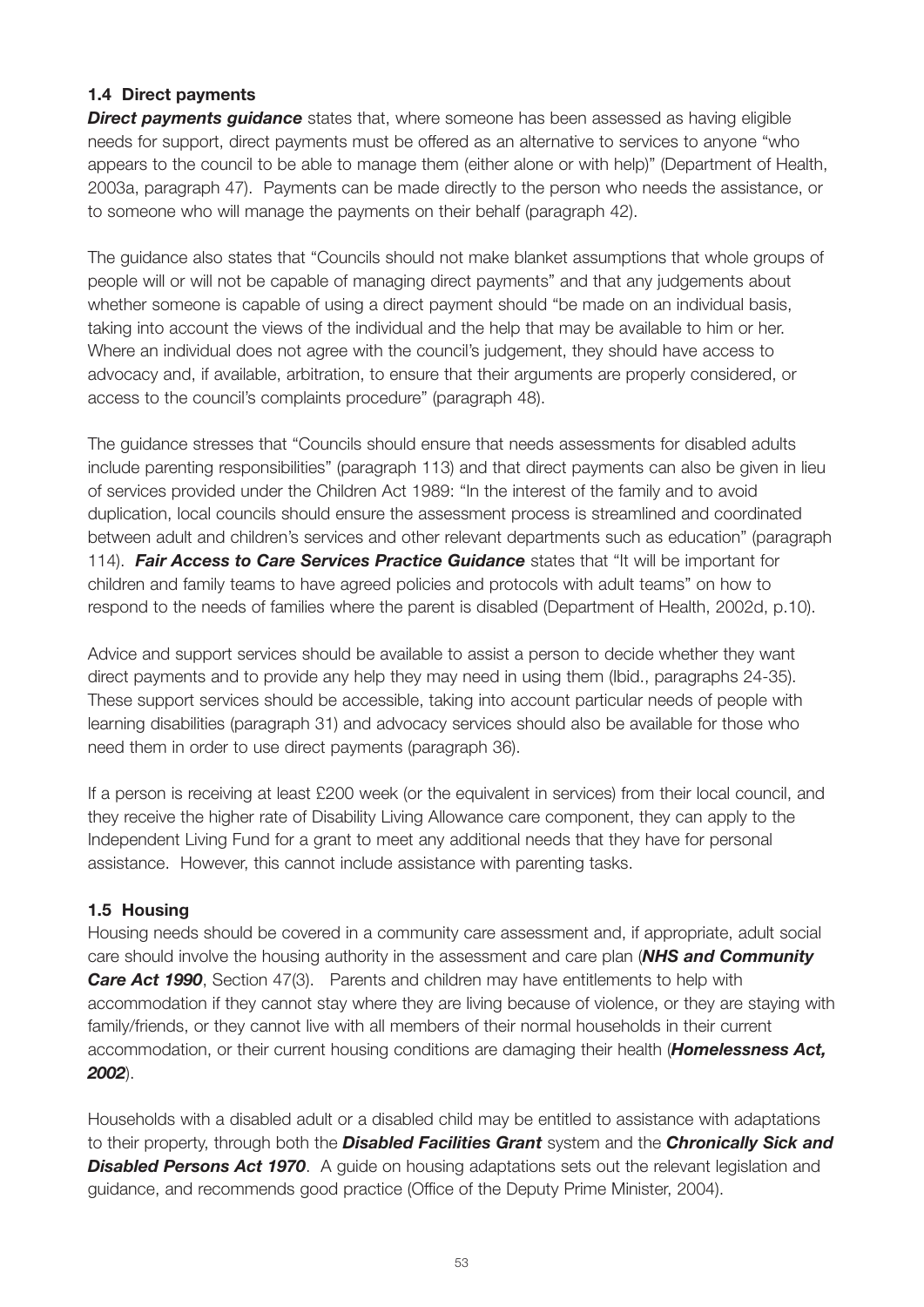# **2 The responsibilities of children's services**

### **2.1 Information**

The *Children Act 1989*, Schedule 2, Paragraph 1 (2) requires local authorities to publish information about services available to children in need and their families and take steps to ensure that such families know about services (including those provided by the voluntary sector). The *Disability* **Discrimination Act 1995**, Part 3 gives disabled individuals the right to 'reasonable adjustments' to be made in the way information is provided, so that it is accessible to them. The *Disability* **Discrimination Act 2005** places a responsibility on public bodies to take action to ensure that disabled people have equal access to their services (including the provision of information).

#### **2.2 Services to children in need and their families**

The *Children Act 1989* places a general duty on local authorities:

To safeguard and promote the welfare of children within their area who are in need; and So far as is consistent with that duty, to promote the upbringing of such children by their families, by providing a range and level of services appropriate to those children's needs" (Children Act 1989, Section 17).

A child is 'in need' if they are unlikely to experience a reasonable standard of health or development without assistance, or if their health or development is likely to be significantly impaired without assistance, or if they are disabled.

When a child is, or may be, 'in need' an assessment should be carried out using the *Framework for Assessment of Children in Need and their Families*. Assessments should cover the following three domains:

- The child's developmental needs
- The capacities of parents/carers to respond to these needs
- The impact of wider family and environmental factors on parenting capacity and on children.

(Department of Health et al, 2000)

This policy guidance recognises that there are some families where children do not meet the 'children in need' criteria, and parents do not reach adult social care eligibility criteria, and yet support is necessary in order to prevent problems arising:

"For example, a mother with a mild learning disability may not reach the criteria for help from an adult services team and her child's standard of care may not be sufficiently poor to meet the criteria for children's services intervention. However, the failure to recognise the need for early intervention to provide support to the child and family on a planned basis from both children's and adult services may result in the child's current and future development being impaired" (Department of Health et al, 2000, Paragraph 3.58)

In these kinds of situations, the statutory guidance says children's social care should:

- "Recognise the cumulative effect of lower levels of needs;
- Ensure a high degree of co-operation and co-ordination between staff in different agencies;
- Take extra care to ensure that "there is an holistic view of the child and that the child does not become lost between the agencies involved and their different systems and procedures."

(Department of Health et al, 2000, Paragraph 3.59)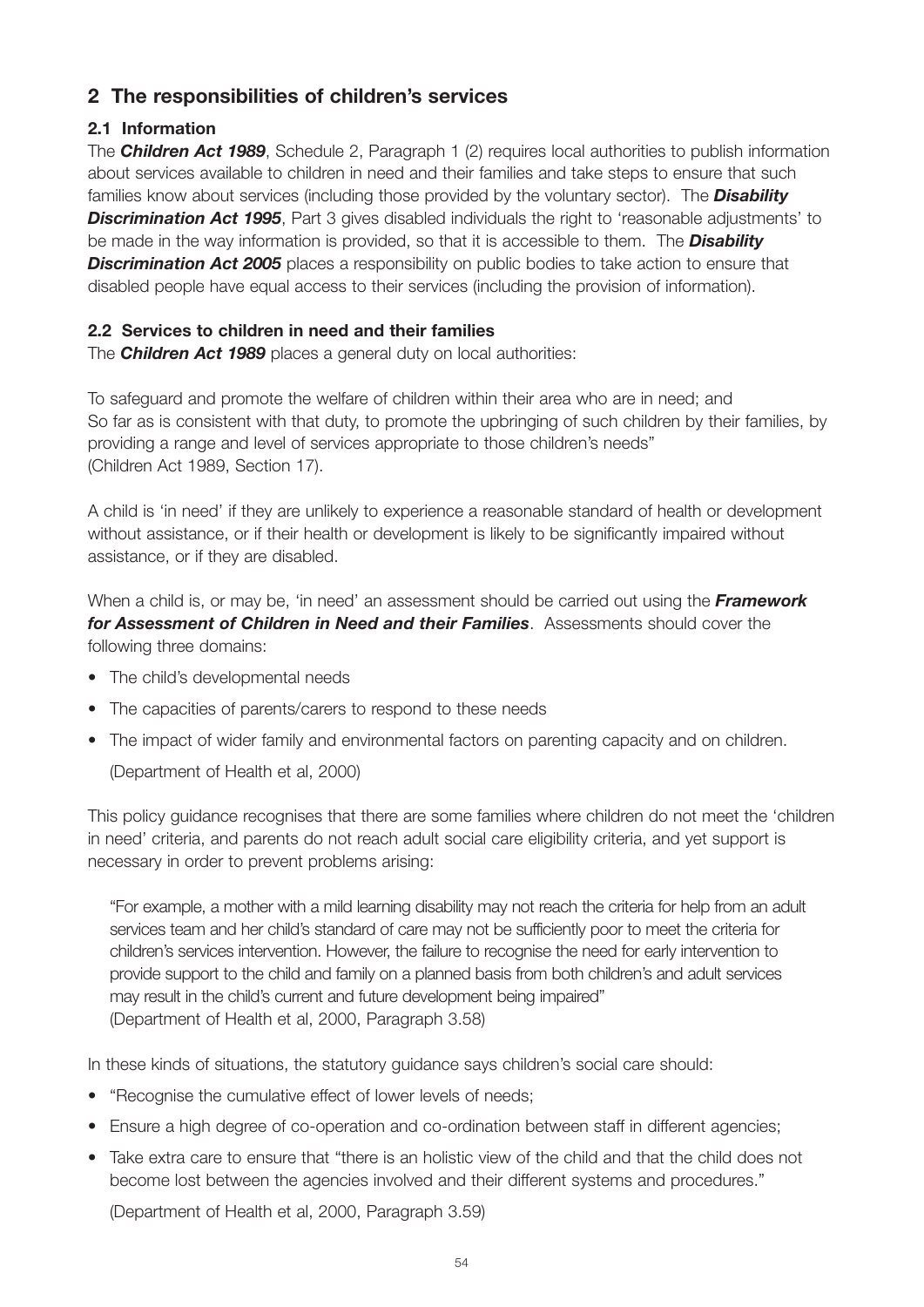The guidance also stresses that children "should not be expected to carry inappropriate levels of caring which have an adverse impact on their development and life chances" and where there is a danger of this happening, "services should be provided to parents to enhance their ability to fulfil their parenting responsibilities" (paragraph 3.62). Children and young people who are taking on a caring role are entitled to an assessment under section 1(1) of the *Carers (Recognition and Services)* Act 1995 and this assessment must be taken into account when a decision is made about what services to provide to the parent. Children's social care should consider whether a child's welfare or development might suffer if support is not provided to the child or family. "Services should be provided to promote the health and development of young carers while not undermining the parent " (Department of Health et al, 2000, paragraph 3.63).

Where parents have particular needs relating to learning disability (and/or mental health or other specific needs), a specialist assessment may need to be commissioned while carrying out an assessment using the *Framework for the Assessment of Children in Need and their Families* (Department of Health et al, 2000, paragraphs 5.36, 6.18-6.22)

Where a child is assessed as being in need of services in order to attain a reasonable standard of health and development, a Child in Need plan should be drawn up, with the agreement of the child and key family members, detailing the services to be put in place and the aims to be achieved (Ibid., paragraphs. 4.32-4.37). The objectives should be "reasonable and timescales not too short or unachievable"; and the plan should not "be dependent on resources which are known to be scarce or unavailable" (Paragraph 4.34).

Direct payments can be made to parents and to 16 and 17 year olds, in lieu of services provided under Section 17 of the Children Act 1989 (as amended by the *Health and Social Care Act 2001*, Section 58).

#### **2.3 Protection of children from significant harm**

Where a local authority has cause to suspect that a child in their area is suffering, or is at risk of suffering significant harm, they have a duty to make enquiries to establish whether action is required to safeguard or promote the child's welfare and a right to compulsorily intervene if such concerns are substantiated (Children Act 1989, section 47).

Detailed statutory guidance about managing individual cases is set out in Chapter 5 of *Working Together to Safeguard Children* (HM Government, 2006). Children may be provided with alternative accommodation, with their parents' consent, in order to safeguard their welfare; or where considered necessary, the local authority may apply to the court for an Emergency Protection Order so that a child can be removed to a place of safety (HM Government, 2006, Paragraph 5.51). Where parents/caregivers are unwilling to co-operate with an assessment, the court can be asked to grant a Child Assessment Order (HM Government, 2006, Paragraph 5.68).

An initial assessment should be carried out using the guidance in the *Framework for the Assessment of Children in Need and their Families*. If there is reasonable cause to assume that a child is suffering, or at risk of, significant harm and section 47 enquiries are initiated, a strategy discussion must be held to decide if section 47 enquiries should be undertaken. A core assessment is the means by which the section 47 enquiry will be carried out, involving all relevant agencies.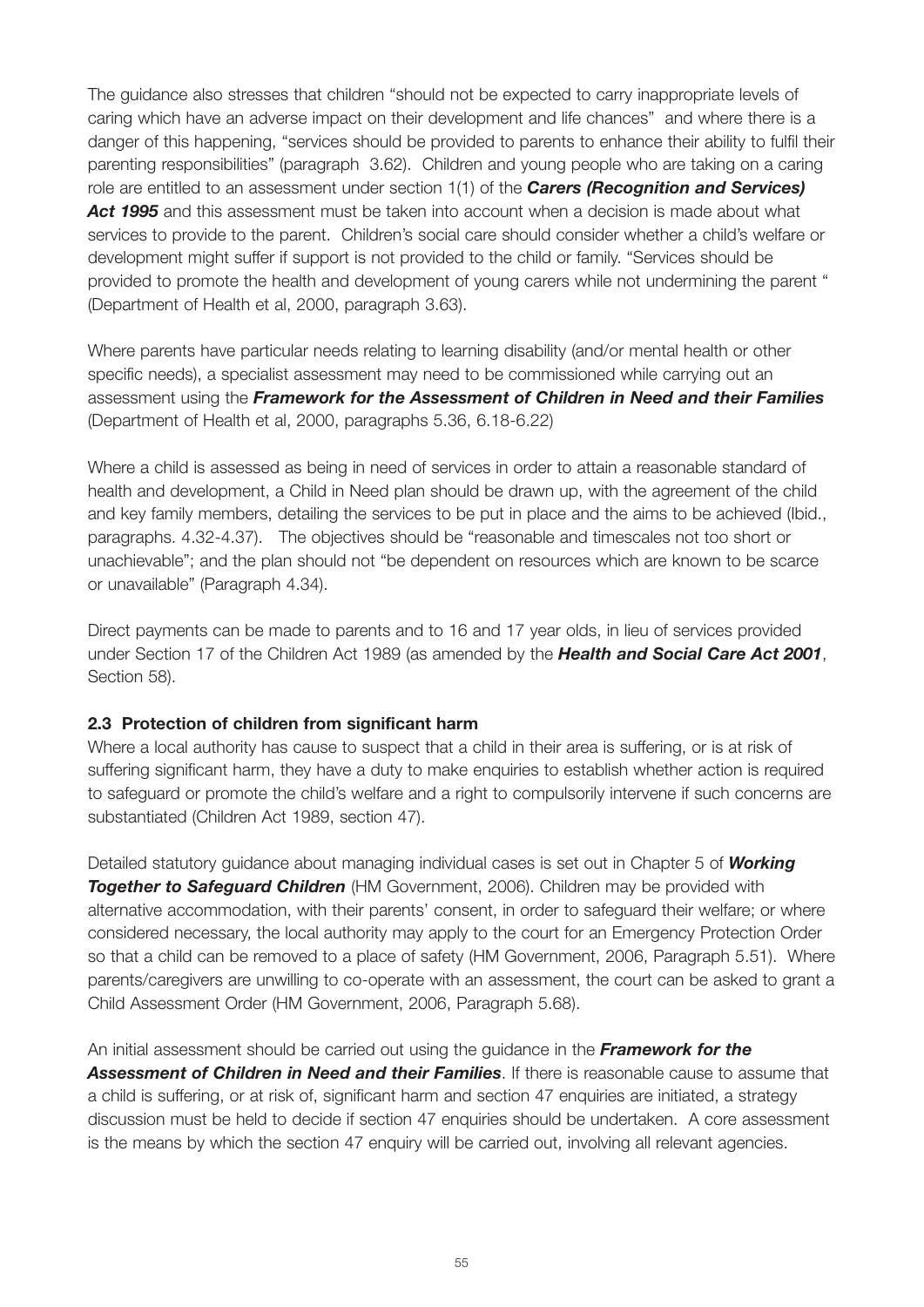Core assessments under section 47 of the Children Act 1989 should:

- "Build a picture of the child's situation using information from a range of sources
- Always involve separate interviews with the child (as long as their age/understanding allows this)
- Usually involve interviews with parents/caregivers, and observation of the interactions between parents and child(ren)
- Include interviews with those who are personally or professionally connected with the child and parents/caregivers
- Draw on assessments by other professionals"

(HM Government, 2006, paragraph 5.62).

The guidance also makes clear that "Individuals should always be enabled to participate fully in the enquiry process. Where a child or parent is disabled, it may be necessary to provide help with communication to enable the child or parent to express him/herself to the best of his or her ability"; and "If the child is unable to take part in an interview because of age or understanding, alternative means of understanding the child's wishes or feelings should be used, including observation where children are very young or where they have communication impairments" (HM Government, 2006, paragraph 5.63).

Where it is decided that the child is not at risk, or is not at continuing risk, of significant harm, children's social care and other relevant agencies should always consider whether services are required to prevent problems arising in the future (HM Government, 2006, paragraph 5.73)

Where enquiries confirm that a child is suffering, or at risk of significant harm, an initial child protection conference should be convened, involving the child, parents and all relevant agencies. If the conference decides that the child is at continuing risk of significant harm, an outline child protection plan should be drawn up. A key worker, who is a qualified experienced social worker, should be designated to co-ordinate inter-agency responses. S/he also has responsibility for ascertaining the child's wishes and feelings. A core group of professionals should be identified who will develop the detailed child protection plan and ensure that it is implemented.

The overall aim of a child protection plan is to:

- "Ensure the child is safe and prevent him or her from suffering further harm
- Promote the child's health and development i.e. his or her welfare
- Provided it is in the best interests of the child, to support the family and wider family members to safeguard and promote the welfare of their child"

(HM Government, 2006, paragraph 5.124).

The guidance sets out the procedures and responsibilities for reviewing the impact of service interventions. Where it is considered necessary, a local authority may apply to the court for a care order (committing the child to the care of the local authority) or supervision order (putting the child under the supervision of a social worker, or a probation officer).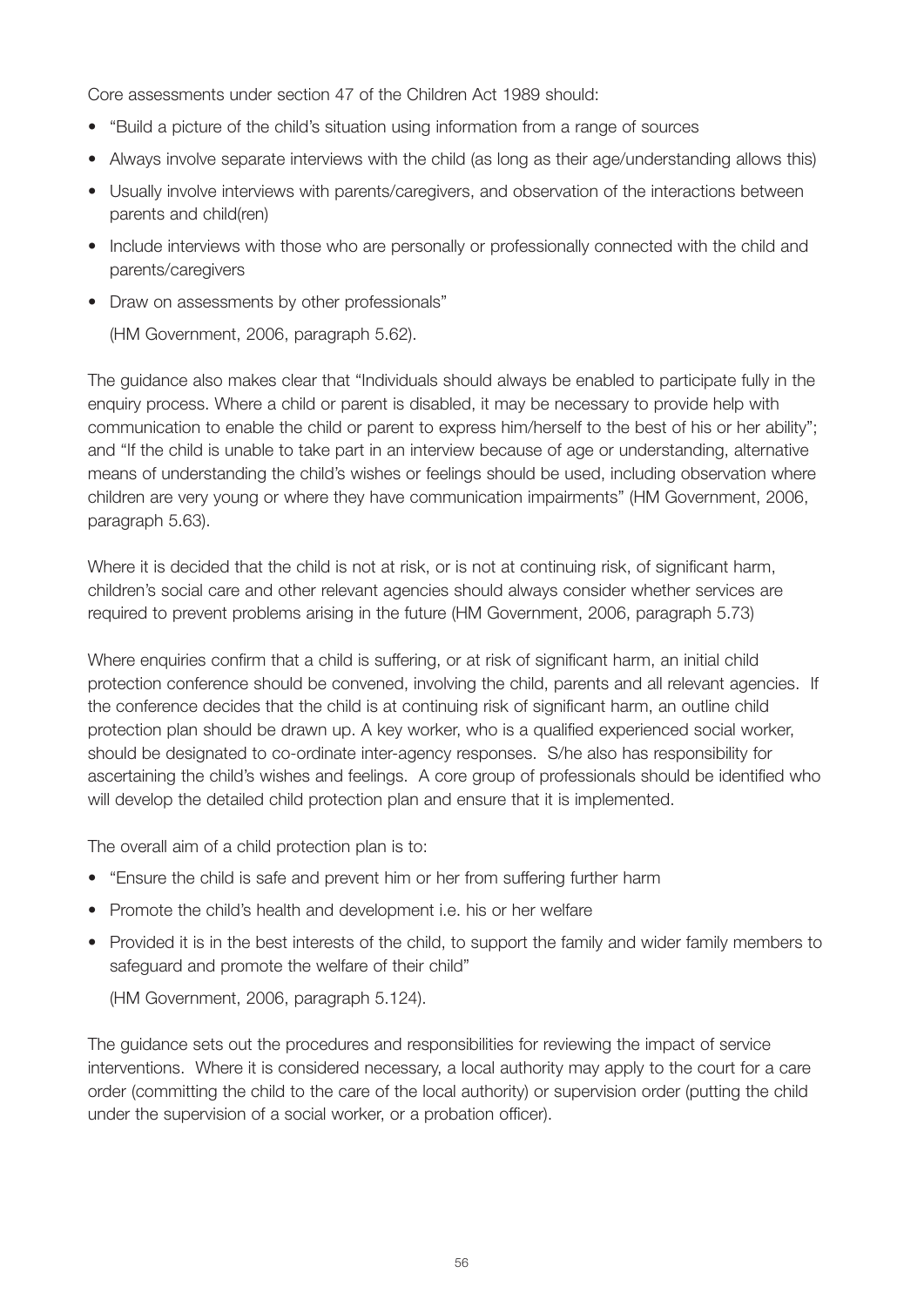# **Appendix C Resources**

# **1. Making information accessible**

# **CHANGE**

The Words to Pictures Team: a team of people with learning disabilities who work with an illustrator to produce information in an easy read format using easy words and pictures. The Team produces CD Roms (picture banks) of hundreds of pictures for organisations working with people with learning disabilities. Illustrators in CHANGE can also draw additional pictures as and when necessary.

CHANGE turns other organisations' documents, posters, flyers, leaflets, Annual Reports into an accessible format and people with learning disabilities provide training around how to make information accessible and how to use the Picture Bank CD Roms.

For more information contact:

CHANGE, Units 19/20, Unity Business Centre, 26 Roundhay Road, Leeds LS7 1AB. info@changepeople.co.uk Tel. 0113 243 0202; Fax. 0113 242 0220. www.changepeople.co.uk

### **Mencap**

Mencap's Accessibility Unit publishes a guide on writing accessible documents: 'Am I making myself clear?' www.mencap.org.uk/download/making\_myself\_clear.pdf

Mencap can edit documents or write accessible documents. This involves writing in plain language, adding pictures and images to support the text and looking at layout and design. They also produce scripts, record audio tapes and offer training on producing accessible documents. Tel. 020 7696 5551 accessibility@mencap.org.uk www.mencap.org.uk/html/accessibility/accessibility\_services.asp

# **Making websites accessible**

Since October 1999 website owners have had a legal duty under the Disability Discrimination Act to ensure that services provided via the web are accessible to disabled people.

The British Standards Institution (BSI) has developed guidance on commissioning accessible websites. Publicly Available Specification (PAS) 78 is available from BSI Customer Services on 020 8996 9001 and by email at orders@bsi-global.com. It costs £30.00 plus VAT and is available in the following alternative formats: braille, easy read, accessible PDF, large print, audio, DAISY and Welsh.

Mencap publishes a guide on making websites accessible to people with learning disability. www.mencap.org.uk/download/webaccess.pdf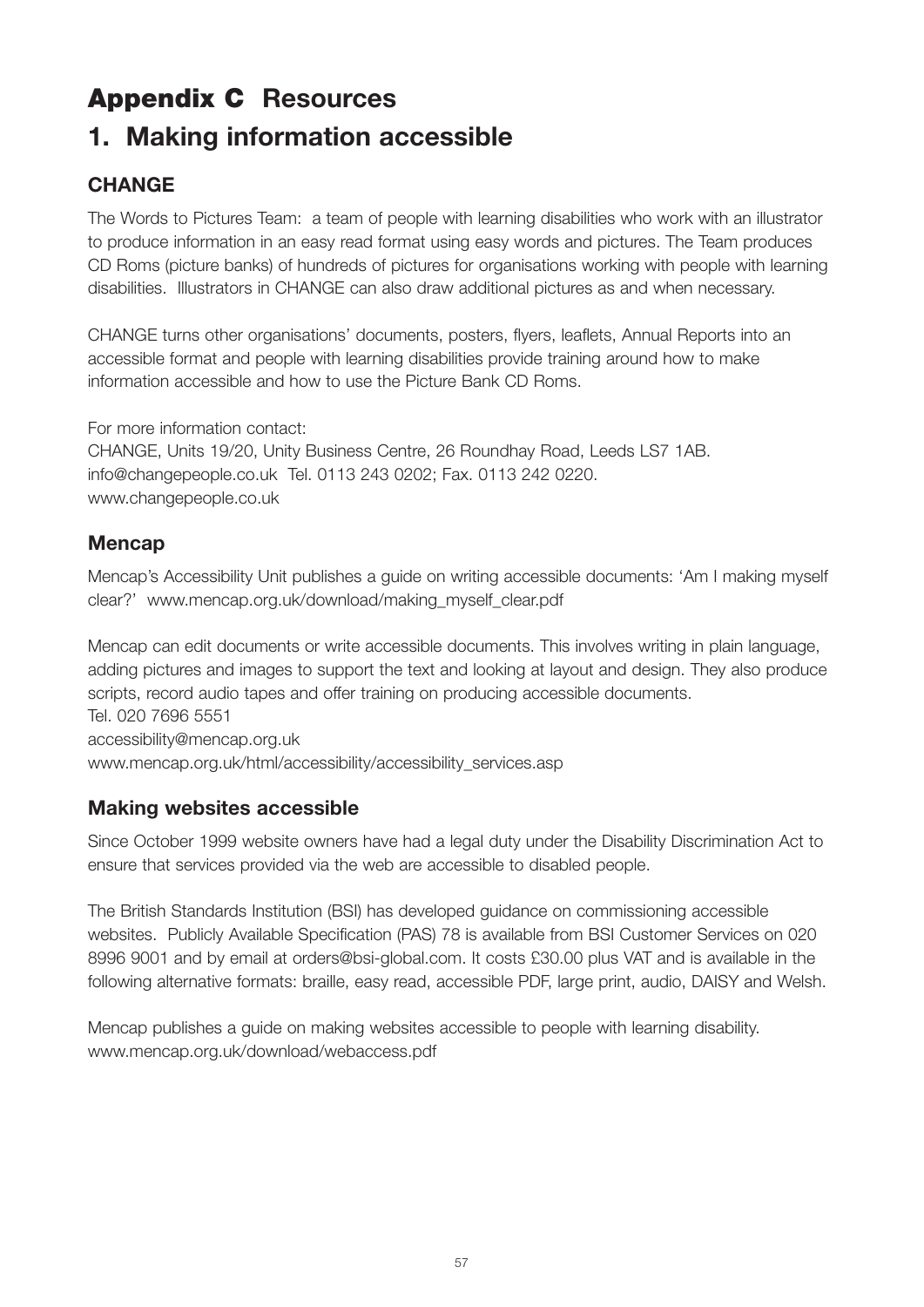# **2. Joint protocols and care pathways: good practice examples**

In 2007 the Social Care Institute for Excellence will be publishing a Resource for developing protocols for joint working across adult and children's health and social care to support disabled parents and their children. This will include a protocol template. www.scie.org.uk

An increasing number of agencies are developing joint protocols. Three are referred to in the guidance. Contact details to find out more are as follows:

**Stockport** Primary Care Trust, Stockport Social Services and Stockport NHS Foundation Trust: Care Pathway for Pregnant Women with Learning Disabilities. For information, contact: Denise Monks denise.monks@stockport.gov.uk

**Essex** County Council

Practice Guidance: Referral and Joint Working Arrangements for working with parents and carers who have a learning disability. For information contact: Kate Evans, Service Manager, Family Centre and Family Group Conferences, kate.evans@essexcc.gov.uk

See also, Commissioning Strategy for Parents with a Learning Disabilities. For information contact: Steve Bailey, Participation Development Manager, Steve.Bailey@essexcc.gov.uk

**Norfolk** County Council Enabling parents with a disability or long-term illness: Joint Policy and Protocol. The protocol is on the Valuing People Support Team website: http://valuingpeople.gov.uk/dynamic/valuingpeople115.jsp For information contact: Joan Inglis, Project Manager, Support for Disabled Parents, joan.inglis@norfolk.gov.uk

# **3. Resources for working with parents with learning disabilities**

The **Working Together with Parents Network** is a network of:

- Parents and carers with learning disabilities
- Professionals working with people with learning disabilities
- Statutory and voluntary organisations
- Other individuals or organisations with an interest in the area.

The Network aims to spread positive practice and to promote policy change, so that parents with learning disabilities and their children can get better support. http://www.bris.ac.uk/norahfry/right-support/

The **Valuing People** website has a section on parents with learning disabilities and contains a number of resources and useful links: http://valuingpeople.gov.uk/dynamic/valuingpeople115.jsp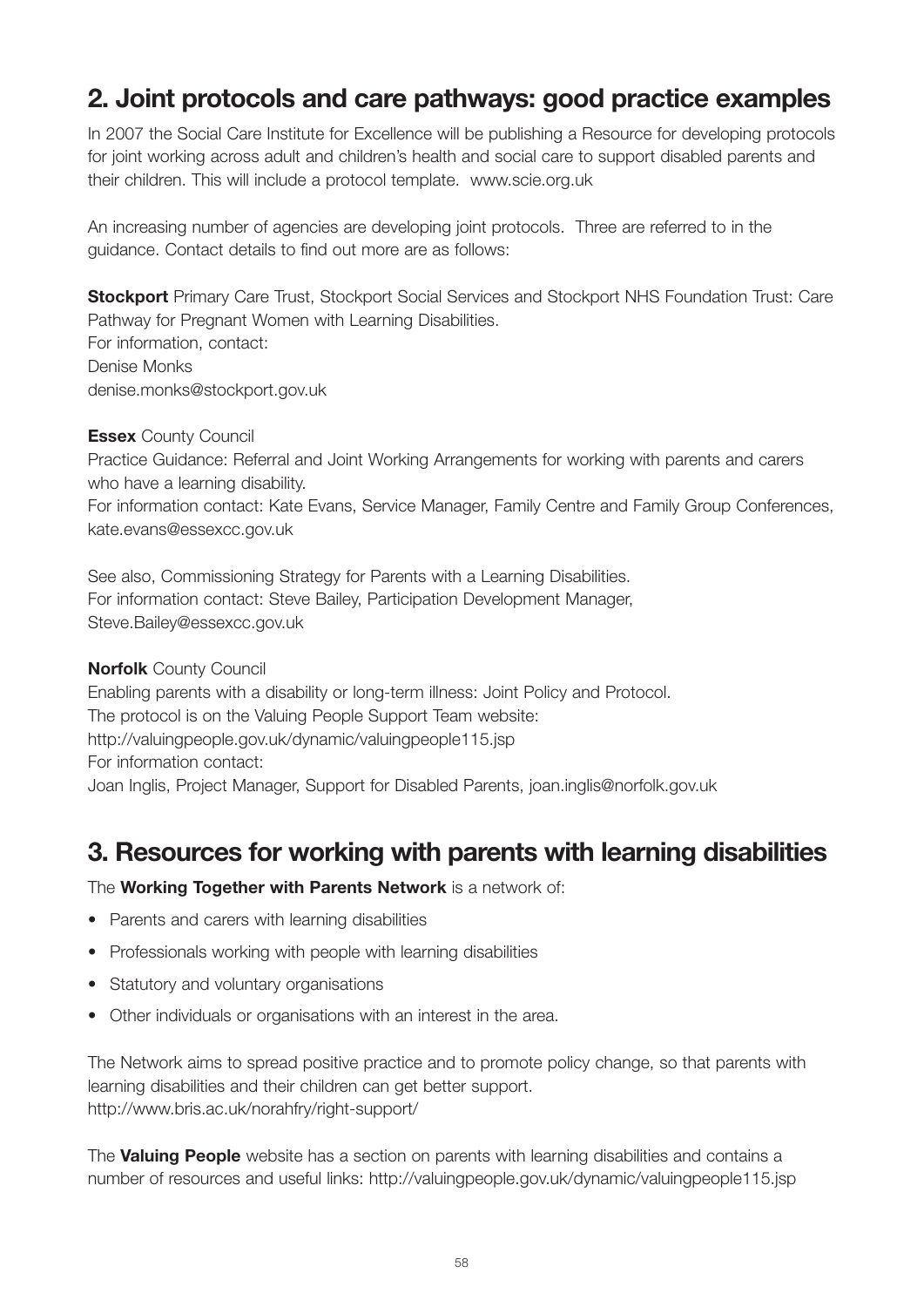# **4. Assessment Tools**

*Parent Assessment Manual* by Sue McGaw, Kerry Keckley, Nicola Connolly and Katherine Ball. www.cornwall.nhs.uk/specialparentingservices/patientassessmentmanual.asp

*Learning Curves: The assessment of parents with a learning disability – A Manual for practitioners*, by Penny Morgan and Andy Goff. Norfolk Area Child Protection Committee.

*Learning Curves* can be downloaded from the Norfolk LSCB website, free of charge, www.acpc.norfolk.gov.uk . A4 wirebound paper copies are available from: Paul Shreeve (Norfolk LSCB Administrator), The Pineapple, 63 Bracondale, Norwich NR1 2EE (The cost is £8 including postage- cheques made payable to Norfolk County Council.)

# **5. Person Centred Planning**

The **Valuing People Support Team** has a website devoted to person centred planning: http://www.valuingpeople.gov.uk/pcp.htm

**Circles Network** also provides a number of resources related to person centred planning: http://www.circlesnetwork.org.uk/what\_is\_person\_centred\_planning.htm

# **6. Parenting Skills Resources**

#### **CHANGE publications:**

Planning a Baby booklet

You and Your Baby 0-1: a practical handbook for parents with learning disabilities to have at home for them to read.

For more information contact Frances Affleck or Philipa Bragman at CHANGE (contact details above)

#### **BILD publications:**

I want to be a good parent Illustrated cards to help parents carry out a range of essential child care tasks. For use with support from health or child care workers.

I want to be a good parent Five illustrated booklets giving practical advice for parents with learning disabilities:

What's it like to be a parent? Children need healthy food Children need to be clean health and warm Children need to be safe Children need love Both available from:

BILD Publications, BookSource, 32 Finlas Street, Cowlairs Estate, Glasgow G22 5DU 08702 402 182 http://www.bild.org.uk/03books.htm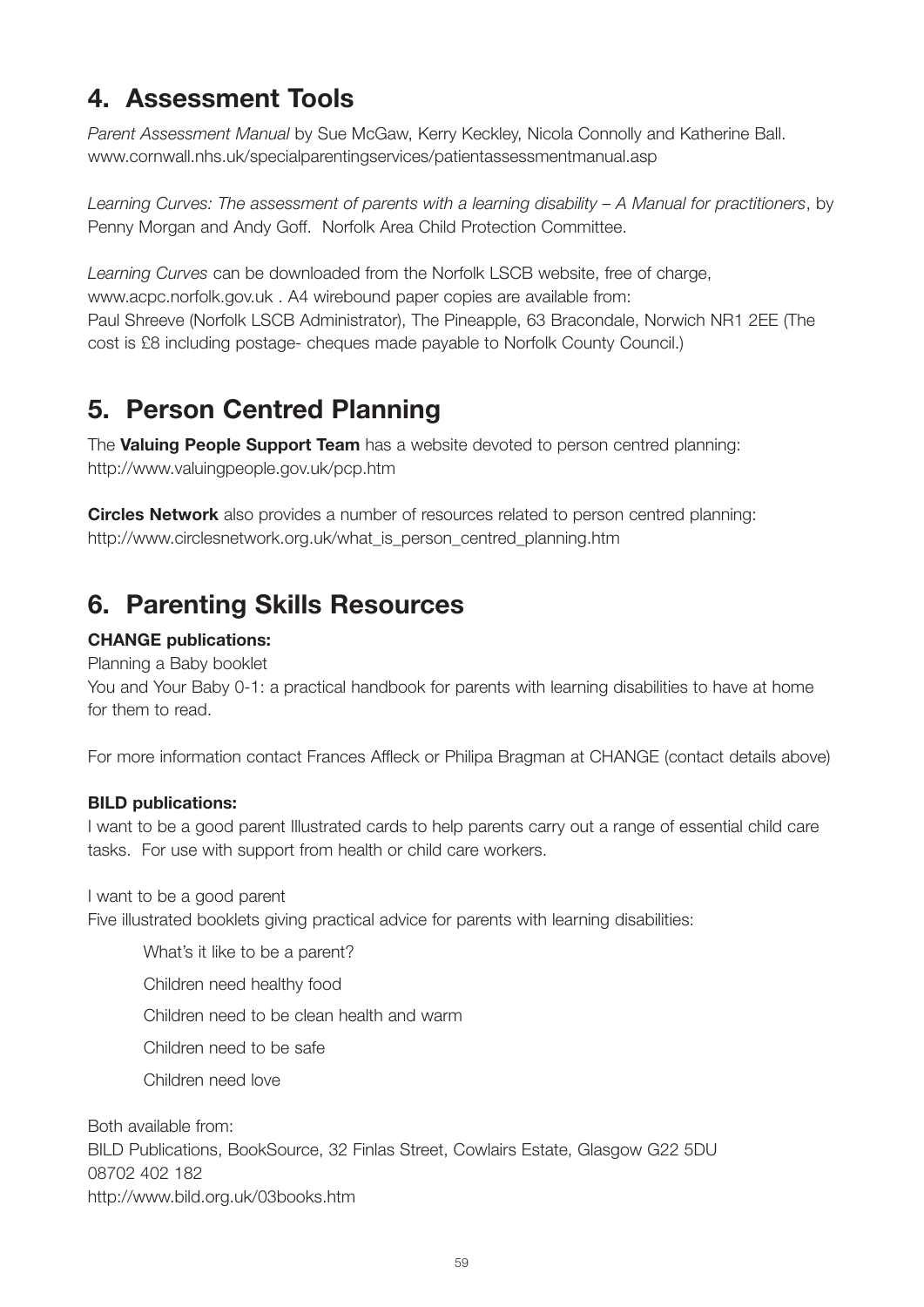# **Appendix D Bibliography**

Booth, T and Booth, W. 1997. *Exceptional childhoods, unexceptional children*, London: Family Policy Studies Centre.

Booth, W. and Booth, T. 1998. *Advocacy for parents with learning difficulties*, Brighton: Pavilion Publishing.

Booth, T. and Booth, W. 2004. *Parents with learning difficulties, child protection and the courts*, www.supported-parenting.com/projects/NuffieldReport.pdf

Booth, T, Booth, W. and McConnell, D. 2005a. 'Care proceedings and parents with learning difficulties: comparative prevalence and outcomes in an English and Australian court sample, *Child and Family Social Work*, 10 (4), pp.353-360.

Broad, B. 2005. *Kinship Care: CareKnowledge Briefing 14*. www.careknowledge.com

Brophy, J. 2006. *Research Review: Child care proceedings under the Children Act 1989*, Department for Constitutional Affairs.

Care Services Improvement Partnership, 2006, *Who's holding the baby? Integrated health and social care child protection project*,

www.bedsandhertswdc.nhs.uk/workforce\_development/downloads/whb\_final\_report.pdf

CHANGE, 2005. *Report of National Gathering of Parents with Learning Disabilities*, Leeds: CHANGE.

Cleaver, H, Unell, I. And Aldgate, J. 1999. *Children's Needs – Parenting Capacity: The impact of parental mental illness, problem alcohol and drug use, and domestic violence on children's development*, London: The Stationery Office.

Cleaver, H. and Nicholson, D. 2003. *Learning disabled parents and the Framework for the Assessment of Children in Need and their Families*, Unpublished interim report to the Department for Education and Skills.

Cleaver, H. and Nicholson, D. forthcoming. *Children living with learning disabled parents*. Report for the Department for Education and Skills.

Commission for Social Care Inspection, 2006. *Supporting Parents, Safeguarding Children: Meeting the needs of parents with children on the child protection register*, London: Commission for Social Care Inspection.

Cooke, P. 2005. *ACTing to Support Parents with Learning Disabilities*, Nottingham: Ann Craft Trust.

Culley, L. and Genders, N. 1999. 'Parenting by people with learning disabilities: the educational needs of the community nurse' *Nurse Education Today*, 19(6), pp. 502-508.

Department for Education and Skills, 2005. *Everything you wanted to know about pooled budgets but were afraid to ask*,

www.everychildmatters.gov.uk/\_files/1CB4E7D2B038F853D5523B49DD0E2693.doc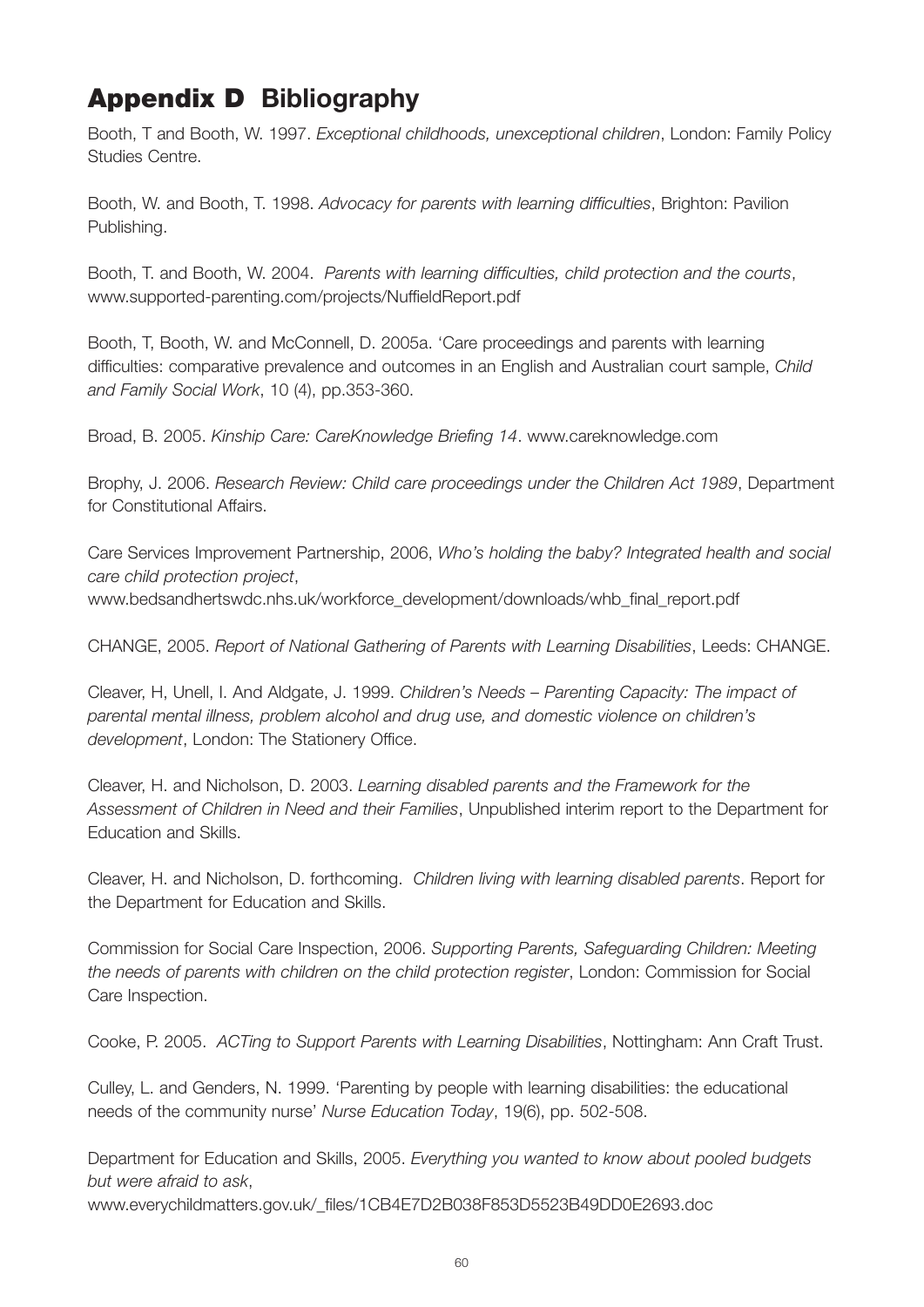Department for Education and Skills, 2003. *The Children Act Report 2002*, London: Department for Education and Skills.

Department for Education and Skills, 2004 *Commissioning Checklist: A step by step guide to better planning and commissioning of placements and services for looked after children and children with special educational needs and disabilities in residential schools*, www.everychildmatters.gov.uk/\_files/690C3686F70CD128BE1BBEF340B64CA2.pdf )

Department for Education and Skills and Department of Health, 2004a. *National Service Framework for Children, Young People and Maternity Services: Core Standards*. London: Department of Health. www.dh.gov.uk/assetRoot/04/09/05/66/04090566.pdf

Department for Education and Skills and Department of Health, 2004b. *The National Service Framework for Children, Young People and Maternity Services: Maternity Services*, London: Department of Health.

www.dh.gov.uk/assetRoot/04/09/05/23/04090523.pdf

Department of Health, 1993. *Approvals and directions for arrangements from 1 April 1993 made under schedule 8 to the National Health Service Act 1977 and sections 21 and 29 of the National Assistance Act 1948, LAC(93)10*, London: Department of Health.

Department of Health, 2001. *Valuing People: A national strategy for learning disability in the 21st century*, London: The Stationery Office. www.archive.official-documents.co.uk/document/cm50/5086/5086.htm

Department of Health, 2002a. *Fair Access to Care Services: Policy Guidance*, London: Department of Health. www.dh.gov.uk/assetRoot/04/01/96/41/04019641.pdf

Department of Health, 2002b. *Fair Access to Care Services: Practice Guidance*, London: Department of Health.

www.dh.gov.uk/assetRoot/04/01/97/34/04019734.pdf

Department of Health, 2002c. *National Standards on the Provision of Children's Advocacy Services*. www.dh.gov.uk/assetRoot/04/01/88/93/04018893.pdf

Department of Health, 2002d. *Protocol on Advice and Advocacy for Parents (Child Protection)*, www.dh.gov.uk/assetRoot/04/01/89/00/04018900.pdf

Department of Health, 2003a. *Direct Payments Guidance: Community care, services for carers and children's services (direct payments) guidance*, England, London: Department of Health. http://195.33.102.76/assetRoot/04/06/92/62/04069262.pdf

Department of Health, 2003b. *Fairer Charging Policies for Home Care and other Non-Residential Social Services*, London: Department of Health.

www.dh.gov.uk/PolicyAndGuidance/HealthAndSocialCareTopics/SocialCare/FairerChargingPolicies/fs/en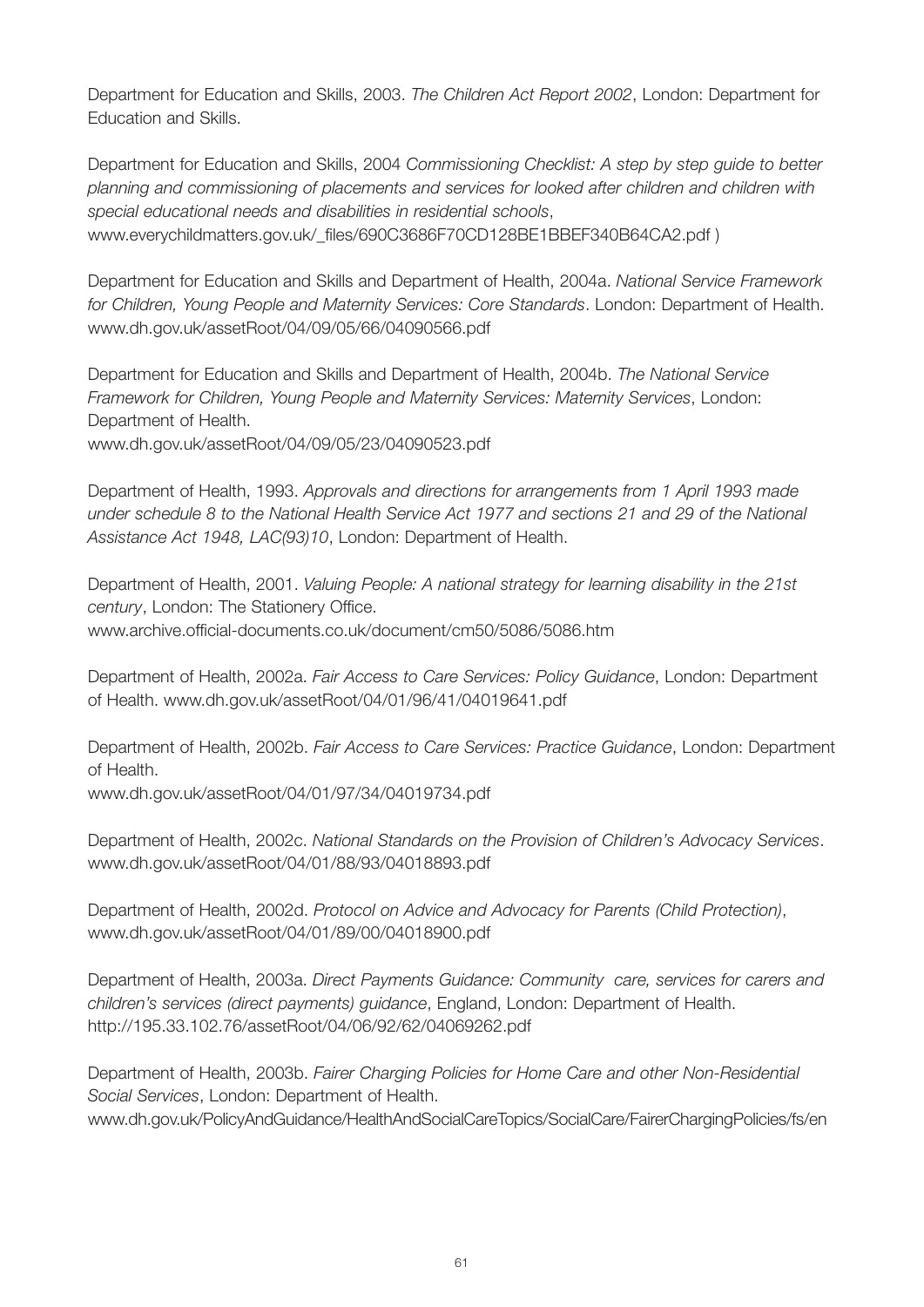Department of Health, Department for Education and Employment and Home Office, 2000. *Framework for the Assessment of Children in Need and their Families*, London: Department of Health. www.archive.official-documents.co.uk/document/doh/facn/facn.htm

Department of the Environment, Transport and the Regions, 2001. *Supporting People: Policy into Practice*, London: Department of the Environment, Transport and the Regions. www.supportingpeople.org.uk/policyguidance.asp

Emerson, E, Malam, S, Davides, I and Spencer, K. 2005. *Adults with Learning Difficulties in England 2003/4* , www.ic.nhs.uk/pubs/learndiff2004

Feldman, M.A., Varghese, J, Ramsay, J. and Rajska, D. 2002. 'Relationships between social support, stress and mother-child interactions in mothers with intellectual disabilities' *Journal of Applied Research in Intellectual Disabilities*, 15, pp.314-323.

H M Government, 2005. *Statutory guidance on Inter-agency co-operation to improve the well-being of children: Children's Trusts*. www.everychildmatters.gov.uk/strategy/guidance/

H M Government, 2006. *Working Together to Safeguard Children: A guide to inter-agency working to safeguard the welfare of children*. http://www.everychildmatters.gov.uk/workingtogether/

H M Government, 2006. *Common Assessment Framework for Children and Young People: Practitioners' Guide*. www.ecm.gov.uk/caf

H M Government, 2006. *Information sharing; Practitioners' Guide*. www.ecm.gov.uk/deliveringservices/informationsharing/

HM Government, 2007.*Statutory guidance on making arrangements to safeguard and promote the welfare of children under section 11 of the Children Act 2004*. www.everychildmatters.gov.uk/safeguarding/

Kroese, B.S, Hussein, H, Clifford, C. and Ahmed, N. 2002. 'Social support networks and psychological well-being of mothers with intellectual disabilities' *Journal of Applied Research in Intellectual Disabilities* 15 (4), 324-340.

Lloyd, E, ed. 1999. *What works in parenting education?* Ilford: Barnardo's.

McGaw, S. and Newman, T. 2005. *What works for parents with learning disabilities?* Ilford: Barnardo's.

McGaw, S. Shaw, T, Scully, T. and Pritchard, C. forthcoming. 'Predicting the Unpredictable? Identifying high risk versus low risk parents with intellectual disabilities'.

Moran, P, Ghate, D, and van de Merwe, A. 2004. *What works in parenting support? A review of the international evidence*, London: Department for Education and Skills. www.prb.org.uk/wwiparenting/RR574.pdf

Morgan, P and Goff, A. 2004. *Learning Curves: The Assessment of Parents with a Learning Disability*, Norfolk Area Child Protection Committee.